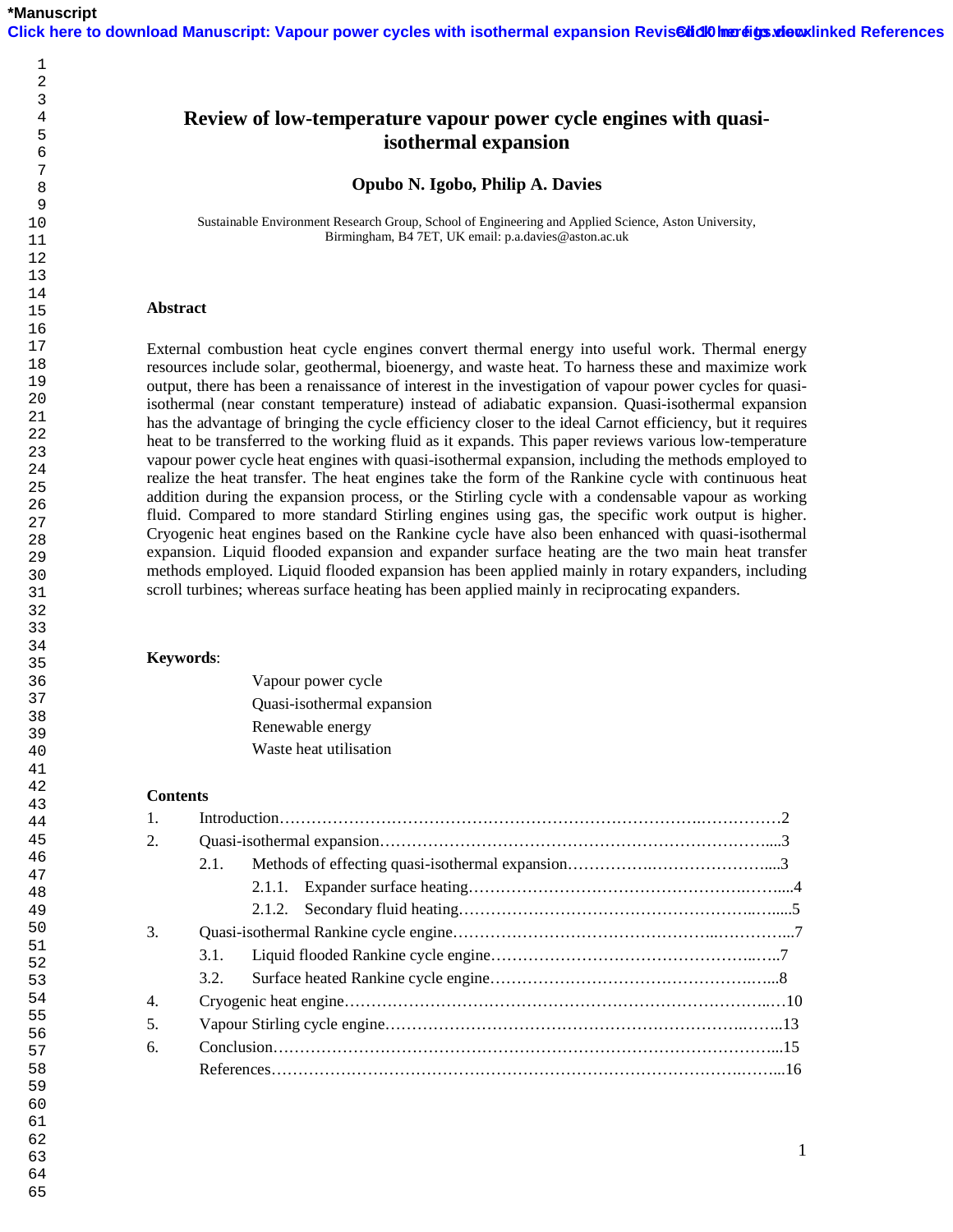## **1. Introduction**

Owing to the global energy challenges associated with fossil fuel – rising cost, energy security and climate change – there has been growing interest into sustainable alternatives or renewable energy sources such as: wind, solar, geothermal, biomass and waste heat. Presently, renewable energy sources account for less than 15% of the global energy supply [1], of which biomass is a major contributor. However, solar has recorded the fastest growth, and renewables have been projected to become the world's second largest source of power generation by 2015 [2]. Studies have already shown that the renewable heat sources have the potential of meeting the global energy demand several times over [3]. As a means of encouraging the exploitation of the renewable heat sources, 'heat policies' (including incentives) have been introduced in some countries [4]. Globally, solar, biomass and waste heat are readily available in distributed form as low-grade  $\langle\langle 250^{\circ}\text{C}\rangle$  heat, and are well suited for decentralized small-scale (<100 kW) applications. Thus there has been a renaissance of interest in small-scale external combustion heat engines (gas and vapour power cycles) to convert the thermal energy into useful work, with particular emphasis on improving performance. Isothermal expansion is one technique for achieving such improvement.

Ideally, certain gas power cycles (such as Stirling and Ericsson cycles) perform work by the isothermal (constant temperature) expansion of a compressed and heated gas working fluid (which remains gaseous throughout the entire cycle). They are noted for having the high theoretical efficiencies of the Carnot cycle – which is the maximum obtainable efficiency for given temperature limits [5]. On the other hand, for vapour power cycles (typically the Rankine cycle), the working fluid is a condensable vapour, and is intermittently vaporised and condensed; the expansion process is adiabatic (i.e. the fluid expands without experiencing heat transfer during the process) and produces less work than its isothermal counterpart [6]. Nevertheless, in comparison to the gas compression work of the gas power cycles, less input work is required to pressurize the condensed liquid of the vapour power cycles, and the total cycle pressure-volume characteristics exhibit greater work output than the gas cycles. Thus the vapour cycle engines have higher specific work output [7]. The vapour power cycles can also have advantages over gas cycle equivalents because the phase change allows smaller surface areas and temperature differences to drive the boiling/condensation required by the cycle. This inference arises from the higher heat transfer coefficients associated with phase change (by orders of magnitude) relative to that of forced convection for gas [8]. The smaller surface areas lead to compact heat exchangers and engine size [9]; this together with the higher work output gives the vapour cycle engines higher power density; and the low temperature differences aid better performance (relative to the gas cycles) in low-grade heat applications. This has been demonstrated in a study that showed the Rankine cycle to be more efficient than Stirling cycle for temperature range of  $150 - 300^{\circ}$ C [10].

In power plants operating on the Rankine cycle, reheating is a practical approach to improve the cycle efficiency and specific work output. As the number of stages of reheating increases, the expansion and reheat processes approximate an average isothermal process and the cycle efficiency increases [11]. But in the reheating process, the steam must be returned back to the boiler for each reheat, which, besides requiring many additional components, inevitably adds complexity to the plant layout and geometry, and results to heat and pressure losses [12]. Alternatively, the vapour cycle engine could be designed in such a way that (like the Stirling or Ericsson engines) heat is continuously transferred to the working fluid during the expansion process thus resulting in isothermal expansion, or more realistically, quasi-isothermal expansion – which may be somewhere between the adiabatic and ideal isothermal processes.

In this paper, relevant research works with emphasis on low temperature vapour power cycles with quasi-isothermal expansion will be presented. Various methods employed to effect quasi-isothermal operation, including concepts, studies and results, will be reviewed to provide an insight into their practicality, system performance and energy efficiency. The first part (section 2) of the paper presents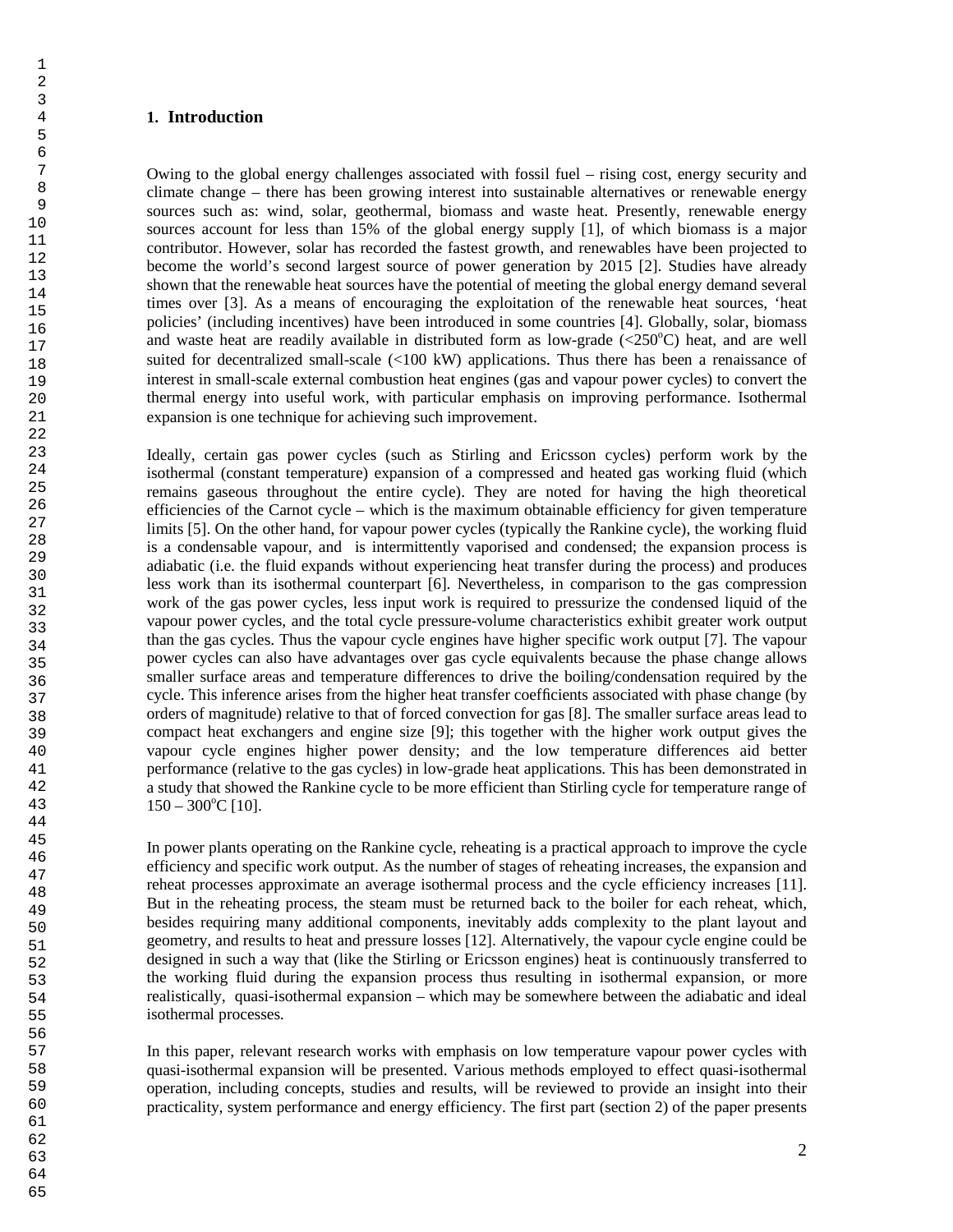the general theoretical advantage of quasi-isothermal expansion, including the various heat transfer methods used to achieve it. The second part (section 3-5) of the work covers the power cycles to which the methods are applied. For each power cycle, the theory and principle of operation is explained, and then specific studies are reviewed in which these cycles have been implemented. Fig. 1 classifies the methods and vapour power cycles for quasi-isothermal operation according to the approach used in this review.

## **2. Quasi-Isothermal expansion**

The paths of both the isothermal and adiabatic expansion processes can be illustrated graphically on a pressure-volume (P-v) plane as shown in Fig. 2, using the gas equation  $P_1v_1^n = P_2v_2^n$ . The expansion index n is equal to 1 and k for isothermal and adiabatic processes respectively [13], where k is the ratio of the specific heats ( $C_p/C_v$ ) of the gas, and is always >1[14]. For example, under a substantial range of operating conditions, k is about 1.4 for nitrogen gas and steam [15].

The work output is simply the integral  $(\int P dV)$  between the two end states (1 and 2), as is represented by the area under the path curves. Hence, from the figure it can be seen that the area under the curve (i.e. the expansion work output) for the adiabatic expansion is less than that of an isothermal expansion having the same initial operating conditions. This can also be seen numerically from the integration of both curves from state 1 (start of expansion) to state 2 (end of expansion).

The work done by isothermal expansion can be given as [16]:

$$
W_{iso} = \int P dV = P_1 v_1 \ln \left( \frac{P_1}{P_2} \right) \tag{1}
$$

Similarly, the work done by adiabatic expansion can be expressed as:

$$
W_{ad} = \int PdV = P_1v_1 \frac{1 - \left(\frac{P_1}{P_2}\right)^{\frac{1-n}{n}}}{n-1}
$$
 (2)

Hence, from the above equations, the relative improvement of the isothermal expansion work over the adiabatic work can be expressed in terms of the expansion index and pressure ratio  $r_p = P_1/P_2$  as:

Relative improvement 
$$
=\frac{W_{iso}}{W_{ad}} - 1 = \left[\frac{(n-1)\ln(r_p)}{(1-r_p)^{\frac{1-n}{n}}}\right] - 1
$$
 (3)

For example, with  $r_p = 7$  and n = 1.4, eq. 3 shows that the isothermal expansion gives 83% more work than the adiabatic.

The expansion process of conventional vapour power cycles is generally assumed adiabatic, and as such is subject to this reduced work output [6]. The adiabatic expansion process is also characterised by drop in temperature from  $T_1$  to  $T_2$ '. Hence, modifying an adiabatic expansion to an isothermal one would ideally require the addition of heat to the expanding fluid to maintain its temperature constant.

In reality, when the heat absorbed by the vapour is not sufficient to maintain isothermal expansion, the result is termed quasi-isothermal expansion. In this case, the heat absorbed shifts the expansion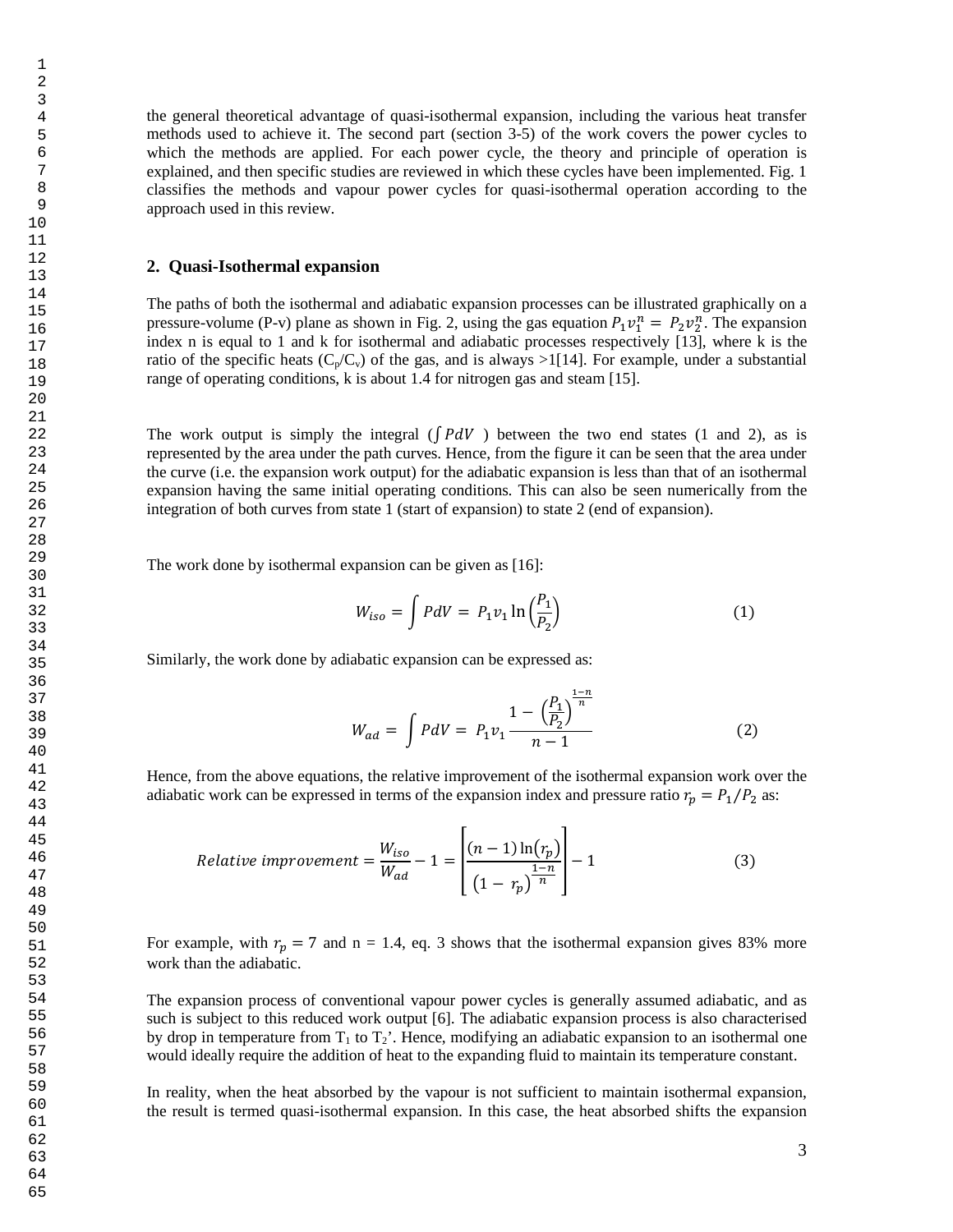process from adiabatic behaviour towards the ideal isothermal behaviour. Consequently, the work output will be more than the adiabatic work, but less than the isothermal work available, in proportion to the extent to which the expansion approaches the isothermal case. This extent has been termed isothermality,  $\gamma$ , defined as the ratio of actual work output to the ideal isothermal work [17].

$$
\gamma = \frac{W_{ac}}{W_{iso}}\tag{4}
$$

Thus it determines the work output as a fraction of the isothermal work available. On the other hand, for rotary expanders some authors have described the extent of isothermal behaviour as the ratio of discharge temperature to supply temperature [18].

## 2.1. Methods of effecting quasi-isothermal expansion

Over the years, a number of methods have been developed, by which a vapour power cycle's working fluid can continuously gain heat during the expansion process to effect quasi-isothermal expansion; often times this result in variants of the traditional power cycles. The identified methods can be generally grouped on the basis of the means of heat transfer as: secondary fluid heating and expander surface heating. The methods and the power cycles (including the variants) to which it is applied are shown in Table 1.

## 2.1.1. Expander surface heating

A simple approach to achieve heat transfer to the working fluid during the expansion process is to provide a means of heating the expander sufficiently above the fluid temperature; such that during the expansion process, heat could be effectively transferred from the surface of the expansion chamber to the fluid, as illustrated in Fig. 3a. This is quite popular for reciprocating expanders as found in conventional Stirling engines, and steam-jacketed steam engines. The extent of isothermal operation achievable here will depend on the rate of heat transfer, which is a function of the overall heat transfer coefficient and temperature differential between the engine wall and the fluid, and the surface area of the wall exposed to the fluid [19]. As such, geometries giving high surface to volume ratios such as tubes and fins are generally utilised to increase the total heat transfer area as found in conventional Stirling engines [20].

## 2.1.2. Secondary fluid heating

The heat transfer required to effect quasi-isothermal expansion could be provided by means of a secondary fluid which co-exists with the working fluid in the expander during the expansion process (Fig. 3b). In this case, the secondary fluid – which will ideally be of a high thermal content – is dispersed into the working fluid such that during the expansion process, the temperature dropped by the expanding working fluid is quickly recovered from the secondary fluid. The heating fluid could ideally be a vapour – as with direct steam injection; or more practically, a liquid – as with liquid flooded expansion.

## 2.1.2.1. Direct steam injection

The concept of achieving isothermal expansion by direct steam injection entails injecting small amount of relatively very high temperature steam (secondary fluid) into the expanding steam [21]. The secondary steam transfers heat to the working steam by virtue of its higher temperature thermal content, as such requires the secondary steam to be continuously injected with appropriate amount and temperature in such a way as to keep the expansion temperature constant.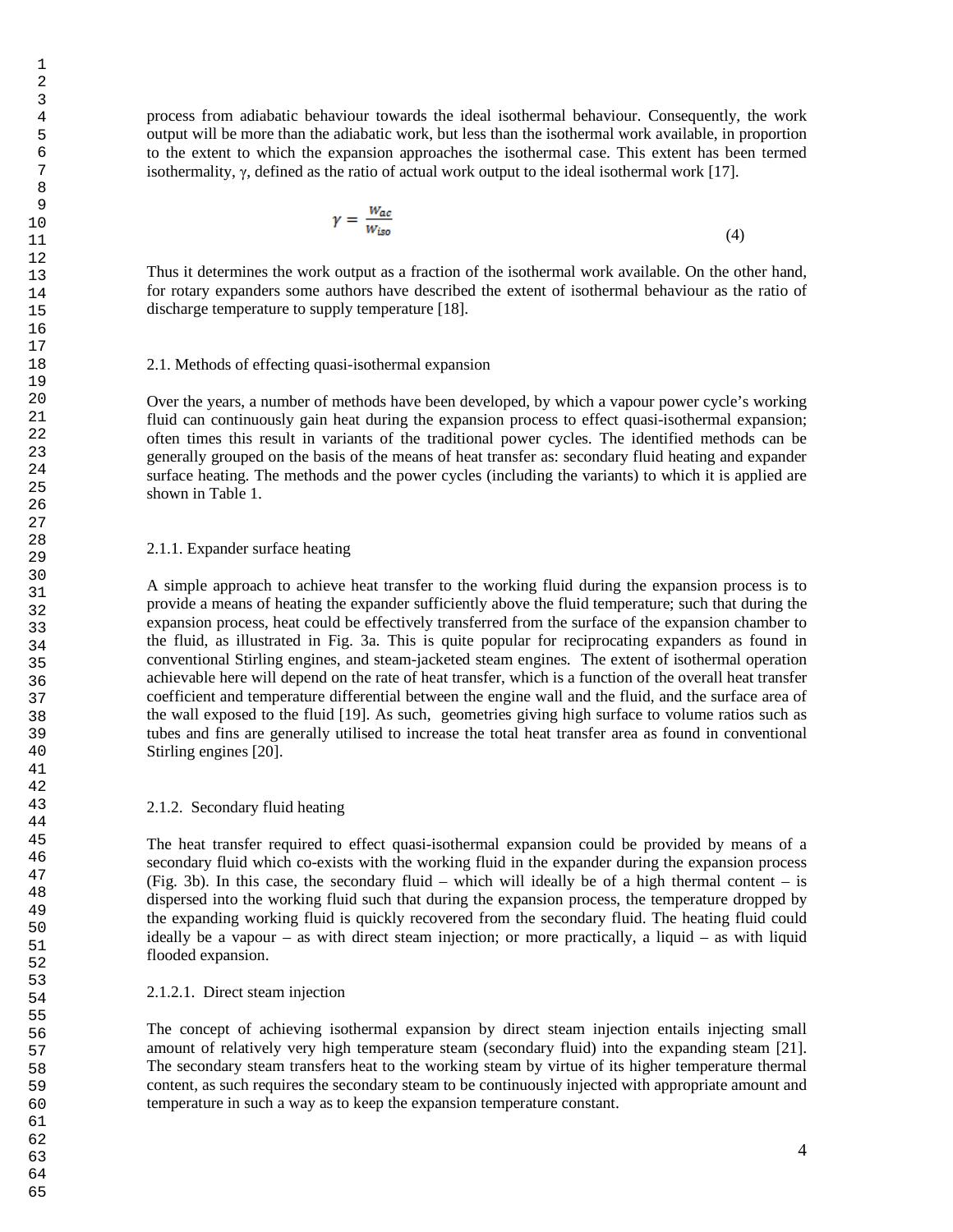### 2.1.2.2. Liquid flooding

The liquid flooding process involves literally flooding a screw or scroll machine with a large quantity of liquid simultaneously as the working fluid passes through the device, such that the liquid provides a medium of heat exchange with the working fluid whilst in transit through the device. Unlike with steam injection, the secondary fluid is normally different from the working fluid, and is immiscible with it. This concept can ideally be applied to compression and expansion processes (its application to expansion processes will be covered in section 3.2.1). Over the last two decades, there have been a significant number of studies on the application of liquid flooding to compressors. Researchers have studied oil-flooding in screw compressors [22] and scroll compressors [23] primarily to improve sealing and lubrication, but without much emphasis on heat transfer [24]. In recent years, conventional screw [25] and scroll [26] compressors have been effectively used in reverse as expanders (with minor modifications) , thus widening the scope for liquid-flooded expansion. The combinations of the different working fluids and flooding liquid considered in the literature are shown in Table 2.

The concept of flooded expansion (and compression) was studied by Hugenroth [27] in a liquid flooded Ericson cycle cooler, which used liquid flooding of both the compressor and the expander (to achieve nearly isothermal compression and expansion) to overcome the practical difficulties of achieving isothermal conditions in the basic reverse Ericson cycle. In a later experimental work [28], off-the-shelf automotive scrolls were used as the compressor and expander, nitrogen as the working fluid and alkyl-benzene as the flooding liquid. The performance of the off-the-shelf scroll machine was not sufficient to achieve high cycle efficiency. For increasing operating pressure ratios, the expander adiabatic efficiency was seen first to increase and then to decrease. This effect was partly attributed to the limitation of the expander not being designed for liquid flooded operation

To optimize the design of the compressor and the expander, Bell et al. [29] developed comprehensive models of both machines. Validation of the models and optimization of the design were also carried out [30]. The model developed was an extension of earlier models that were developed by Halm [31], and Chen et al [32] for scroll compressors without liquid flooding. The important contribution of the work was said to be the treatment of a mixture of gas and large fraction of oil. Also, Lemort et al. [33] further studied the performance of liquid flooded expansion using scroll expander and developed a detailed model of the flooded scroll expander, to facilitate predictions of the performance over a wide range of operating conditions and design changes. The model was able to predict the shaft power to about 6.7% maximum deviation from measured experimental value.

## 2.2. Summary

In summary, quasi-isothermal expansion has been identified as a realistic alternative to adiabatic expansion to improve the work output of vapour power cycle engines. This can be achieved by further heat addition to the working fluid during the expansion process. The heat can be transferred by means of heating the expander external surface, or by means of a secondary heating (flooding) fluid. The expander surface heating is found to be more popular with reciprocating engines, whereas the secondary fluid heating is more popular with rotary engines.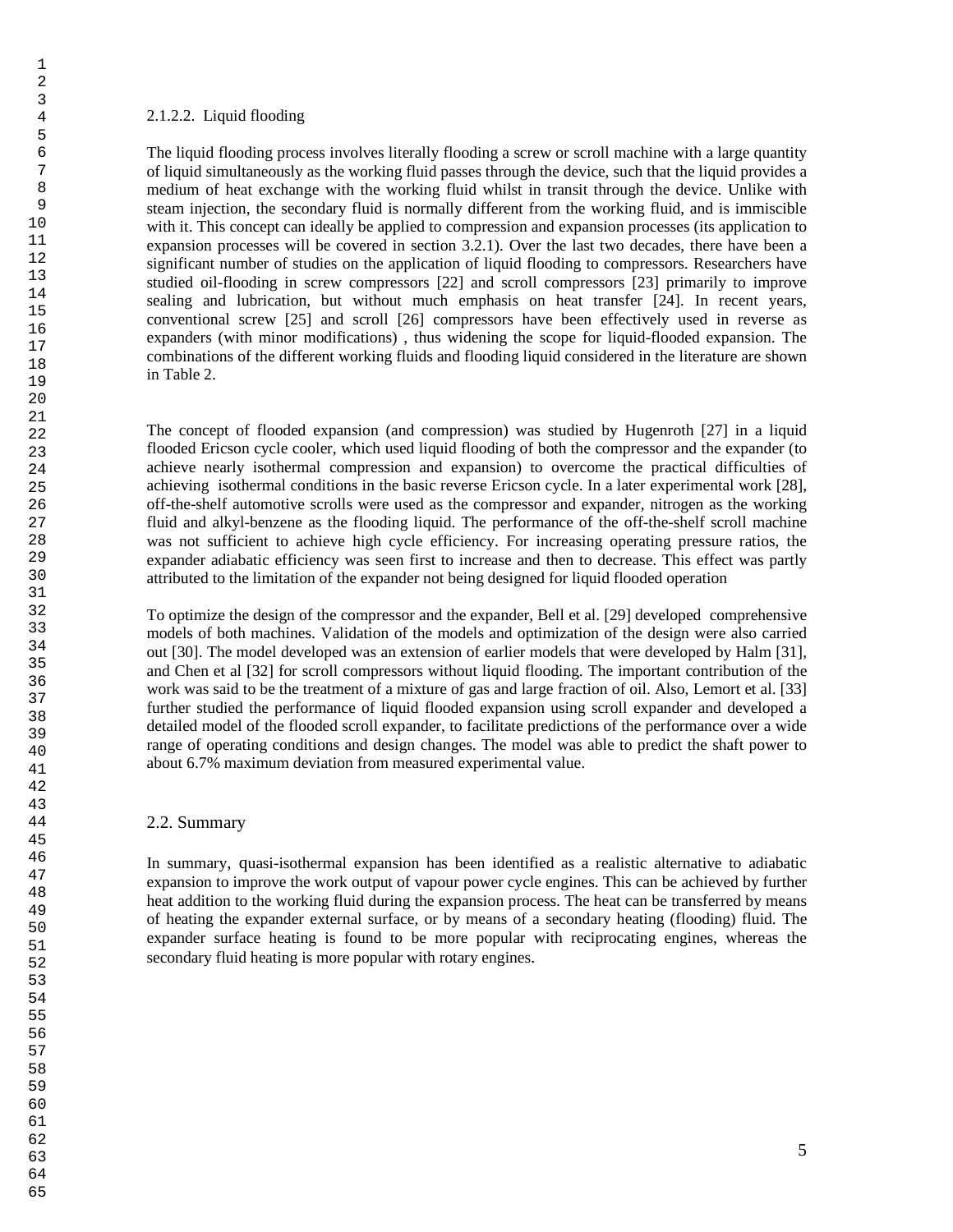## **3. Quasi-isothermal Rankine cycle engines**

## 3.1. Theory and principle of operation

The quasi-isothermal Rankine cycle is simply a Rankine cycle whose working fluid gains significant amount of heat during the expansion process of the cycle, such that it is somewhere between adiabatic and isothermal, but its reference limit is ideally isothermal, as depicted on the temperature entropy (Ts) diagrams in Fig. 4. Fig 4a shows a case where the expansion starts from a super-heated state [34]; while in Fig 4b, the expansion starts from a saturated state [35]. As a result of the heat addition during the expansion process, the spent vapour becomes significantly superheated at the end of expansion, thus necessitating regeneration (utilising the heat available at the end of expansion to preheat the feed working fluid) to improve the thermal efficiency. Studies have shown that the efficiency of the ideal cycle (with isothermal expansion and regeneration) can be up to 93% of the efficiency of a Carnot cycle operating with the same temperatures limits [21]. Where isothermal expansion is not fully achieved, the resulting quasi-isothermal cycle's performance will depend on the quantity of heat successfully absorbed during expansion, which of course is dependent on the heat transfer technique employed.

## 3.2. Studies and performance

Using the thermodynamic cycles of Fig 4, researchers have proposed and studied different versions of the quasi-isothermal Rankine cycle using different modes of heat transfer. Thus, both liquid flooded and external heated surface machines have been reported. These implementations will now be reviewed.

## 3.2.1. Liquid-flooded Rankine cycle

The idea of liquid flooded expansion can be applied to Rankine cycle, as patented by Woodland [36]. A schematic of the system is depicted in Fig. 5. The working fluid and the flooding liquid are both pressurised and heated to the required high side pressure and temperature (via separate pumps and heat exchangers). The fluids are then mixed and fed to the expander where they flow together to do work. During the expansion process, temperature drop of the working fluid (vapour) is inhibited by heat gain from the liquid (because the liquid has a relatively higher heat capacity), thus resulting in a near isothermal expansion. At the end of expansion, the superheated working fluid is then separated from the liquid and passed through a regenerator (before being condensed) to preheat the condensed fluid pumped for the next cycle, as the flooding liquid is simultaneously re-pressurized and heated back to the high side conditions.

Woodland [37] also carried out theoretical study of the application of liquid flooding to organic Rankine cycle (ORC) with regeneration, for different working fluids (ammonia, carbon dioxide, R410a and dry fluids such as iso-butane, n-pentane and R245fa ). The analysis showed that, working fluids ammonia and R410a exhibited higher performance improvement due to the flooded expansion. For ammonia, the addition of the liquid flooding offered about 20% more improvement in thermal efficiency. A later study [38] that featured water as a working fluid in the liquid flooded ORC, showed a relative improvement of 10% due to the flooded expansion; the improvement increased with the source temperature. In contrast, the improvement for the dry fluids was significantly less (only about 5%), and approaches zero at higher  $(>250^{\circ}C)$  operating temperatures. Higher work output was expected from the more isothermal flooded expansion than from ordinary expansion process. However, for these dry fluids, the improvement in work output is not high enough to significantly outweigh the additional energy inputs (pump work and heat input) required for the flooding process.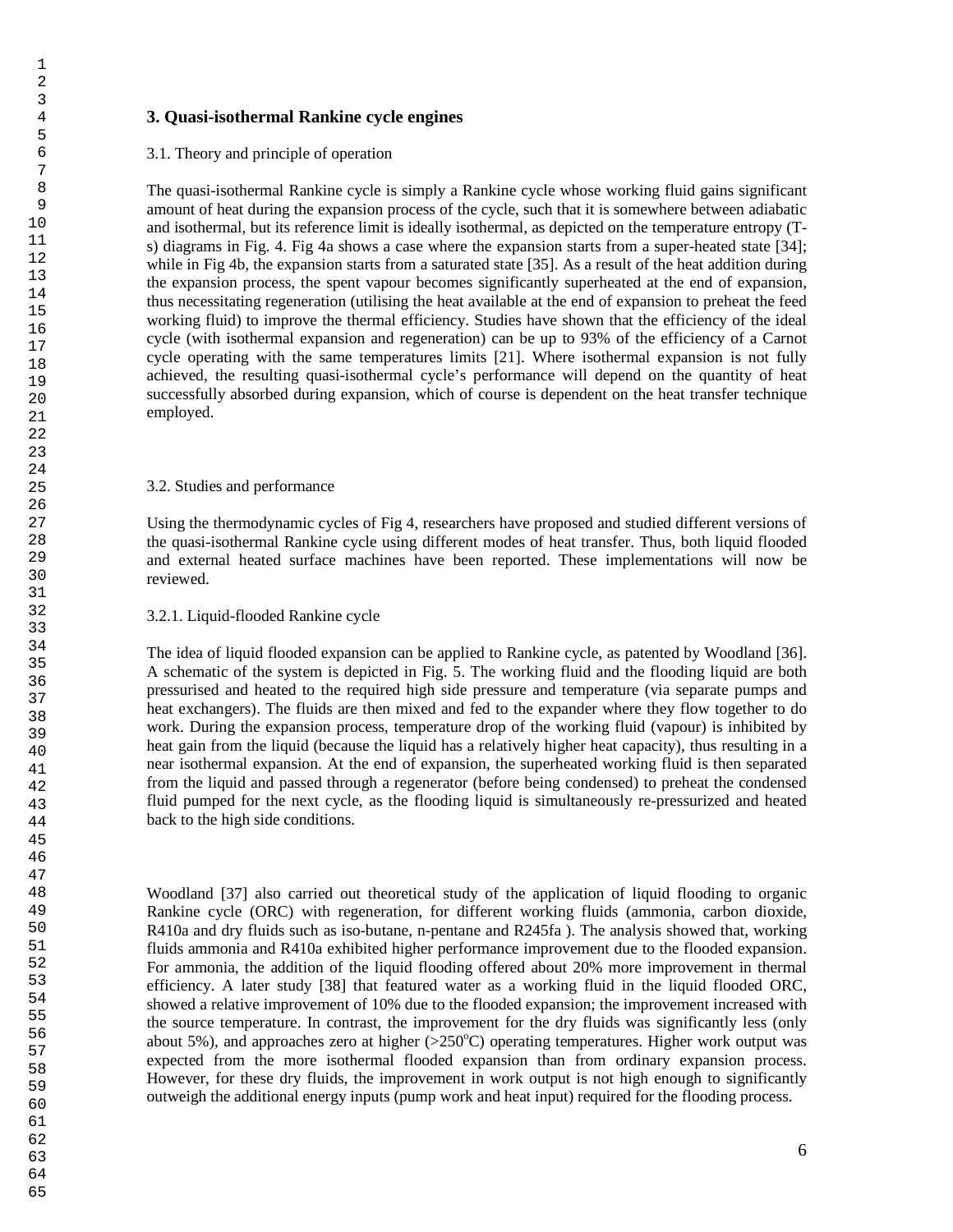Lemort et al. [39] developed a prototype of a flooded Rankine cycle engine with a hermetic scroll expander and R245fa working fluid. The study was focused on investigating the impact of oil quantity on the expander performance. For operating pressure ratio of 4.2 bar, supply temperature of  $92^{\circ}$ C and oil mass fraction of  $0.023 - 0.1$ , the results showed that the expander overall isentropic effectiveness (ratio of the measured power output to the ideal expander power) decreased with increasing oil quantity. Further investigation was recommended to ascertain with certainty the underlying reason; nevertheless, increase of supply pressure drops (at the expander inlet) and viscous losses were mentioned as likely reasons for the decrease in performance. This is in agreement with the results of a previous study on the performance of liquid flooded expansion using scroll expander [33]. For a given pressure level, in the experiment, the measured power output reportedly decreased with the oil flow rate as a result of increasing pressure drops due of the oil suction process at the expander inlet. The study also analysed the variation of exhaust temperature with oil fraction for different operating speeds. As would be expected, the result further showed that the expansion tends to approach isothermal behaviour for higher oil fractions. The range of isothermal expansion (in this case defined as the ratio of discharge temperature to supply temperature) achieved was about 0.93 to 0.99 for oil fractions of 0.2 to 0.8 respectively. This shows that, although the liquid flooding facilitated sufficient heat transfer, such that isothermal behaviour is approached, there are practical challenges in translating it to net performance improvement. Another practical issue worth noting is that the separation of the refrigerant from the oil in the oil separator is not generally perfect, as such some amount of refrigerant usually remain entrained in the oil [28]. This entrainment may pose a durability issue in the long run, as higher oil flow rate will result to larger amount of refrigerant entrained, thus it can result in the need for frequent servicing, as has been observed with oil flooded compressor [40]. For the purpose of increasing the efficiency of a trans-critical CO<sub>2</sub> Rankine cycle thermo-electric

energy storage (TEES) system, Kim et al. [41] proposed the application of a variant of the liquid flooded concept to achieve isothermal expansion (and compression) for the discharging (and charging) process of the TEES system. The discharging process is basically the retrieval of mechanical-electrical energy from the stored thermal energy by means of a heat engine (Rankine cycle, in this case). Fig. 6 depicts the discharging process of the proposed isothermal TEES system.

The system is somewhat like a double cylinder engine. On operation, pressurised  $CO<sub>2</sub>$  is heated in the evaporator and fed via valve 'A' into the first cylinder which is initially filled with hot liquid. The vapour then exerts pressure and expands against the hot liquid (serving as a liquid piston) which flows through the 4-way valve and the hydraulic motor (wherein the flow and pressure of the liquid is converted into rotary work). During the expansion, the circulation pump continually sprays a portion of the hot liquid unto the expanding vapour, thus providing a means of heating the vapour to effect isothermal expansion. The expended liquid continuous in flow, through the heat exchanger in the hot storage tank and back through the 4-way valve into the second cylinder, thus exhausting the hot expanded vapour in the second cylinder via valve 'D' and the regenerator to the condenser. As the stroke ends, the 4-way valve switches to reverse the flow (between the two cylinders), without changing the hydraulic pump's direction of rotation. An analysis of the system performance for the operating conditions of 160 bar and  $122^{\circ}$ C showed that the isothermal expansion can result in a 46% increase in work output.

3.2.2. Expander surface heated engines

3.2.2.1. Steam jacketed reciprocating steam engine

The steam engine with steam jacket is a classic approach to quasi-isothermal expansion. Nevertheless, certain features and observations are interesting in the modern context where steam or other (organic) working fluids may be used.

In steam engines, there tends to be heat transfer between the steam and the cylinder wall, in such a way that heat is rejected by the steam to the cylinder during the admission and early expansion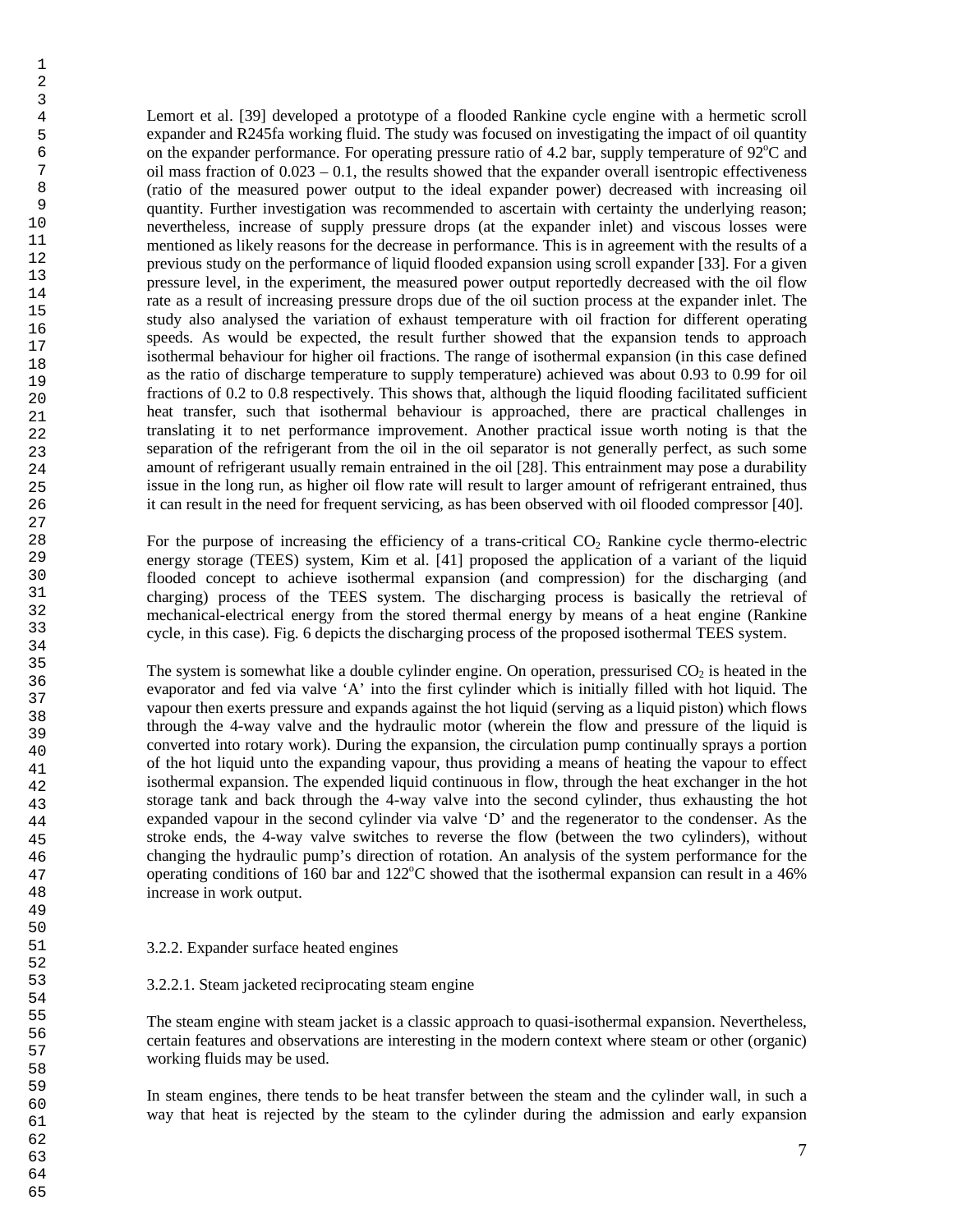process, while heat is transferred from the cylinder to the steam in the later part of the expansion and exhaust. This phenomenon is most pronounced for dry steam (relative to superheated steam) as the heat rejection and gain respectively leads to steam condensation on the cylinder wall and reevaporation of some of the condensate during the rest of the expansion process thus leaving behind some amount of condensate-water in the cylinder. The condensation of steam in the cylinder results in a very rapid drop in maximum pressure and thus decrease in work output, which implies an increase in steam consumption (quantity of steam) required to achieve a given power output. This consequently results to reduced efficiency, since not all the admitted steam is available to produce work for a given amount of heat energy input to generate the steam [42].

Besides the use of sufficiently superheated steam, or protecting the cylinder with lagging (insulation), steam jacketing the cylinder can be effectively utilised to mitigate the heat loss from the steam. Various Experiments carried out by a number of researchers, as recorded by Clark [43] in the 1800*s*, have showed that the alternate condensation and re-evaporation in steam jacketed cylinders are much less than that in unprotected cylinder. The steam jacketed cylinders results to economy in the steam consumption and displayed a greater degree of efficiency than the cylinder with superheated steam, whilst both of them are clearly superior to an unprotected cylinder with saturated steam. The steam jackets have reportedly resulted to economy of 14 - 25% in steam consumption rate per power output, net specific work output increase of 42% (from 224 to 318 kJ/kg) and efficiency (in terms of the total heat passed into the cylinder and the work output) increase of 28% (from 8.65 to 11.05%). Further results showed that better performance was recorded for higher working pressure – this could be explained by the fact that heat transfer is facilitated by higher pressure. It was also demonstrated that by the utilisation of the steam jacket with high temperature, heat can be supplied (from the cylinder to the working steam) in quantity sufficient to prevent (or mitigate) the initial condensation in the cylinder and to re-evaporate the whole of such that may have been condensed.

## 3.2.2.2. Surface heated boiler-less Rankine engine

The speed of heat transfer is a limiting factor in the steam jacket design, but for certain applications speed is not considered critical. Igobo and Davies [44] proposed to use a slow-moving machine to drive a high pressure reverse osmosis process for desalination that works on a cycle time of the order of minutes. In this case, it was proposed to eliminate the traditional boiler (evaporator) of the steam engine and rely on the jacket (which may be thermal oil fed) alone for heat transfer to vaporise the working fluid and to maintain quasi-isothermal expansion. Fig. 7 shows a schematic layout for the cycle, its corresponding temperature-entropy (*T-s*) is similar to that depicted in Fig 4b; on operation, water injected into the heated cylinder vaporises on contact with the hot walls, and exerts pressure on the piston to perform work while expanding. Given the relatively higher temperature of the cylinder wall, further heat is transferred to the steam during the expansion process. At the end of expansion, the superheated exhaust steam could be passed through a heat exchanger – prior to been condenser, to preheat the condensed fluid pumped for the next cycle.

Parametric analysis of the engine showed that, the heat transfer rate and thus speed of operation will increase with increasing wall temperature and with decreasing cylinder size. Preliminary experiment carried out on a 100 mm bore cylinder at  $250^{\circ}$ C wall temperature, showed that engine performance increased with the volume of water injected  $(0.8 - 1.6 \text{ ml})$ . A maximum pressure of about 18 bar and 336 KJ/kg of specific work output was achieved for 1.6 ml of injected water. The cycle efficiency also increased with the injected water volume, as efficiency range of 14–16% was achieved, which is about a half of the ideal cycle efficiency. The less-than-ideal performance was attributed mainly to non-isothermal operation as a result of insufficient surface area (of the expansion space) for heat transfer. This assertion is expected, as it has been noted in literature that: in reality, isothermal operation cannot be carried out in reciprocating engine, due to limited heat transfer area [45].

64 65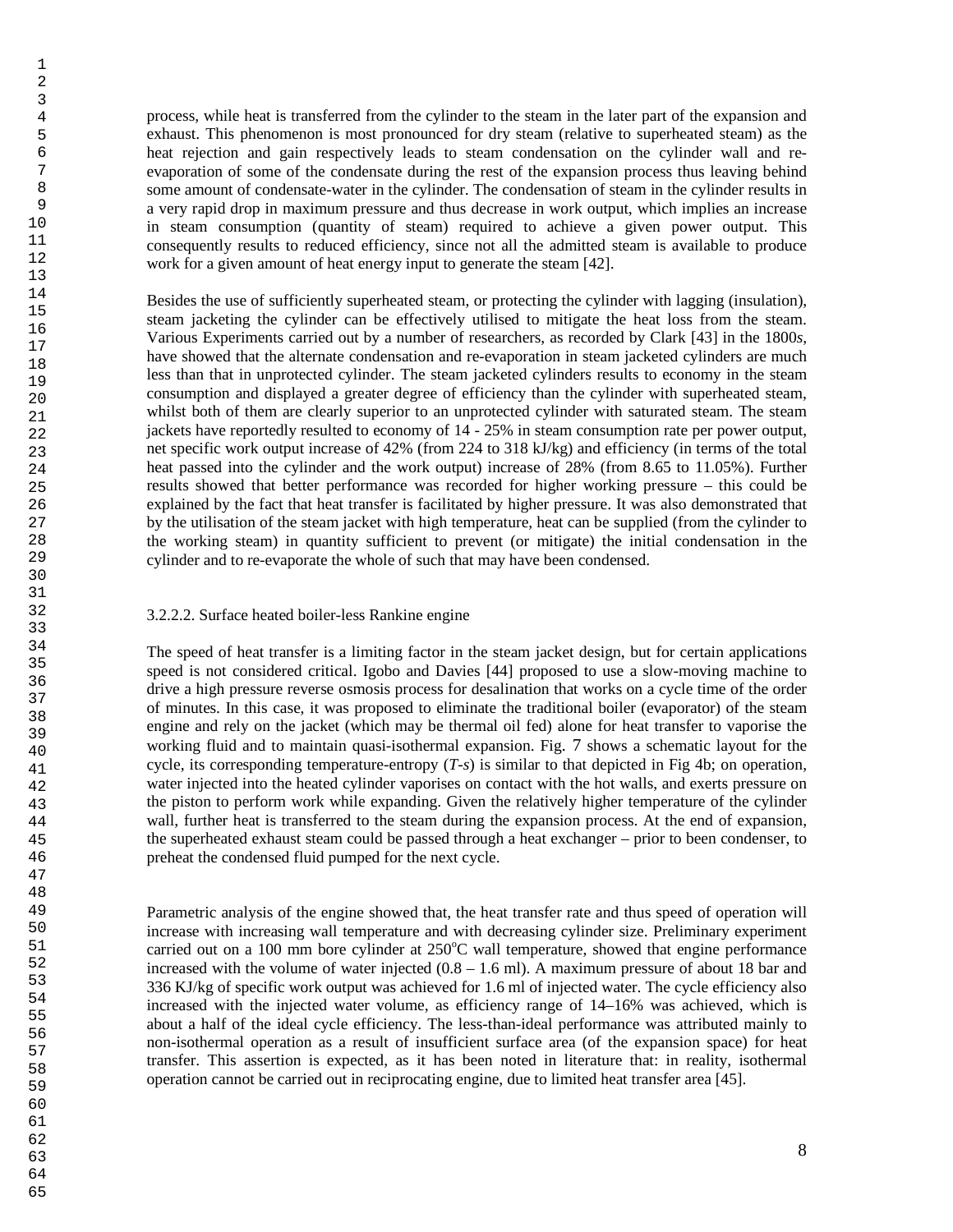## 3.2.2.3. Surface heated Rankine cycle scroll engine

The scroll expander is a compact device with few moving parts compared to the reciprocating engine. Scroll expanders and compressors are widely used in refrigeration cycles and have become popular for use in small scale ORC heat engines [46]. Among these, engines using isothermal expansion are an interesting option.

Kim et.al. [47] proposed a scroll expander with external heating structure which included external fins attached on the scroll casing and a heating jacket (as depicted in Fig. 8); such that heat could be effectively transferred from an external source, through the scroll casing into the scroll interior. In the expansion process of the system, the transfer of heat from the scroll interior to the working fluid will reduce the temperature drop that would have otherwise resulted, thus effecting a quasi-isothermal expansion, and consequently contributing to improvement in specific work and thermal efficiency. For air as the working fluid, the isothermal process can result in a potential 34% increase in the expansion work. The system was suggested to be applicable to Ericsson cycle, refrigeration cycle and Rankine cycle.

For use in Rankine cycle, they also highlighted the possibility of the system acting as an expander and partially as a boiler, such that a very wet vapour could be employed as the working fluid at the point of entry into the expander, since the scroll machines are noted for tolerating substantial quantities of liquid fraction. In that case, given that sufficient heat is available from the scroll, the liquid fraction will vaporise during the expansion process, thus tending to reduce the rate of fall in pressure that would have otherwise resulted, and permitting higher volumetric expansion ratio and thereby enhancing the extraction of more work.

## 3.3. Summary

To summarise with regard to the Rankine cycle engine and its implementation with quasi-isothermal expansion, the expander surface heating can achieve significant improvement in performance even though the expansion chamber surface area available for heat transfer may not be sufficient to approach the level of isothermal behaviour reported with the liquid flooding system. On the other hand, the liquid flooding may experience deteriorating performance in reality, mainly because, unlike the expander surface heating, the liquid flooding incurs additional pumping energy input (for the liquid loop) and increased suction pressure drop, which (together with other associated losses) can eventually outweigh the expected performance improvements. From the perspective of technology availability, liquid flooding can be easily implemented, since its main components (scroll compressor, pump and heat exchanger) are readily commercially available. Nevertheless, it is a relatively new technology (that is yet to be fully developed), in comparison to steam jacketing, which can be regarded as a mature technology that has been proven effective and operational. However, for practical consideration for both technologies, proper insulation is recommended, to ensure that the heat loss (from the engine and piping) to the ambient is greatly minimised, so as not to result to a detrimental effect on the overall performance. In addition, further research work should be carried out on modelling of complex, unsteady multi-phase heat transfer with liquid flooding devices; and development of efficient separation mechanism for the flooding liquid separator.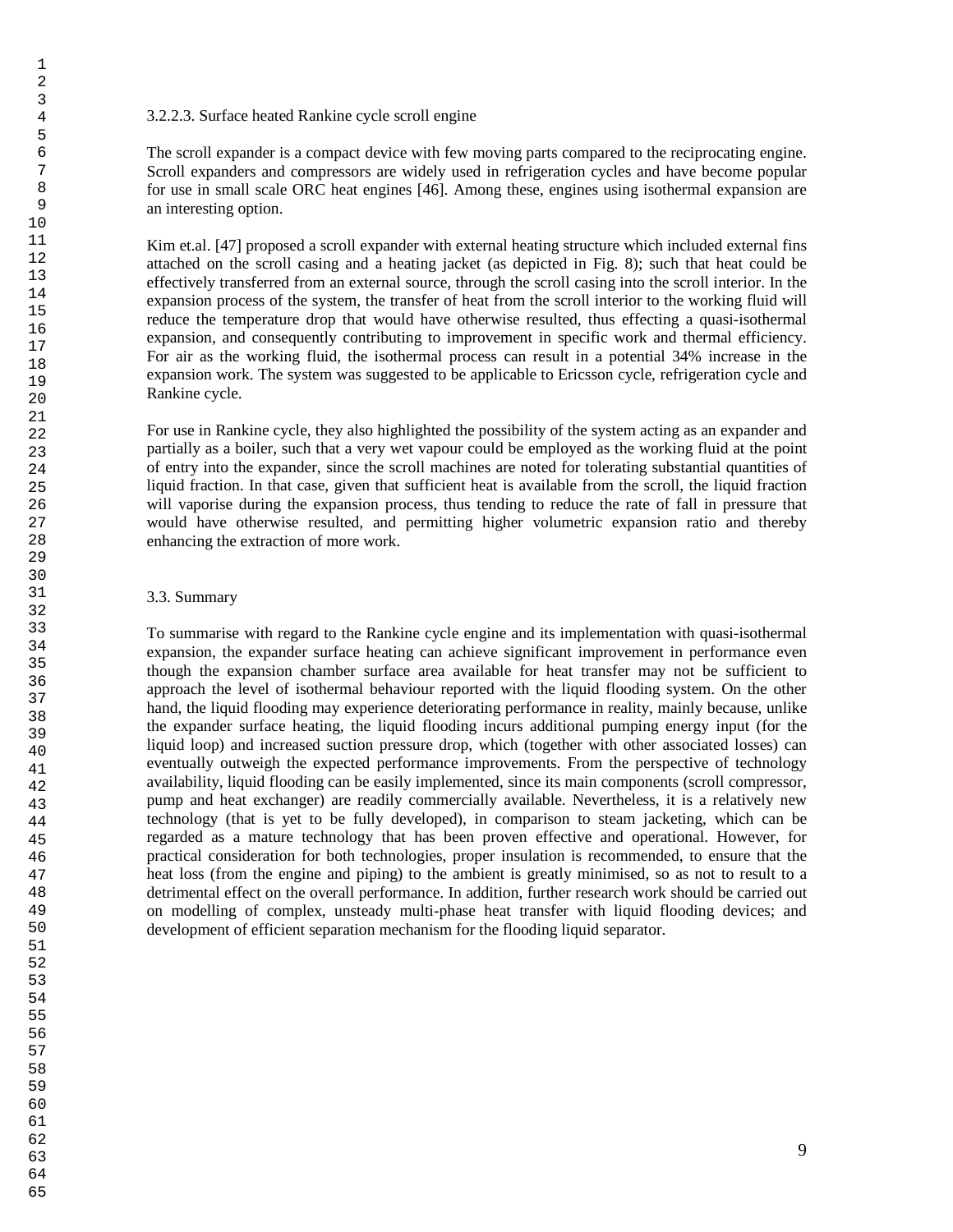## **4. Cryogenic heat engine**

## 4.1. Theory and principle of operation

Cryogenic engines are another example where quasi-isothermal expansion is used. It is interesting to review the works in this area for possible application of similar features to heat powered engines working at higher temperatures.

Cryogenic heat engines utilize the thermodynamic potential between the ambient atmosphere and a cryogenic fluid, which is generally regarded as energy storage medium. The basic concept of the cryogenic heat engine is to utilize ambient heat from the atmosphere as heat source to heat a pressurised cryogenic fluid which can be used to drive a prime mover. This is in contrast with typical heat engines which utilize an energy source at temperature significantly above ambient and use the atmosphere as a heat sink [48]. As with conventional heat engines, the performance of the cryogenic engine is strongly dependent on the cryogenic working fluid employed. A study pointed out the benefits of using low-mass gases (like  $H_2$ , He, Ne, N<sub>2</sub>, and air) in two-phase system, as having large maximum specific work values [49], with  $H_2$  having the largest value. Other common cryogens are hydrocarbons, including liquefied natural gas  $(LNG)$ , of which methane  $(CH<sub>4</sub>)$  is noted for having high specific work output potential [50]. Nevertheless, liquid nitrogen and liquid air are considered most attractive because they are essentially inexhaustible resource (that can be effectively produced from air) with considerable safety and environmental benefits.

Standard thermodynamic power cycles can be employed to produce useful work from the cryogenic fluid. For instance, cryogenic gas Stirling cycle could utilise seawater (ambient temperature) as the heat source to heat nitrogen gas in the expander, while liquefied natural gas (LNG) serves as the heat sink to cool the gas during compression [51]. Similarly, ambient evaporation of a cryogenic fluid and condensation by means of LNG as heat sink, can be employed for cryogenic Rankine cycle (Fig. 9a); and multiple cryogenic cycles can be cascaded to yield better cold energy recovery (Fig. 9b and c) [52]. For these closed cycles, propane  $(C_3H_8)$  and ethane  $(C_2H_6)$  are commonly considered as the working fluids; nevertheless, other low boiling point substances can be employed. The cryogenic power cycle can also be used as the bottom cycle in combined (or hybrid) cycles with other relatively higher temperature power cycles [53]. However, the simplest and most applicable power cycle is the open system (direct expansion) Rankine cycle [54], where the spent exhaust gas is released into the atmosphere. In this case the principle of operation is similar to that of a typical open cycle steam engine.

A schematic of a typical cryogenic heat engine is depicted in Fig. 10. The cryogenic liquid stored in a tank (which may be vacuum jacketed) is pumped to the required working pressure; the pressurised liquid is then vaporised and heated in an appropriate ambient heat exchanger system, and then fed to an expander, where it expands to do work. Since the rapid expansion process of the cryogen fluid results in the temperature of the fluid always being less than ambient, the expander will be at a relatively higher temperature than the expanding fluid, thus during the expansion process, further heat may be transferred from the expander to the fluid, resulting to a possible quasi-isothermal expansion process [48]. The T-s diagram of the ideal cycle at critical pressure operation is shown in Fig. 10b. Process 1-2 indicates the pumping process, process 2-3 is the heating process in the heat exchanger, and process 3-0 is the isothermal expansion. Process 0-4-1 is the condensation stage (for closed loop system), or the liquefaction process which takes place remotely in an air processing plant [55] (for open system).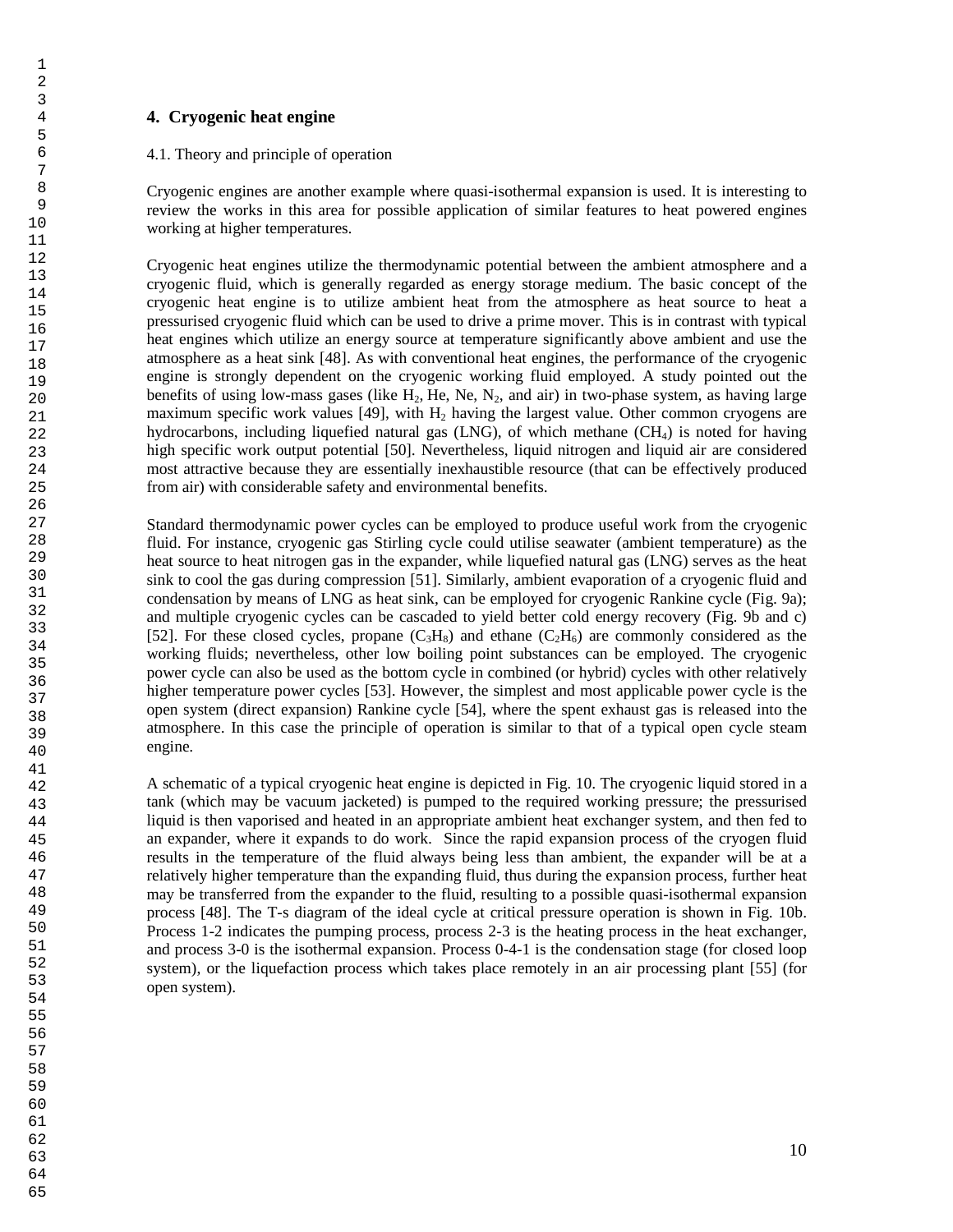#### 4.2. Studies and performance

Over the years, there have been investigations on the application of cryogenic heat engine for power generation, and also as an automotive propulsion for non-polluting zero emission vehicles; concept and technical feasibility have been evaluated [56], flow simulations in the engine have been carried out [57], and demonstration models have been built to test its practicality [58]. Key for practical realisation of the engine is the heat exchanger. Considering the low temperature of the cryogenic fluid, it will be essential for the liquid to be vaporized without the accumulation of frost, so as to avoid deteriorating performance. William et al., [59] developed a frost free heat exchanger for using atmospheric air to vaporize and superheat relatively large quantities of liquid nitrogen without the adverse building up of frost. Amrit et al. [60] also developed a cryogenic heat exchanger and presented analytical model for turbulent flows.

Research work carried out at the University of Washington highlighted substantial benefits in the overall energy efficiency for isothermal expander over an adiabatic one in liquid nitrogen cryogenic engines [61]. The study investigated the specific work output as a function of peak cycle pressure for adiabatic and isothermal expansions and showed that the isothermal work increases monotonically with increasing pressure, while that for the adiabatic process is found to be only weakly dependent on peak cycle pressure above 4 MPa. For pressure range of 10 to 300 bar at 300 K, the net specific work is 190 to 420 kJ/kg and 140 to 190 kJ/kg for isothermal and adiabatic conditions respectively.

Knowlen [62] studied the performance of two other cryogens (namely  $CH_4$  and  $C_2H_6$ ) alongside N<sub>2</sub> for both isothermal and adiabatic expansion, and also showed that for all the working fluids, at a given injection pressure, the specific work obtainable from isothermal expansion exceeded that of the adiabatic expansion, with the difference greater as pressure is increased. The study also examined the use of  $N_2$  as a heat sink for different closed loop CH<sub>4</sub> and C<sub>2</sub>H<sub>6</sub> topping cycles, and found that for binary (N<sub>2</sub>-CH<sub>4</sub>) and ternary (N<sub>2</sub>-CH<sub>4</sub>-C<sub>2</sub>H<sub>6</sub>) cascaded cycles, specific energies in the range of 200-380 kJ/kg and 300-450 kJ/kg can be realized respectively, depending on the extent of isothermal operation achievable. Yuanwei et al. [63] proposed a Temperature-Energy level-Energy (T-Ω-H) diagram method for analysing the performance of two different configurations of three-loop cascaded cycles with seawater and LNG respectively as the heat source and heat sink. They claimed that the proposed method facilitates quick optimisation process on a base case design. A number of authors have also explored different closed cycles that use seawater and LNG respectively as the heat source and heat sink. Choi et al. [64] compared the performance of different configurations of two and three loop cascaded cycles and combined (closed-open) cycles in comparison with the conventional single closed or open cycles. The study showed that the cascaded cycles exhibited better performance than the conventional single closed or open cycles; it also showed that,  $C_3H_8-C_2H_6$  cascaded cycle exhibited 51%, 49% and 89% more work output than  $C_2H_6-C_3H_8$  cascade,  $C_3H_8$  and  $C_2H_6$  cycles respectively; while the  $C_3H_8$  cycle gave 27% more work than  $C_2H_6$ . Liu and Guo [65] studied a variant of the cascaded cycle combined with vapour absorption process, the cycle employed a binary mixture of Tetrafluoromethane ( $CF_4$ ) and  $C_3H_8$  as the working fluid. The study showed that, the proposed cycle can achieve 206 kJ/kg specific work output, which is 63% higher than that of a  $C_3H_8$ cycle (124 kJ/kg). In a study by Li et al. [54], an open cycle with two-stage expansion was shown to exhibit 326 kJ/kg work output. This compares reasonably with the performance reported for other two-loop cascaded cycles. Hence, although cascading closed cycles can significantly improve performance, it is also possible to achieve reasonable performance improvement with the relative simpler open system, with the aid of multiple expansion stages.

In a bid to avoid drop in expander wall temperature, which could result to deteriorating performance, Knowlen [48] suggested the use of "warmant" anti-freeze liquid (as a heat transfer fluid) to be pumped through the wall, so as to maintain it at near ambient temperature. Also, a parametric analysis on engine (reciprocating expander) geometry showed that long strokes, small bore and low RPM enhances heat transfer during the expansion process. Nevertheless, the transferable heat will be limited by the expander's surface area exposed to the fluid, which will limit the degree of isothermal operation achieved. For standard engine (without modifications to cylinder piston geometry),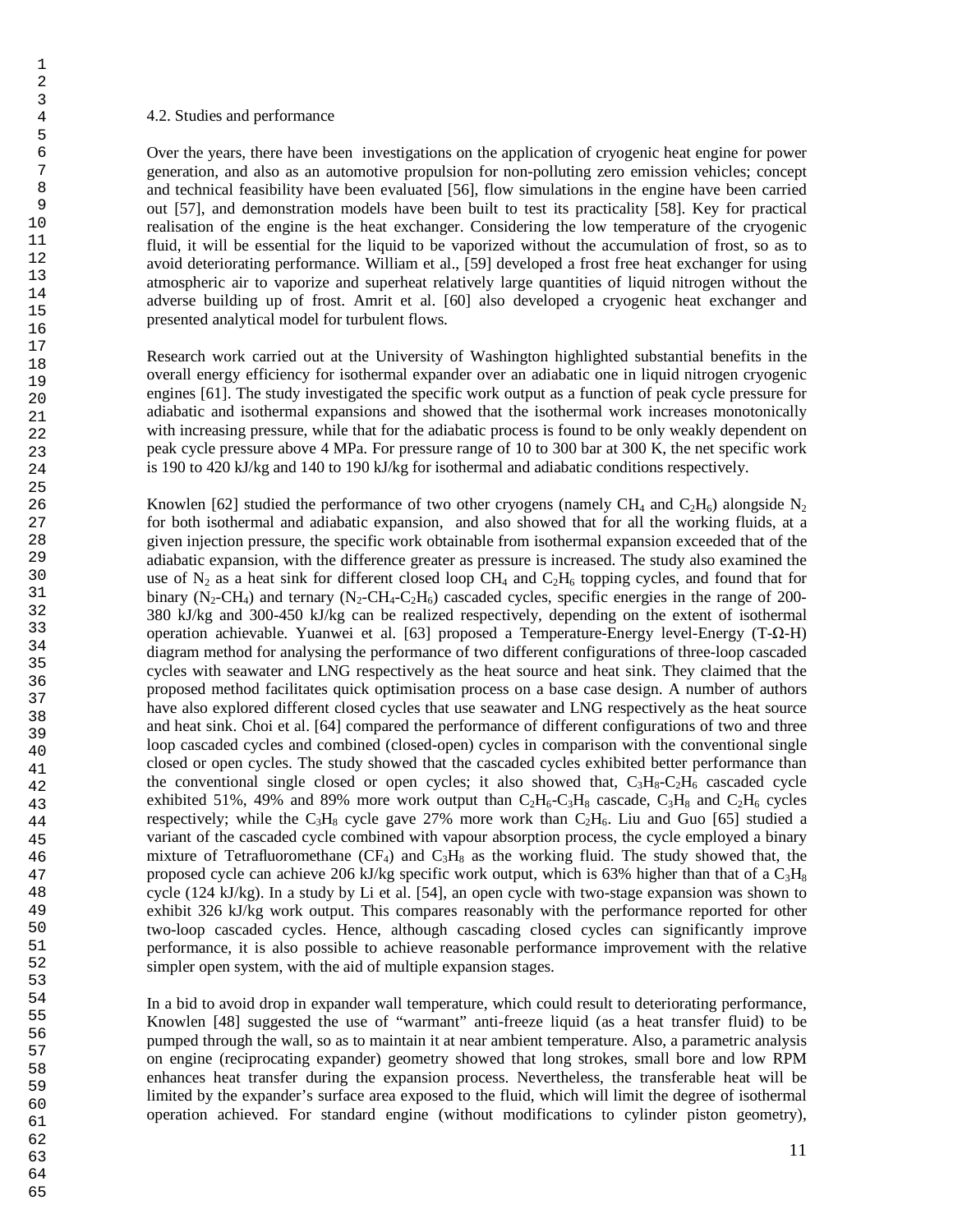isothermality is typically about 0.75 and can be improved further by enhancing heat transfer during expansion. Further analysis showed that finned piston and cylinder head geometries (Fig. 11) having high surface-to-volume ratios can be used to facilitate further heat transfer during the expansion, resulting in potential net work output of 0.85 of the ideal isothermal work.

Liquid air has similar properties to those of liquid nitrogen since air is composed of 78% nitrogen. Chen et al. [17] studied the performance of a liquid air engine for a range of working conditions and reported that, for a properly designed and manufactured engine with operating conditions of 100 bar and 300 K, the practical (taking into account the losses associated with conventional engines) net work outputs of the liquid air engine for isothermalities of  $\gamma = 0.90$  and 0.75 were respectively 200 kJ/kg and 150 kJ/kg, i.e. respectively about 122 and 66% higher than that for an adiabatic engine (about 90 kJ/kg). Given that the energy consumption for liquid air production is about 1080 kJ/kg [55], the efficiency of the cryogenic engine (in terms of energy in and energy out) for the above stated isothermalites will be about 18.5% and 13.9%, while that for the adiabatic condition will be 8.3%. However, Ameel et al. [66] indicated that the efficiency of the isothermal cycle can be improved by about 17%, if the liquefaction process is combined with the heat engine.

Dearman [67] developed a variant of the cryogenic engine, whereby the cryogenic liquid is directly injected into a heat exchange liquid (water) in a reciprocating expander, thus the heat exchange takes place inside the engine, consequently eliminating the need for the relatively complicated, heavier and expensive heat exchanger as required previously. The principle of operation is such that, when the piston is at the top of the cylinder, water is admitted into the cylinder dead space, and then a little amount of the cryogen is injected into the water. Since the water temperature (ambient) is substantially higher than that of the cryogen, the cryogen rapidly vaporises, builds up pressure, becomes superheated and pushes the piston as it expands to do work. At the return stroke, the spent gaseous cryogen and the water are exhaust out. The water can be recovered, reheated and pumped back to the cylinder for another cycle [68].

Wen et al [69] studied the heat transfer behaviour between liquid nitrogen and water (as the heat transfer fluid) in Dearman's engine, and reported a much stronger heat transfer than that obtained from boiling on smooth surfaces and flow boiling through pipes, but comparable to that of rough surfaces and pipes with porous inserts. The pressure was seen to develop very rapidly (up to 500 kPa/s) and increased approximately linearly with the injection pressure; thus indicating that high pressure could be effectively developed to run the engine. Morse and Kytomaa [70] also carried out experimental study of the vaporisation of liquid nitrogen and LNG in water, and found that, the evaporation rate is significantly dependent on both the turbulence intensity of the water surface, and the thickness of the cryogenic liquid layer. However, vaporising LNG in water may require safety precautions against possible ignition of the vapour, as has been reported with incidents of LNG spills on sea [71].

## 4.3. Summary

In summary, the cryogenic engine provides an inherent means of effecting quasi-isothermal expansion with ambient temperature. The potential isothermal performance increases with increasing pressure and could be as much as twice that of the adiabatic case. Cascading multiple cycles would give better energy recovery than single closed or open cycles; however, the open cycle is the most applicable. For an operating pressure of 10 bar, the potential performance of the liquid nitrogen open cycle cryogenic engine can have an ideal efficiency of 19% and specific work of 200 kJ/kg; but this performance is quite low in comparison to the 27% ideal efficiency predicted for a surface heated engine operating on steam with similar pressure [44], and the reported 318 kJ/kg specific work achieved for a real surface heated (steam jacketed) engine operated at 5 bar [43]. Furthermore, unlike the surface heated engine, although the cryogenic engine has the advantage of not losing heat to the ambient (since it can be at the same or even lower temperature potential with the ambient), it could suffer evaporative losses and

64 65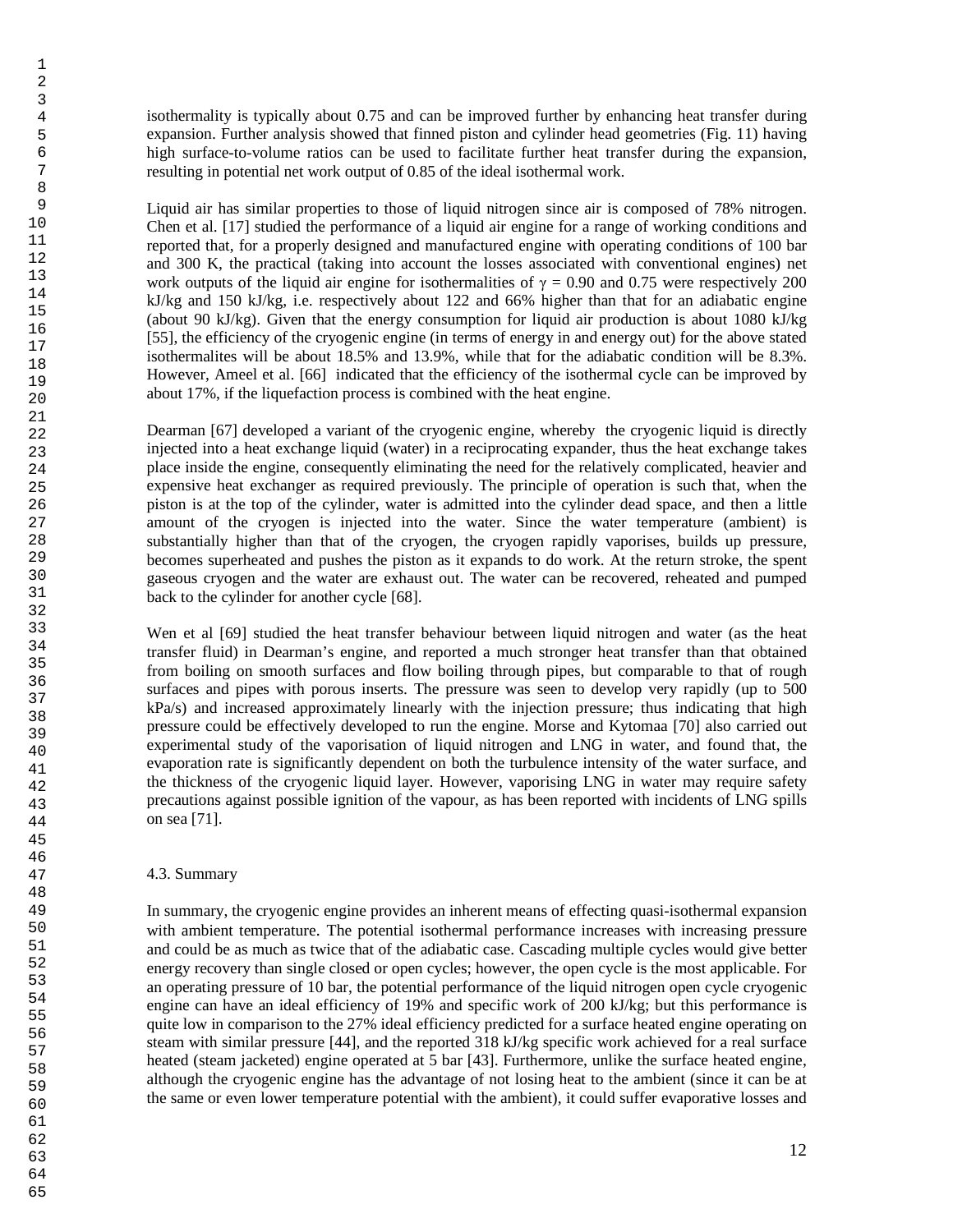safety (explosion) risks at the storage tank; as it slowly absorbs heat from the ambient, which could result to excessive pressure rise [72].

## **5. Vapour Stirling cycle engine**

## 5.1 Theory and principle of operation

The ideal Stirling cycle is a classical implementation of isothermal expansion. Though ideally efficient, it suffers from low specific power output at moderate temperatures and pressures [73]. As a means of increasing the specific power output, the use of condensable working fluid has been investigated in prior arts – the vaporisation of liquid at the hot side of the Stirling engine followed by condensation at the cold side has been identified as a viable solution [74], the use of refrigerants as working fluid has also been considered [75]. Prior arts (including a number of patents) have investigated various means of employing vapour as the working fluid in the Stirling cycle engine (including liquid-piston variants).

The concept of liquid-piston Stirling (fluidyne) engine is to replace the conventional solid-pistons of Stirling engine with columns of liquid (typically water) in U-tubed cylinder. Unless the liquid in the expansion cylinder has a low vapour pressure at the operating temperature or is separated from the hot gas by some kind of insulating float (generally referred to as dry fluidyne), ample evaporation will take place from the liquid surface and wetted cylinder walls to effect a mixture of gas and vapour working fluid [76]. As such the fluidyne engine can provide both gas and vapour power cycle. One critical design parameter in the fluidyne engine is the frictional losses in the oscillating liquid columns [77]. Studies have shown large dry fluidynes to be quite successful, but on the other hand, small dry fluidynes (which generally suffer from the large transient heat-transfer and flow losses associated with small-diameter tubes) have been reported to be impractical in the absence of evaporation [76]. The evaporation tends to raise the pressure during the expansion phase and thus increases the indicated power in the fluidyne engine. Owing to the fact that the power output is available in the form of pulsating pressure/movement of liquid in a tube, the most obvious application was as a pumping engine [78]. However, a rotating shaft power output option have also been identified, via the use of hydraulic motor [79] or solid pistons [80]; with the former, as shown if Fig. 12, the solid piston converts the pressure in the liquid piston into a force which can then be applied to a shaft, like conventional engines.

Since liquids can conform to irregular shapes, unlike solid-piston, liquid pistons have the advantage of possibly allowing the adoption of working chambers with very large surface area to volume ratios such as wire matrix, tube bundle, metal foam, etc. (Fig. 12), to substantially improve heat transfer to the working fluid and consequently bring the working fluid behaviour into the nearly isothermal regime (which will result to improved power output and efficiency). However, the high area to volume ratio will result to smaller size of flow passages, increased flow restrictions and thus, increased viscous losses. As such the heat transfer area and the viscous frictional losses must be adjusted to maximize the efficiency of the liquid piston engine [81]. Besides the increased viscous losses, the liquid piston also suffers operating stroke and frequency limitations imposed by gravitycontrolled oscillation and by surface instability at high frequency; and the need to keep a more or less constant orientation of the engine [80].

Various concepts involving the conventional solid-piston Stirling engines variants with modifications on operational configurations have also been recorded. Redderson [82] patented a vapour Stirling machine based on the alpha Stirling configuration. It featured heating and cooling chambers on the hot and cold cylinder tops respectively, and with a regenerator interconnecting the two chambers (Fig. 13). But in contrast, the working fluid in the cooling chamber is substantially in the liquid phase as such resulting to a significantly larger swept volume ratio than a conventional Stirling engine. On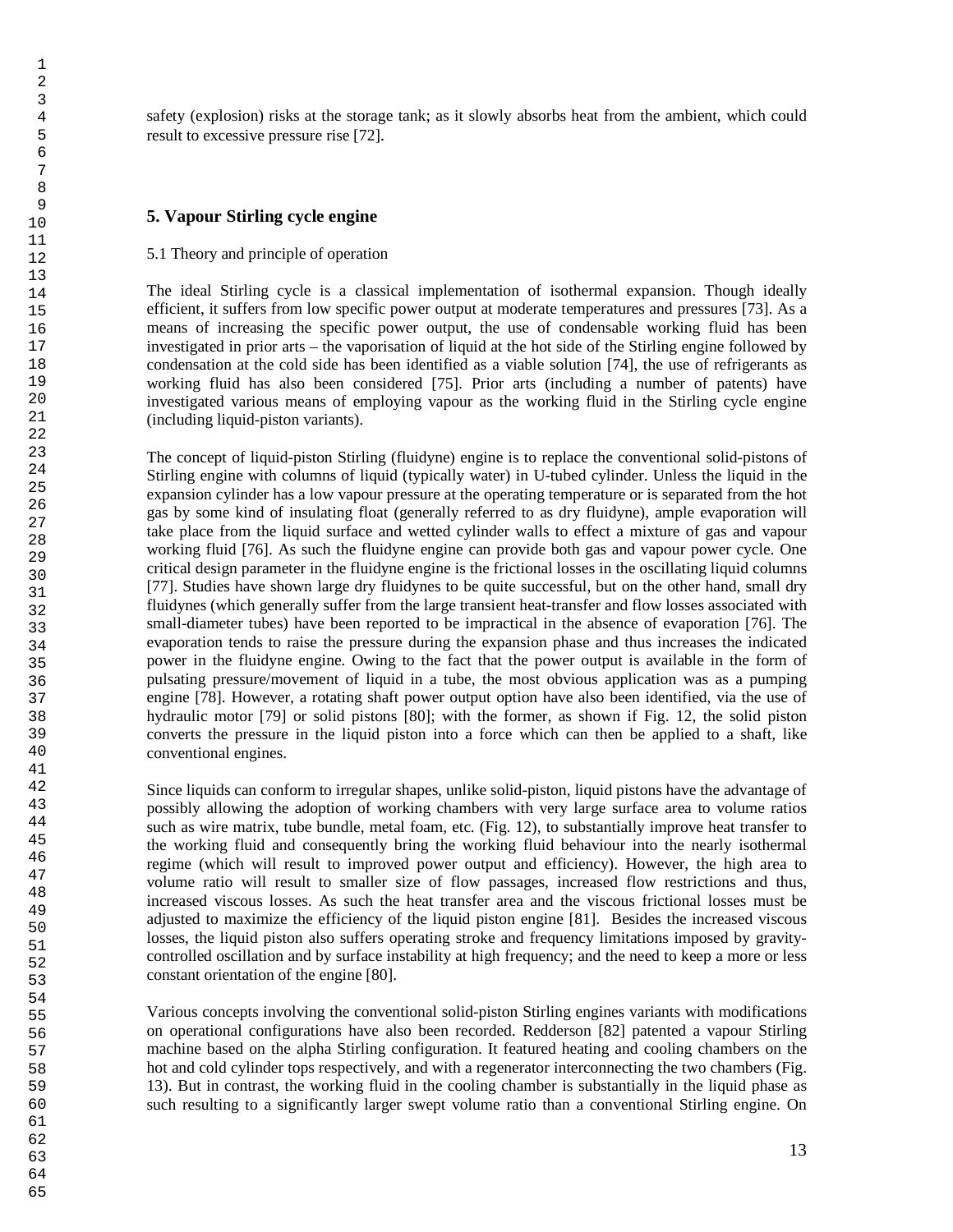operation, the upward motion of the cold cylinder piston pumps the fluid through the regenerator into the hot chamber where it gets completely vaporised and superheated and then expands to perform work against the hot piston while gaining further heat from the hot chamber, thus tending to approach isothermal expansion. At the end of expansion, the upward motion of the hot piston pushes the spent vapour through the regenerator and into the condenser where it condenses back to water. As a means of providing output control, a control cylinder is included at the cold section to vary the effective mass of the working fluid within the engine.

Davoud and Burke [83] patented a condensing vapour Stirling engine, in which at the end of expansion, a portion of the spent vapour is expelled (via a receiver cylinder) and condensed, while the remaining portion is compressed in the power cylinder, during which the weight equivalent of the condensed portion is pump and injected back into the cylinder as a fine spray of water. This was said to lower the entropy and enthalpy of the steam in the cylinder, and thus lower the compression work that would have been required. The compressed steam gets superheated in the heater tubes arrangement at the top dead centre of the cylinder, and then expands against the piston to do work. They later went further to patent a simpler version (with only one cylinder), in which bulk of the spent steam is expelled directly to the condenser. The condensed water is then pumped and injected into the cylinder top dead volume containing the heater tubes where it gets vaporised and superheated [84]*.*

## 5.2. Studies and performance

West [74] developed a two-phase, two component working fluid system for an alpha Stirling engine configuration (Fig. 14), in which, the working fluid consists of both a condensable vapour (steam) and permanent gas (air), such that the air is contained in the cold section, and prevented from passing into the hot section by means of controlled evaporation (i.e. steam pressure) in the hot section. Water injected into the evaporator vaporises into the hot cylinder where it expands to do work. The expended vapour then passes into the cold end where it condenses and is subsequently removed.

The analysis showed that under moderate operating conditions the engine can achieve a cyclic power output at least five times greater than a conventional Stirling-cycle machine of similar dimensions, but at the expense of significantly lower ideal cycle efficiency. Nevertheless, by controlling the rate at which the liquid is evaporated into the expansion cylinder an indicated efficiency in the range of 3 to 9% at low temperatures (110°C to 130°C) may be achievable even without regeneration.

Isshiki et.al. [85], developed a steam Stirling engine which operates as a hybrid of Stirling and Rankine systems, such that the engine featured a power cylinder (with heating tube at the cylinder top), displacer cylinder and a regenerator in between, as with Stirling; but also has injection/exhaust port, thus spent steam could be ejected, condensed, pump and re-vaporised externally just like Rankine. On operation, when the power piston comes near its top dead centre, saturated steam from the external boiler injected into the displacer cylinder, passes through the regenerator and heater, and then expands into power cylinder at near constant high temperature. On the return stroke, the spent steam passes through the regenerator and is exhausted to a condenser where it gets condensed and then pumped back to the boiler. Experiment carried out on a mini scale prototype operated at 0.2 Mpa (gauge) and 250°C showed that output power of about 12 watt was achieved at 400 rpm. This is significantly higher (approximately five times) than the reported 2.6 watt achieved for a conventional gas Stirling engine operated at  $320^{\circ}$ C [86].

## 5.3. Summary

In summary, the use of vapour as the working fluid in Stirling engines can result in power outputs about five times larger compared to conventional non-condensable gas working fluid. To facilitate more heat transfer to the fluid to approach a more isothermal behaviour, liquid pistons could be employed to allow the expansion space to be enhanced with high surface area geometries like wire matrix. However, it introduces practical issues that will need to be further investigated. As such it is

64 65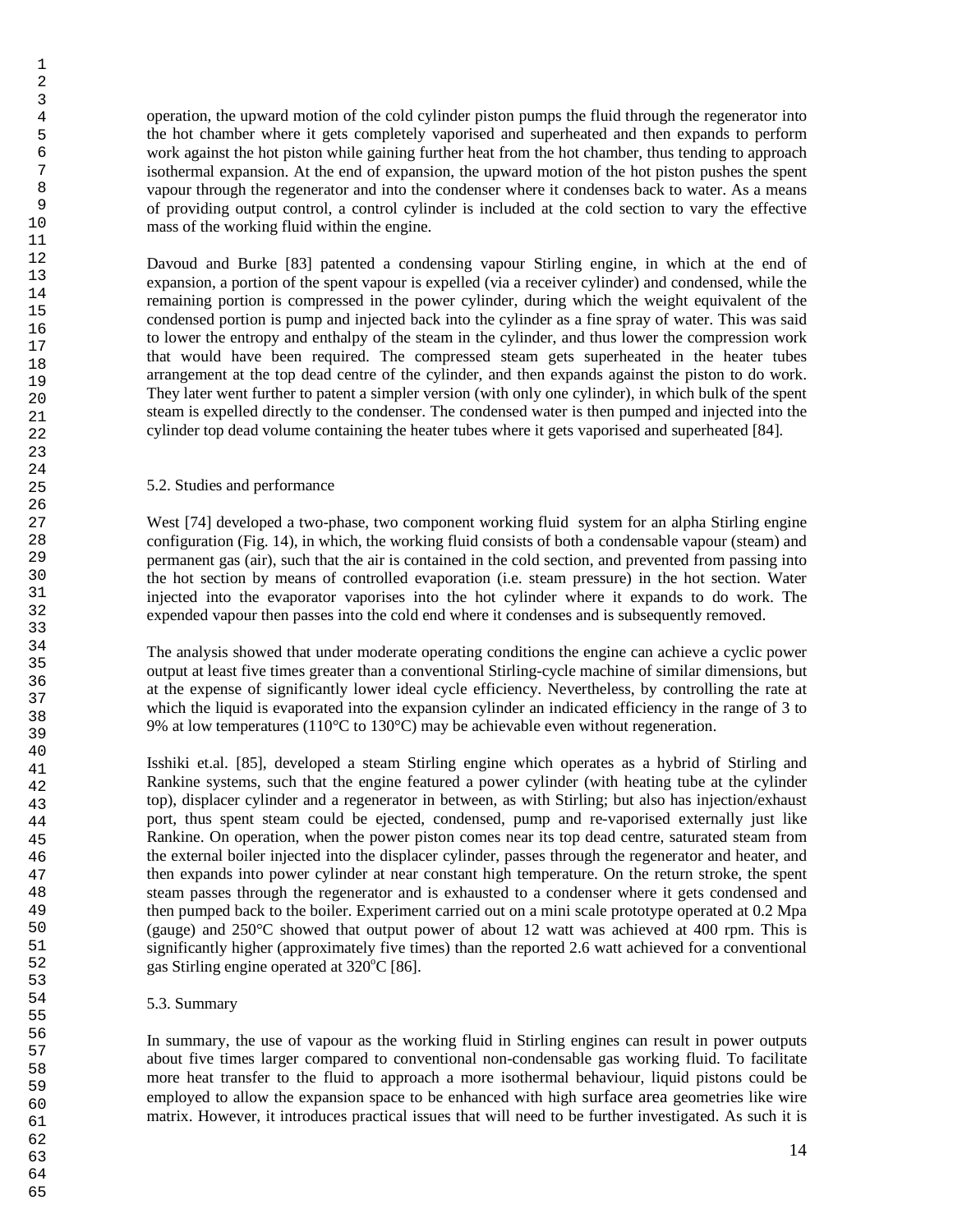recommended that further research be carried out on: modelling the behaviour of the oscillating liquid in liquid piston devices with particular attention to viscous forces and inertia effect of the liquid oscillation. Since the various technologies presented are still in the concept or early development stage, further experimental studies should be carried to give a better insight on their practical realisations; and optimization of the various full engine dynamics to maximize efficiency and power density for specific applications.

## **6. Conclusion**

To convert low-grade thermal energy into useful work, external combustion engines using vapour cycles (though relatively less efficient) have been preferred over those using gas powered cycles due to the former's higher specific work output and smaller engine size. Relative to the traditional ideal adiabatic expansion process in the vapour power cycle engines, quasi-isothermal expansion has been found to improve the specific work output and cycle efficiency of the engines.

Two main methods of effecting the quasi-isothermal expansion have been identified – liquid flooding and expander surface heating. The expander surface heating has been studied for both reciprocating and rotary expanders; however there are more references in the literature for its use with reciprocating expanders. Liquid flooding is referenced more for use with rotary expanders.

In practical performance of the quasi-isothermal expansion, studies have showed that liquid flooded expansion approaches isothermal behaviour with increasing oil fraction; but at the expense of deteriorating overall performance, that was partly attributed to the resulting increased suction pressure drop and viscous losses. On the other hand, the expander surface heating has been shown to achieve significant improvement in performance (over 40% and 20% increase in specific work output and efficiency respectively). Here, a relatively slower operating speed is required to enable significant heat transfer during the expansion process as the cylinder wall surface area available for heat transfer limits the isothermal operation. However expander geometries with high surface-to-volume ratios (such as fins) could be employed to facilitate heat transfer and further improve performance, as has been demonstrated with cryogenic engine. Furthermore, much higher surface area to volume ratios (such as wire matrix) could be easily realized with the adoption of liquid pistons.

With regards technology availability, it can be seen that the expander surface heating has been ready for many decades in the form of steam jacketing, whereas liquid flooding is a relatively new technology that is yet to be fully developed. Nevertheless, it can be easily implemented with commercially available parts.

This paper concludes that, while quasi-isothermal vapour power cycle engines have the potential to significantly improve the performance in a number of applications (e.g. desalination, transport and heat recovery), there are research areas to be further examined. As such, it is recommended that further research be carried out on: modelling of complex, unsteady multi-phase heat transfer with liquid flooding devices to predict performance and tailor to applications; modelling the behaviour of the oscillating liquid in liquid piston devices with particular attention to inertia and viscous losses; and the investigation (selection) of other appropriate liquids and working fluids for a range of low temperature operations. Further experimental studies are also recommended to give better insights on the practical realisations and optimisations of the technologies presented as concepts or early developmental stages.

## **Acknowledgement**

We acknowledge support from the School of Engineering and Applied Science, Aston University, in the form of a PhD scholarship for O. N. Igobo

65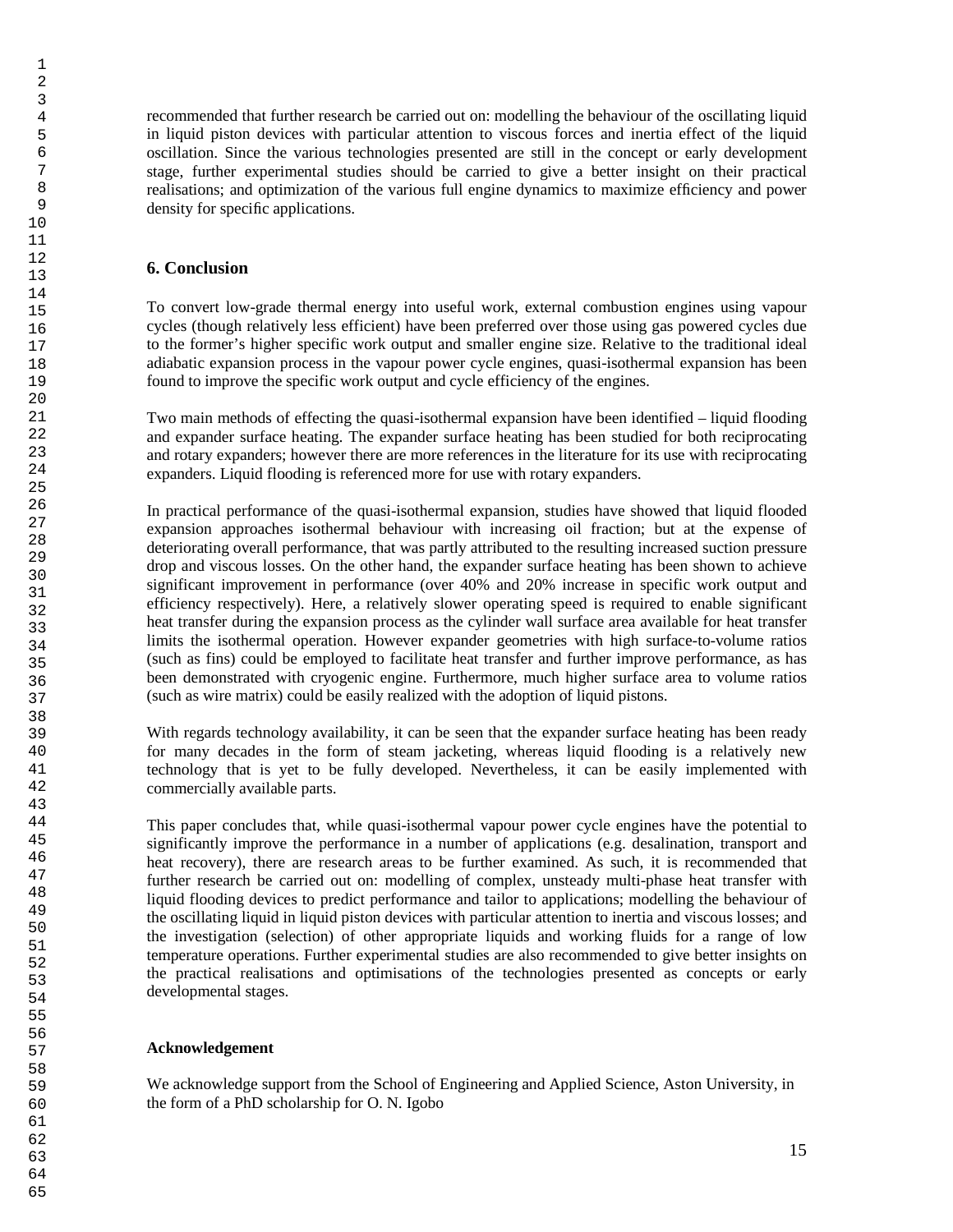### References

[1] International Energy Agency (IEA). Key world energy statistics. 2012 ed. Paris, France: OECD/IEA; 2012.

[2] Internal Energy Agency (IEA). World energy outlook, Executive summary. 2012 ed. Paris, France: OECD/IEA; 2012.

[3] Jacobson MZ, Delucchi MA. Providing all global energy with wind, water, and solar power, Part I: Technologies, energy resources, quantities and areas of infrastructure, and materials. Energy Policy. 2011;39(3):1154-69.

[4] KPMG International. Taxes and incentives for renewable energy. Toronto, Canada: KPMG; June 2012.

[5] Campos MC, Vargas JVC, Ordonez JC. Thermodynamic optimization of a Stirling engine. Energy. 2012;44(1):902-10.

[6] Park Jk, Ro PI, Lim SD, Mazzoleni AP, Quinlan B. Analysis and optimization of a quasiisothermal compression and expansion cycle for ocean compressed air energy storage (OCAES). Oceans, 2012: IEEE; 2012. p. 1-8.

[7] Redderson RH. Vapor stirling heat machine. US Patents; 1989.

[8] Alanne K, Saari K, Kuosa M, Jokisalo J, Martin AR. Thermo-economic analysis of a microcogeneration system based on a rotary steam engine (RSE). Applied Thermal Engineering. 2012;44(0):11-20.

[9] Markides CN. The role of pumped and waste heat technologies in a high-efficiency sustainable energy future for the UK. Applied Thermal Engineering. 2012;53:197-209.

[10] Bianchi M, De Pascale A. Bottoming cycles for electric energy generation: Parametric investigation of available and innovative solutions for the exploitation of low and medium temperature heat sources. Applied Energy. 2011;88(5):1500-9.

[11] Cengel YA, Boles MA. Thermodynamics, an engineering approach. 7th ed. NewYork, USA: McGraw-Hill, 2011.

[12] Cengel YA, Cimbala JM, Turner RH, Kanoglu M. Fundamentals of thermal-fluid sciences. 4th ed. NewYork, USA: McGraw-Hill, 2012.

[13] Rajput RK. Engineering thermodynamics. 3rd ed. Massachusetts, USA: Jones and Bartlett, 2010.

[14] O'Kelly P. Computer Simulation of Thermal Plant Operations. New York, USA: Springer; 2012.

[15] NIST Standard Reference Database. Thermophysical Properties of Fluid Systems. webbook.nist.gov; accessed 1/11/2013.

[16] Moran MJ, Shapiro HN, Boettner DD, Bailey M. Fundamentals of engineering thermodynamics. 7th ed. New Jersey, USA: John Wiley & Sons, 2010.

[17] Chen H, Ding Y, Li Y, Zhang X, Tan C. Air fuelled zero emission road transportation: A comparative study. Applied Energy. 2011;88(1):337-42.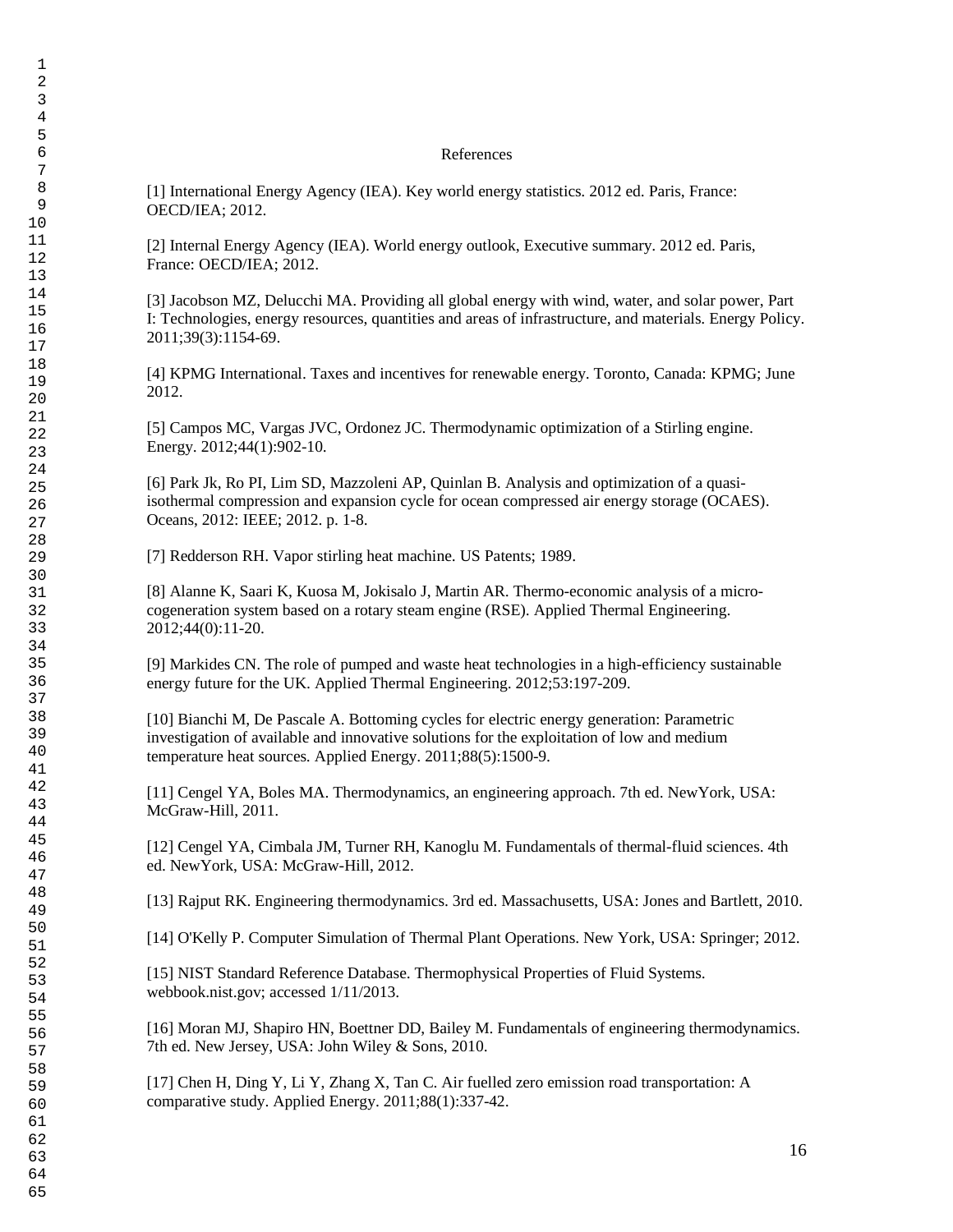[18] Bell IH, Lemort V, Groll EA, Braun JE, King GB, Horton WT. Liquid flooded compression and expansion in scroll machines–Part II: Experimental testing and model validation. International Journal of Refrigeration. 2012;35(7):1890-900.

[19] Couper JR, Penney WR, Fair JR, Walas SM. 8 - Heat Transfer and Heat Exchangers. In: Couper JR, Penney WR, Fair JR, Walas SM, editors. Chemical Process Equipment (Third Edition). Boston, USA: Butterworth-Heinemann; 2012. p. 161-221.

[20] Cheng C-H, Yang H-S, Keong L. Theoretical and experimental study of a 300-W beta-type Stirling engine. Energy. 2013;59:590-9.

[21] Cicconardi S, Jannelli E, Perna A, Spazzafumo G. A steam cycle with an isothermal expansion: the effect of flowvariation. International journal of hydrogen energy. 1999;24(1):53-7.

[22] Stosic N, Milutinovic L, Hanjalic K, Kovacevic A. Experimental investigation of the influence of oil injection upon the screw compressor working process. International Compressor Engineering Conference. Purdue University: paper 687; 1990.

[23] Sakuda A, Sawai K, Iida N, Hiwata A, Morimoto T, Ishii N. Performance improvement of scroll compressor with new sealing-oil supply mechanism. International Conference on Compressors and their Systems: No. C591/019; 2001.

[24] Hugenroth J, Braun J, Groll E, King G. Liquid-flooded Ericsson cycle cooler: Part 1– Thermodynamic analysis. International Refrigeration and Air conditioning Conference. Purdue University: Paper 823; 2006.

[25] Wang W, Wu Y-t, Ma C-f, Xia G-d, Wang J-f. Experimental study on the performance of single screw expanders by gap adjustment. Energy. 2013;62(0):379-84.

[26] Declaye S, Quoilin S, Guillaume L, Lemort V. Experimental study on an open-drive scroll expander integrated into an ORC (Organic Rankine Cycle) system with R245fa as working fluid. Energy. 2013;55:173-83.

[27] Hugenroth J, Braun J, Groll E, King G. Thermodynamic analysis of a liquid-flooded Ericsson cycle cooler. International Journal of Refrigeration. 2007;30(7):1176-86.

[28] Hugenroth J, Braun J, Groll E, King G. Experimental investigation of a liquid-flooded Ericsson cycle cooler. International Journal of Refrigeration. 2008;31(7):1241-52.

[29] Bell IH, Lemort V, Groll EA, Braun JE, King GB, Horton WT. Liquid-flooded compression and expansion in scroll machines – Part I: Model development. International Journal of Refrigeration. 2012;35(7):1878-89.

[30] Bell IH, Groll EA, Braun JE, King GB, Horton WT. Optimization of a scroll compressor for liquid flooding. International Journal of Refrigeration. 2012;35(7):1901-13.

[31] Halm NP. Mathematical modeling of scroll compressors [Master Thesis]. Indiana, USA: Purdue University, 1997.

[32] Chen Y, Braun JE, Groll EA. Modeling of hermetic scroll compressors: model development. HVAC&R Research. 2004;10(2):129-52.

[33] Lemort V, Bell I, Groll EA, Braun J. Analysis of liquid-flooded expansion using a scroll expander. International compressor engineering conference at Purdue: Paper 1323; 2008.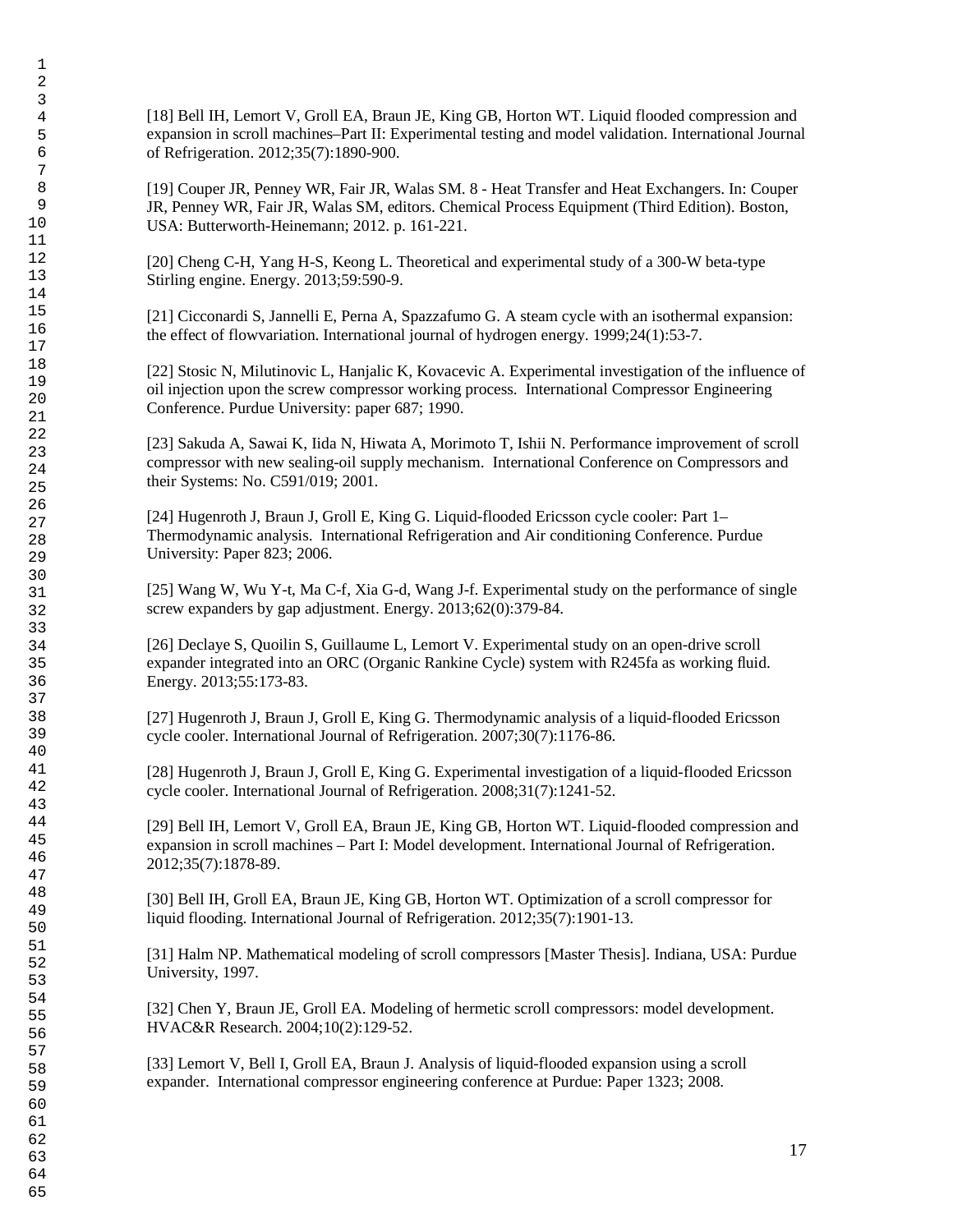[34] Williams JD. Design of a liquid nitrogen vaporization system for automotive propulsion [PhD Thesis]. Washington, USA: University of Washington 1997.

[35] Cicconardi S, Jannelli E, Perna A, Spazzafumo G. Parametric analysis of a steam cycle with a quasi-isothermal expansion. International journal of hydrogen energy. 2001;26(3):275-9.

[36] Woodland BJ, Braun JE, Groll EA, Horton WT. Organic Rankine cycle with flooded expansion and internal regeneration. US Patents; 2011.

[37] Woodland BJ, Groll EA, Braun JE, Horton WT. Performance benefits for organic Rankine cycles with flooded expansion and internal regeneration. International refrigeration and air conditioning conference. Purdue University: Paper 1134; 2010.

[38] Woodland BJ, Krishna A, Groll E, Braun JE. Thermodynamic comparison of organic Rankine cycles employing liquid-flooded expansion or a solution circuit. Applied Thermal Engineering. 2013;61(2):859–65.

[39] Lemort V, Declaye S, Quoilin S. Experimental characterization of a hermetic scroll expander for use in a micro-scale Rankine cycle. Proceedings of the Institution of Mechanical Engineers, Part A: Journal of Power and Energy. 2012;226(1):126-36.

[40] Bell I, Groll E, Braun J, Horton WT. Experimental testing of an oil-flooded hermetic scroll compressor. International Journal of Refrigeration. 2013;36(7):1866–73.

[41] Kim Y-M, Shin D-G, Lee S-Y, Favrat D. Isothermal transcritical CO $<$  sub $>$  2 $\lt$ /sub $>$  cycles with TES (thermal energy storage) for electricity storage. Energy. 2013;49:484-501.

[42] Rogers GFC, Mayhew YR. Engineering thermodynamics work and heat transfer. London, UK: Longmans, 1965.

[43] Clark DK. The Steam engine: A treaties on steam engines and boilers. London, UK: Blackie and Sons limited, 1890.

[44] Igobo ON, Davies PA. A high-efficiency solar Rankine engine with isothermal expansion. International Journal of Low-Carbon Technologies. 2013;8(suppl 1):i27-i33.

[45] Kim H, Kim W, Kim H, Kim S. Applicability of scroll expander and compressor to an external power engine: Conceptual design and performance analysis. International Journal of Energy Research. 2012;36(3):385-96.

[46] Cho S-Y, Cho C-H, Ahn K-Y, Lee YD. A study of the optimal operating conditions in the organic Rankine cycle using a turbo-expander for fluctuations of the available thermal energy. Energy 2013;64:900-11.

[47] Kim YM, Shin D, Lee J. A scroll expander with heating structure and their systems. International compressor engineering conference , Purdue: paper 1635; 2004.

[48] Knowlen C, Williams J, Mattick A, Deparis H, Hertzberg A. Quasi-isothermal expansion engines for liquid nitrogen automotive propulsion. SAE paper 972649. 1997.

[49] Ordonez C, Plummer M. Cold thermal storage and cryogenic heat engines for energy storage applications. Energy Sources. 1997;19(4):389-96.

[50] Li Y, Chen H, Ding Y. Fundamentals and applications of cryogen as a thermal energy carrier: A critical assessment. International Journal of Thermal Sciences. 2010;49(6):941-9.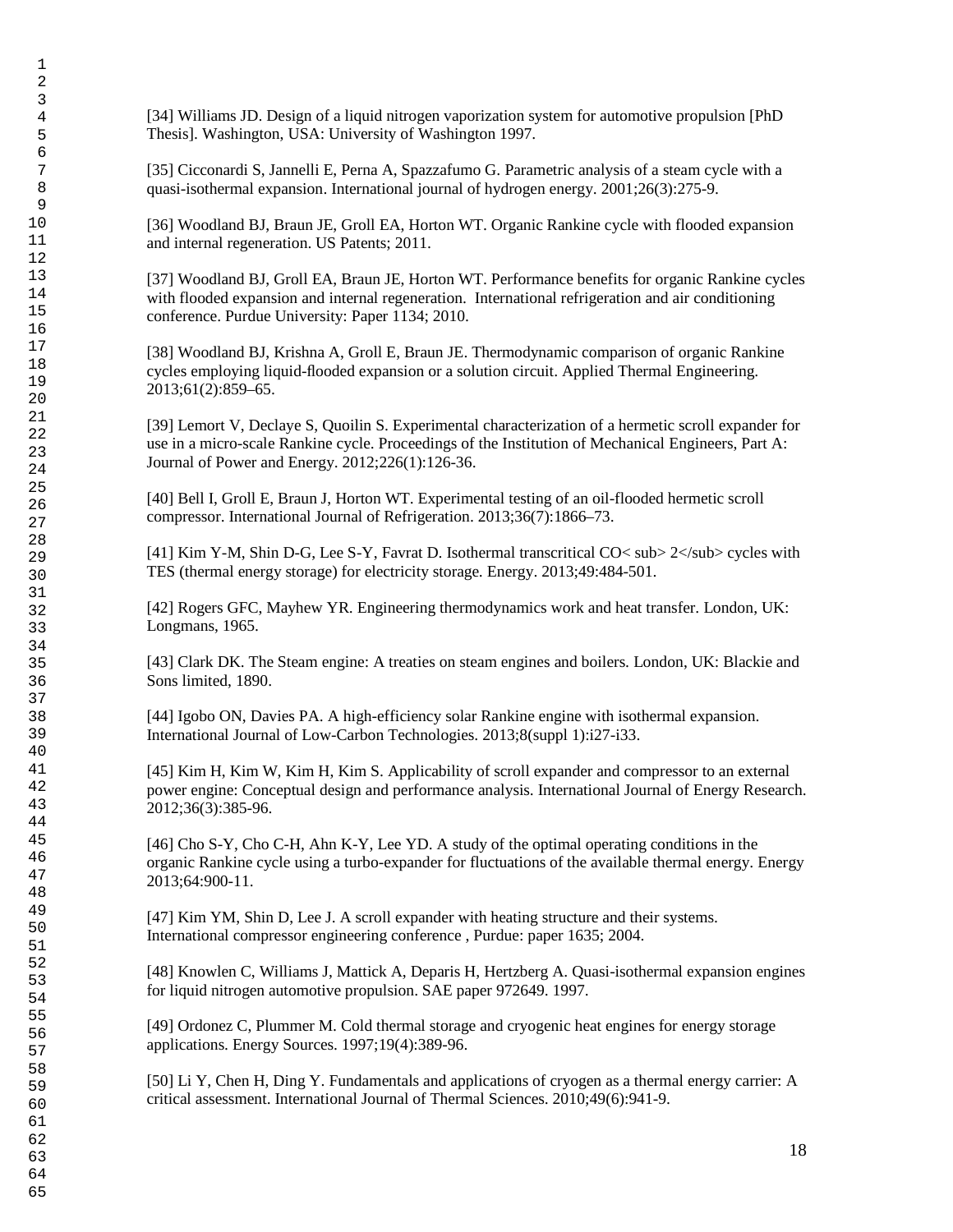[51] Dong H, Zhao L, Zhang S, Wang A, Cai J. Using cryogenic exergy of liquefied natural gas for electricity production with the Stirling cycle. Energy. 2013;63:10-8.

[52] Zhu HM, Liu HW, Sun H. Exergy Analysis of Cascade Ethylene-Propane Rankine Cycle with Cold Energy Recovery of LNG. Applied Mechanics and Materials. 2012;170:2489-93.

[53] Xia G, Sun Q, Cao X, Wang J, Yu Y, Wang L. Thermodynamic analysis and optimization of a solar-powered transcritical CO2 (carbon dioxide) power cycle for reverse osmosis desalination based on the recovery of cryogenic energy of LNG (liquefied natural gas). Energy. 2014;66:643-53.

[54] Li Y, Wang X, Jin Y, Ding Y. An integrated solar-cryogen hybrid power system. Renewable Energy. 2012;37(1):76-81.

[55] Castle W. Air separation and liquefaction: recent developments and prospects for the beginning of the new millennium. International Journal of Refrigeration. 2002;25(1):158-72.

[56] Dooley J, Hammond R. Concept evaluation of automotive propulsion using liquid air/nitrogen. Final report. R and D Associates, Marina del Rey, California, USA; 1982.

[57] Tian CZ, Yuan GJ, Chen GJ. Cylinder Flow Simulation of Liquid Nitrogen Engine Based on STAR-CD. Applied Mechanics and Materials. 2013;344:31-6.

[58] Plummer M, Koehler C, Flanders D, Reidy R, Ordonez C. Cryogenic heat engine experiment. Advances in cryogenic engineering. 1998;43:1245-52.

[59] Williams J. Cryogenic automobile propulsion: heat exchanger design and performance issues. Proceedings of AIAA 19th IECEC. CA, US: AIAA 97-0017; 1997.

[60] Amrit J, Douay C, Dubois F, Defresne G. Cryogenic heat exchanger with turbulent flows. European Journal of Physics. 2012;33(1):189.

[61] Knowlen C, Hertzberg A, Mattick A. Cryogenic automotive propulsion. AIAA 94-4224; 1994.

[62] Knowlen C, Mattick A, Bruckner AP, Hertzberg A. High efficiency energy conversion systems for liquid nitrogen automobiles. SAE paper 981898. 1998.

[63] Yuanwei L, Hongchang Y, Chongfang M. Analysis and optimization of the power cycle based on the cold energy of liquefied natural gas. Measuring Technology and Mechatronics Automation (ICMTMA), 2011 Third International Conference on: IEEE; 2011. p. 455-8.

[64] Choi I-H, Lee S, Seo Y, Chang D. Analysis and optimization of cascade Rankine cycle for liquefied natural gas cold energy recovery. Energy. 2013;61:179-95.

[65] Liu Y, Guo K. A novel cryogenic power cycle for LNG cold energy recovery. Energy. 2011;36(5):2828-33.

[66] Ameel B, T'Joen C, De Kerpel K, De Jaeger P, Huisseune H, Van Belleghem M, et al. Thermodynamic analysis of energy storage with a liquid air Rankine cycle. Applied Thermal Engineering. 2012;52:130-40.

[67] The Dearman Engine Company. www.dearmanengine.com/cms/liquid-air/; accessed 22/6/2013.

[68] Dearman's liquid air engine could rival battery systems. Professional Engineering; Feb 2012. p. 9.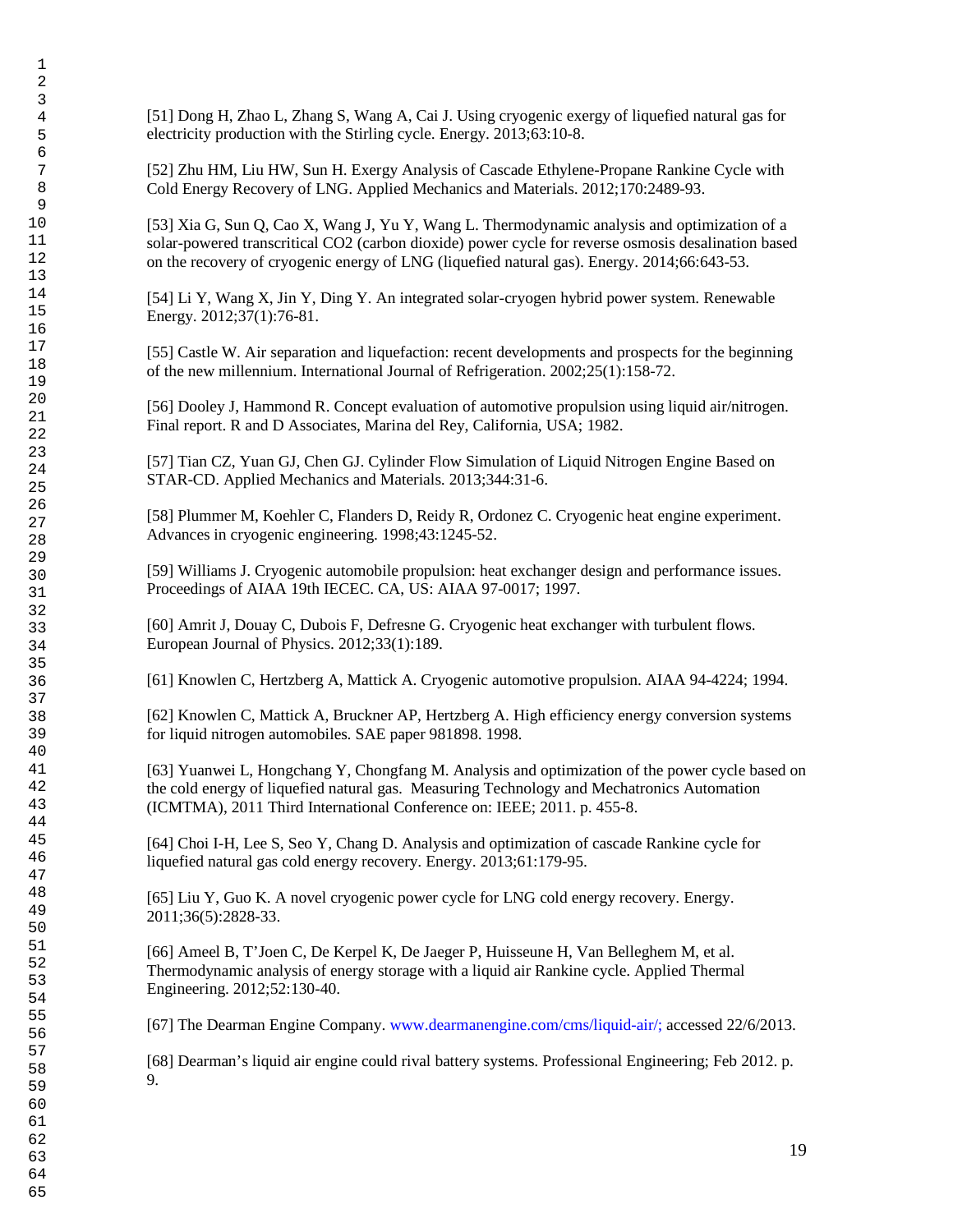[69] Wen D, Chen H, Ding Y, Dearman P. Liquid nitrogen injection into water: pressure build-up and heat transfer. Cryogenics. 2006;46(10):740-8.

[70] Morse TL, Kytömaa HK. The effect of turbulence on the rate of evaporation of LNG on water. Journal of Loss Prevention in the Process Industries. 2011;24(6):791-7.

[71] Esteves AS, Reis Parise JA. Mathematical modeling of cryogenic spills onto quiescent sea waters followed by pool fires of liquefied natural gas (LNG). Applied Thermal Engineering. 2013;59(1):587- 98.

[72] Aceves SM, Petitpas G, Espinosa-Loza F, Matthews MJ, Ledesma-Orozco E. Safe, long range, inexpensive and rapidly refuelable hydrogen vehicles with cryogenic pressure vessels. International Journal of Hydrogen Energy. 2012;38(5):2480-9.

[73] Sripakagorn A, Srikam C. Design and performance of a moderate temperature difference Stirling engine. Renewable Energy. 2011;36(6):1728-33.

[74] West CD. Two-phase, two-component Stirling engine with controlled evaporation. Oak Ridge National Lab., Tennesse, USA; 1982.

[75] Huang D, Wu F. Research of Refrigerant Phase-Change Stirling-Cycle Heat Engines. International conference on Measuring Technology and Mechatronics Automation (ICMTMA). Shangshai: IEEE; 2011. p. 1088-91.

[76] West CD. Liquid-piston Stirling machines. 2nd International Conference on Stirling Engines. Shanghai, China1984. p. 1-10.

[77] Stevens JW. Low Capital Cost Renewable Energy Conversion With Liquid Piston Stirling Engines. ASME 2010 4th International Conference on Energy Sustainability: American Society of Mechanical Engineers; 2010. p. 479-84.

[78] West CD. Stirling engines and irrigation pumping. Tennessee, USA: Oak Ridge national laboratory; 1987.

[79] Mauran S, Martins M, Stitou D, Semmari H. A novel process for engines or heat pumps based on thermal-hydraulic conversion. Applied Thermal Engineering. 2012;37(0):249-57.

[80] Van de Ven J, Gaffuri P, Mies B, Cole G. Developments towards a liquid piston Stirling engine. International Energy Conversion Engineering Conference, Cleveland, Ohio: Paper 5635; 2008.

[81] Van de Ven JD. Mobile hydraulic power supply: Liquid piston Stirling engine pump. Renewable Energy. 2009;34(11):2317-22.

[82] Redderson RH. Vapor stirling heat machine. US Patents; 1989.

[83] Davoud JG, Burke Jr JA. Condensing vapor heat engine with two-phase compression and constant volume superheating. US Patents; 1977.

[84] Burke Jr JA, Davoud JG. Condensing vapor heat engine with constant volume superheating and evaporating. US Patents; 1978.

[85] Isshiki N, KOJiMA H, Ushiyama I, Isshiki S. Report on the developments of steam super Stirling engine. Energy Conversion Engineering Conference and Exhibit, 2000(IECEC) 35th Intersociety: IEEE; 2000. p. 111-9.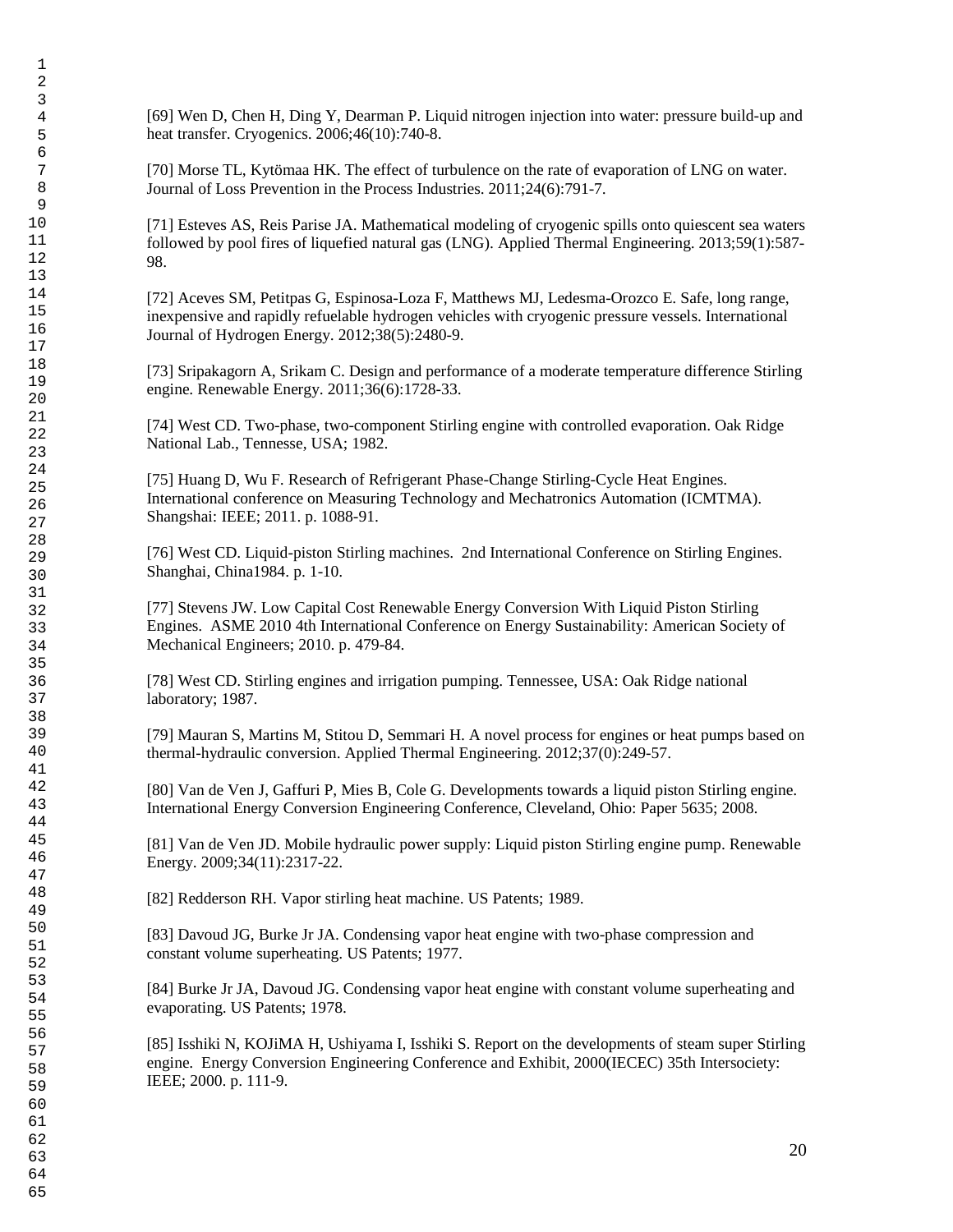[86] Çinar C, Aksoy F, Erol D. The effect of displacer material on the performance of a low temperature differential Stirling engine. International Journal of Energy Research. 2012;36(8):911-7.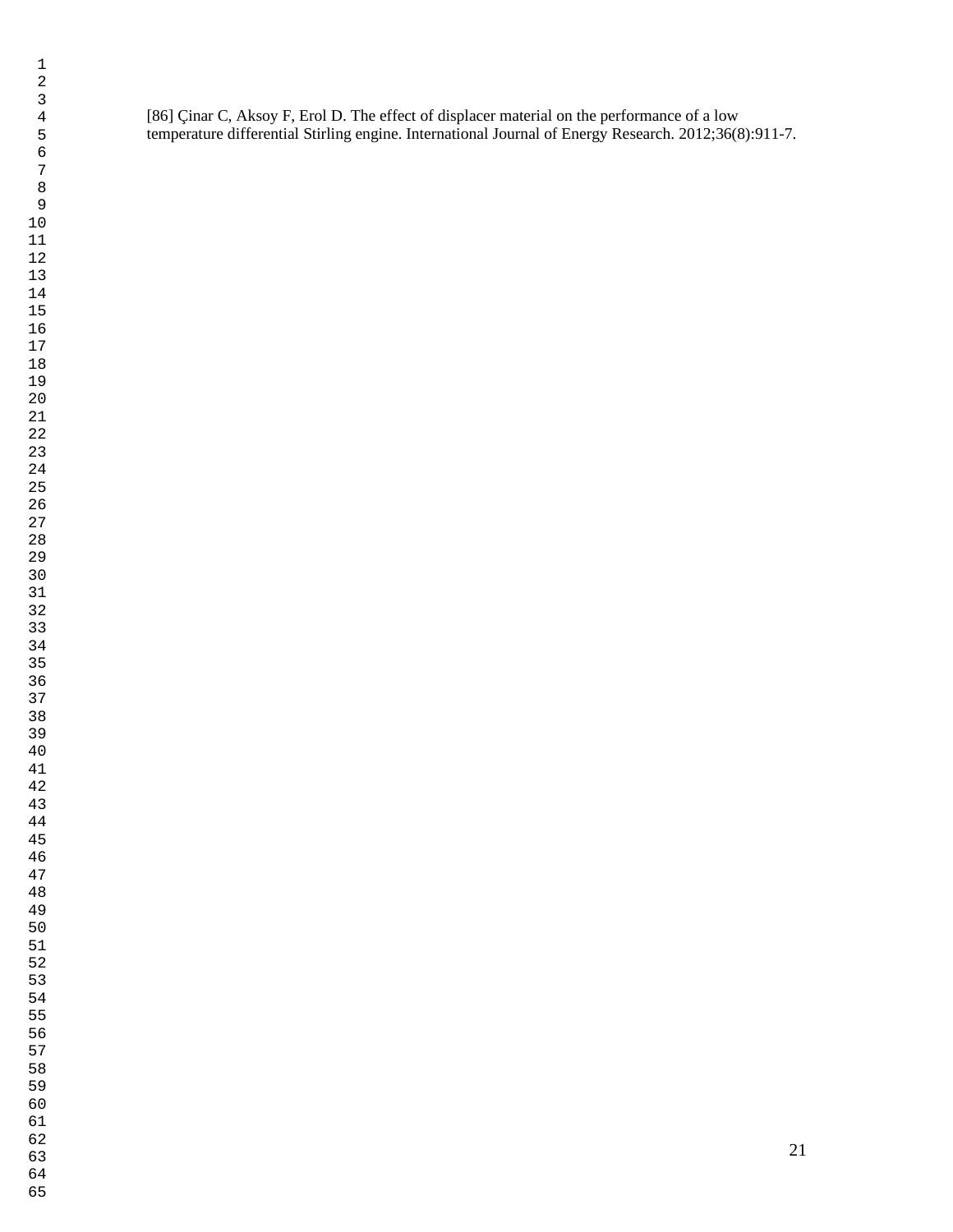## **Review of low-temperature vapour power cycle engines with quasiisothermal expansion**

#### **Opubo N. Igobo, Philip A. Davies**

Sustainable Environment Research Group, School of Engineering and Applied Science, Aston University, Birmingham, B4 7ET, UK email: p.a.davies@aston.ac.uk

#### **Abstract**

External combustion heat cycle engines convert thermal energy into useful work. Thermal energy resources include solar, geothermal, bioenergy, and waste heat. To harness these and maximize work output, there has been a renaissance of interest in the investigation of vapour power cycles for quasiisothermal (near constant temperature) instead of adiabatic expansion. Quasi-isothermal expansion has the advantage of bringing the cycle efficiency closer to the ideal Carnot efficiency, but it requires heat to be transferred to the working fluid as it expands. This paper reviews various low-temperature vapour power cycle heat engines with quasi-isothermal expansion, including the methods employed to realize the heat transfer. The heat engines take the form of the Rankine cycle with continuous heat addition during the expansion process, or the Stirling cycle with a condensable vapour as working fluid. Compared to more standard Stirling engines using gas, the specific work output is higher. Cryogenic heat engines based on the **open** Rankine cycle have also been enhanced with quasiisothermal expansion. Liquid flooded expansion and expander surface heating are the two main heat transfer methods employed. Liquid flooded expansion has been applied mainly in rotary expanders, including scroll turbines; whereas surface heating has been applied mainly in reciprocating expanders.

### Formatted: Font color: Auto

#### **Keywords**:

Vapour power cycle Quasi-isothermal expansion Renewable energy Waste heat utilisation

#### **Contents**

| 1.               |      |  |  |
|------------------|------|--|--|
| 2.               |      |  |  |
|                  | 2.1. |  |  |
|                  |      |  |  |
|                  |      |  |  |
| 3.               |      |  |  |
|                  | 3.1. |  |  |
|                  | 3.2. |  |  |
| $\overline{4}$ . |      |  |  |
| 5.               |      |  |  |
| 6.               |      |  |  |
|                  |      |  |  |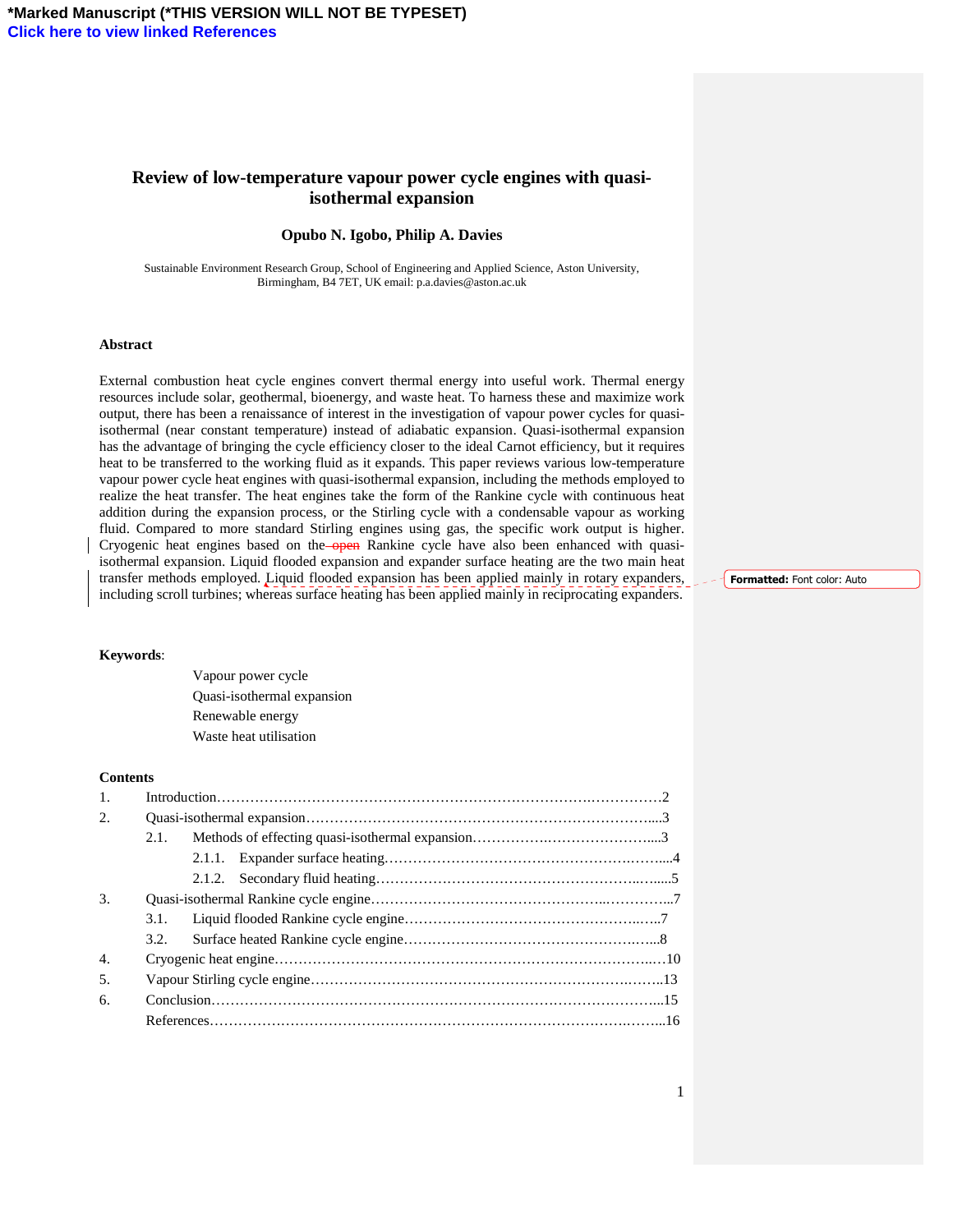#### **1. Introduction**

Owing to the global energy challenges associated with fossil fuel – rising cost, energy security and climate change – there has been growing interest into sustainable alternatives or renewable energy sources such as: wind, solar, geothermal, biomass and waste heat. Presently, renewable energy sources account for less than 15% of the global energy supply,  $[1]$ , of which biomass is a major contributor, while. However, solar has recorded the fastest growth. The IEA has projected the, and renewables have been projected to become the world's second largest source of power generation by 2015  $[1, 2][2]$ . Studies have already shown that the renewable heat sources have the potential of meeting the global energy demand several times over  $\frac{3}{3}$ ,  $\frac{4}{1}$ . As a means of encouraging the exploitation of the renewable heat sources, 'heat policies' (including incentives) have been introduced in some countries  $\overline{5, 6}$ .  $\overline{6}$ . Globally, solar, biomass and waste heat are readily available in distributed form as low-grade ( $\langle 250^{\circ}$ C) heat, and are well suited for decentralized small-scale ( $\langle 100$ ) kW) applications. Thus there has been a renaissance of interest in small-scale external combustion heat engines (gas and vapour power cycles) to convert the thermal energy into useful work, with particular emphasis on improving performance. Isothermal expansion is one technique for achieving such improvement.

Ideally, certain gas power cycles (such as Stirling and Ericsson cycles) perform work by the isothermal (constant temperature) expansion of a compressed and heated gas working fluid (which remains gaseous throughout the entire cycle). They are noted for having the high theoretical efficiencies of the Carnot cycle – which is the maximum obtainable efficiency for given temperature limits [7]. On the other hand, for vapour power cycles,[5]. On the other hand, for vapour power cycles (typically the Rankine cycle), the working fluid is a condensable vapour, and is intermittently vaporised and condensed; the expansion process is adiabatic (i.e. the fluid expands without experiencing heat transfer during the process) and produces less work than its isothermal counterpart [8].[6]. Nevertheless, in comparison to the gas compression work of the gas power cycles, less input work is required to pressurize the condensed liquid of the vapour power cycles, and the total cycle pressure/-volume characteristics exhibit greater work output than the gas cycles. Thus the vapour cycle engines have higher specific work output  $[9]$ . The vapour power cycles can also have advantages over gas cycle equivalents because the phase change allows smaller surface areas and temperature differences to drive the heat supply/removal boiling/condensation required by the cycle. This inference arises from the higher heat transfer coefficients associated with phase change (by orders of magnitude) relative to that of forced convection between a gas and solid surface. [or gas [8]. The smaller surface areas lead to compact heat exchangers and engine size  $\frac{10}{19}$ ; this together with the higher work output gives the vapour cycle engines higher power density; and the low temperature differences aid better performance (relative to the gas cycles) in low-grade heat applications. This has been demonstrated in a study that showed the Rankine cycle to be more efficient than Stirling cycle for temperature range of  $150 - 300^{\circ}C$  [10].

In power plants operating on vapour cycles (typically the Rankine cycle), reheating is a practical approach to improve the cycle efficiency and specific work output. As the number of stages of reheating increases, the expansion and reheat processes approximate an average isothermal process and the cycle efficiency increases.  $[11]$ . But in the reheating process, the steam must be returned back to the boiler for each reheat, which, besides requiring many additional components, inevitably adds complexity to the plant layout and geometry, and results to heat and pressure losses  $\frac{[11, 12] \cdot [12]}{[12]}$ . Alternatively, the vapour cycle engine could be designed in such a way that (like the Stirling or Ericsson engines) heat is continuously transferred to the working fluid during the expansion process thus resulting in isothermal expansion, or more realistically, quasi-isothermal expansion – which may be somewhere between the adiabatic and ideal isothermal processes.

In this paper, relevant research works with emphasis on low temperature vapour power cycles with quasi-isothermal expansion will be presented. Various methods employed to effect quasi-isothermal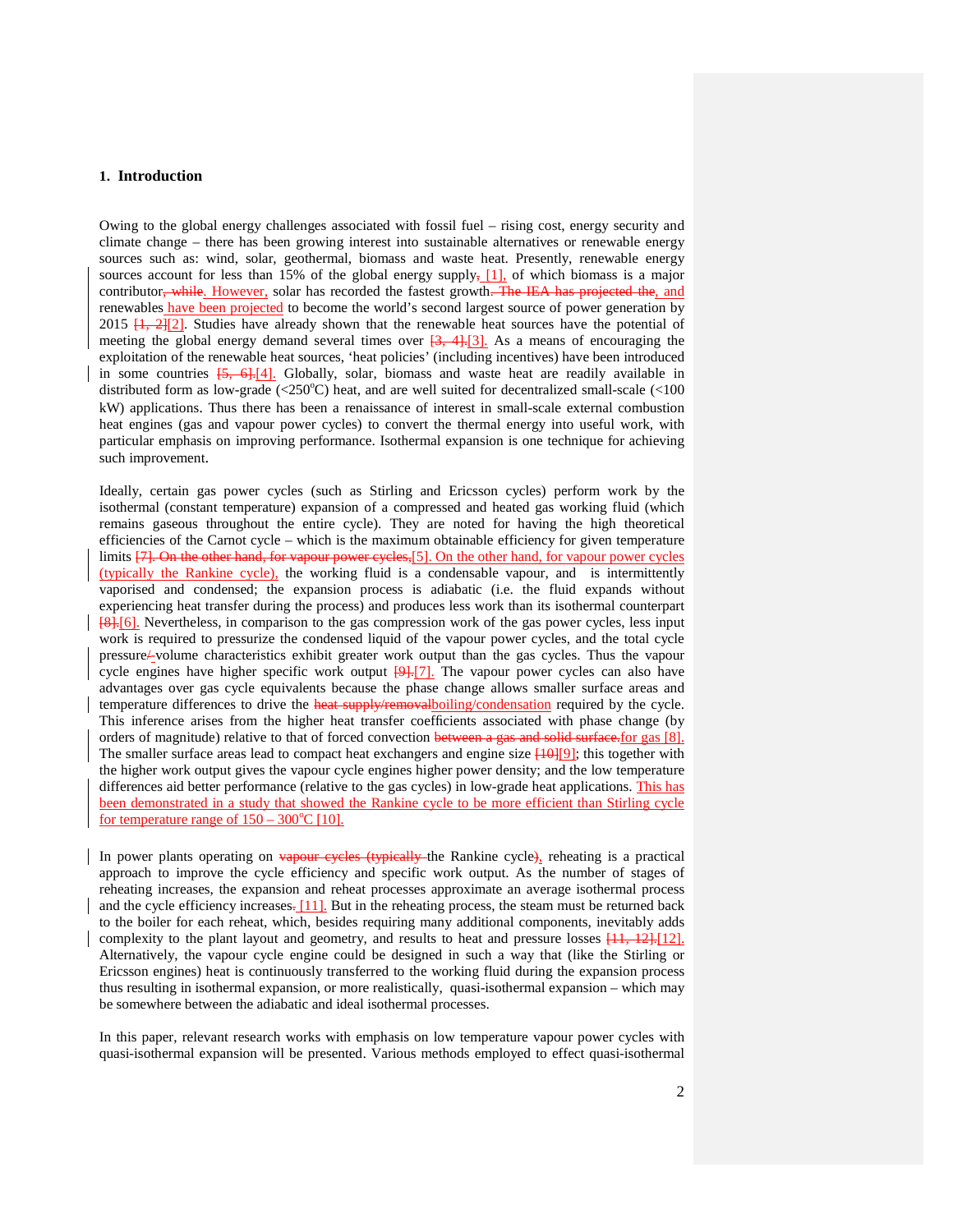operation, including concepts, studies and results, will be reviewed to provide an insight into their practicality, system performance and energy efficiency. The first part (section 2) of the paper presents the general theoretical advantage of quasi-isothermal expansion, including the various heat transfer methods used to achieve it. The second part (section 3-5) of the work covers the power cycles to which the methods are applied. For each power cycle, the theory and principle of operation is explained, and then specific studies are reviewed in which these cycles have been implemented. Fig. 1 classifies the methods and vapour power cycles for quasi-isothermal operation according to the approach used in this review.



Fig. 1. Overview of the review approach

#### **2. Quasi-Isothermal expansion**

The paths of both the isothermal and adiabatic expansion processes can be illustrated graphically on a pressure-volume (P-v) plane as shown in  $f{HgFig. 2}$ , using the gas equation  $P_1v_1^n = P_2v_2^n$ . The expansion index n is equal to 1 and k  $\leftrightarrow$  1) for isothermal and adiabatic processes respectively  $[13, 12]$  $14$ ][13], where k is the ratio of the specific heats (C<sub>p</sub>/C<sub>v</sub>) of the gas, and is always >1[14]. For example, under a substantial range of operating conditions, k is about 1.4 for nitrogen gas and steam [15]. 

Field Code Changed

Field Code Changed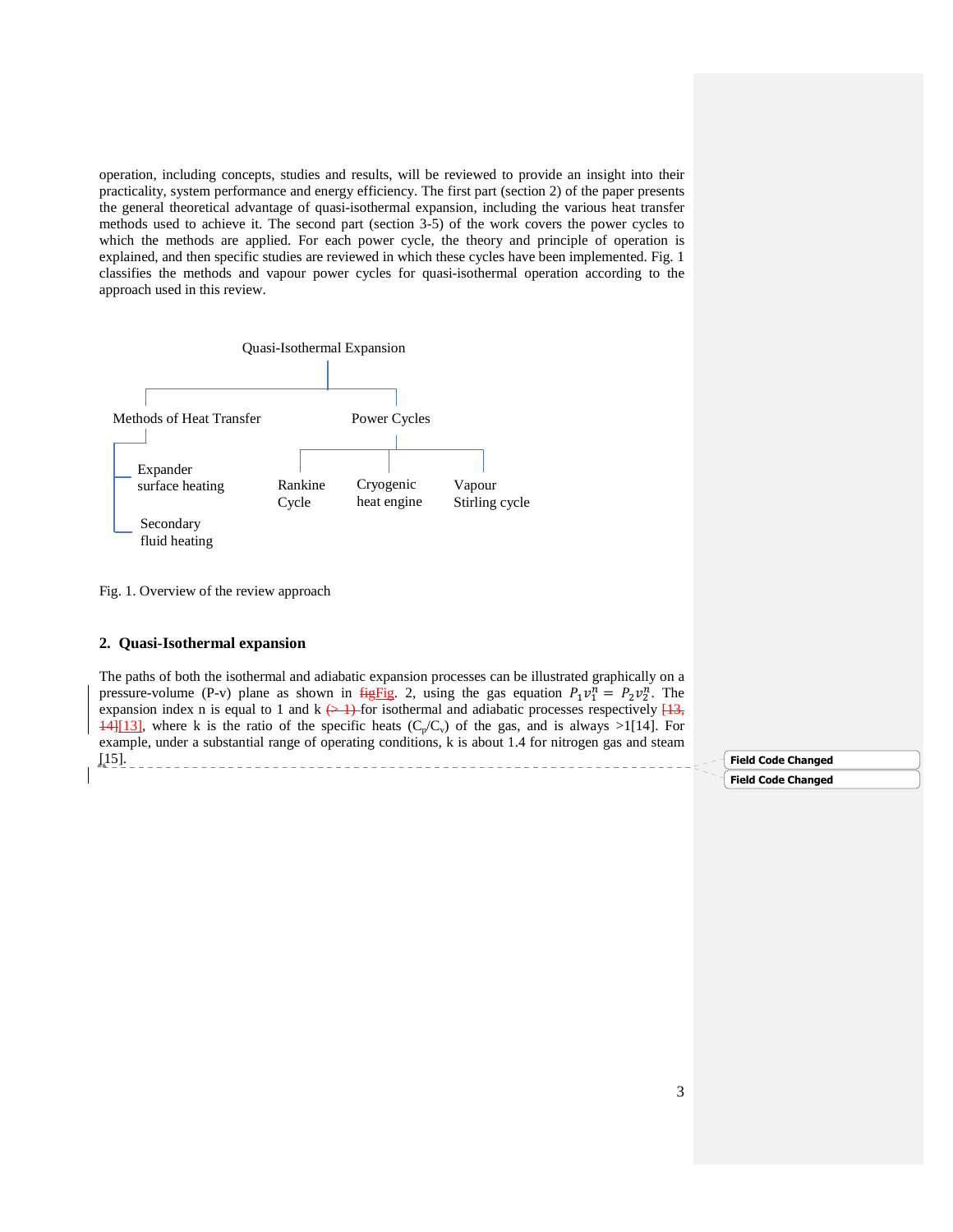

Fig. 2. Graphical representation of isothermal and adiabatic expansion processes

The work output is simply the integral ( $\int P dV$ ) between the two end states (1 and 2), as is represented by the area under the path curves. Hence, from the figure it can be seen that the area under the curve (i.e. the expansion work output) for the adiabatic expansion is less than that of an isothermal expansion having the same initial operating conditions. This can also be seen numerically from the integration of both curves from state 1 (start of expansion) to state 2 (end of expansion).

The work done by isothermal expansion can be given as [16]: The work done by isothermal expansion can be given as [16]:

$$
W_{iso} = \int PdV = P_1v_1 \ln\left(\frac{P_1}{P_2}\right) \tag{1}
$$

Similarly, the work done by adiabatic expansion can be expressed as:

$$
W_{ad} = \int PdV = P_1 v_1 \frac{1 - \left(\frac{P_1}{P_2}\right)^{\frac{1-n}{n}}}{n-1}
$$
 (2)

Hence, from the above equations, the relative improvement of the isothermal expansion work over the adiabatic work can be expressed in terms of the expansion index and pressure ratio  $r_p = P_1/P_2$  as:

Relative improvement 
$$
=\frac{W_{iso}}{W_{ad}} - 1 = \left[ \frac{(n-1)\ln(r_p)}{\left(1 - r_p\right)^{\frac{1-n}{n}}} \right] - 1
$$
 (3)

For example, with  $r_p = 7$  and n = 1.4, eq. 3 shows that the isothermal expansion gives 83% more work than the adiabatic.

The expansion process of conventional vapour power cycles is generally assumed adiabatic, and as such is subject to this reduced work output  $[8, 17]$ . The adiabatic expansion process is also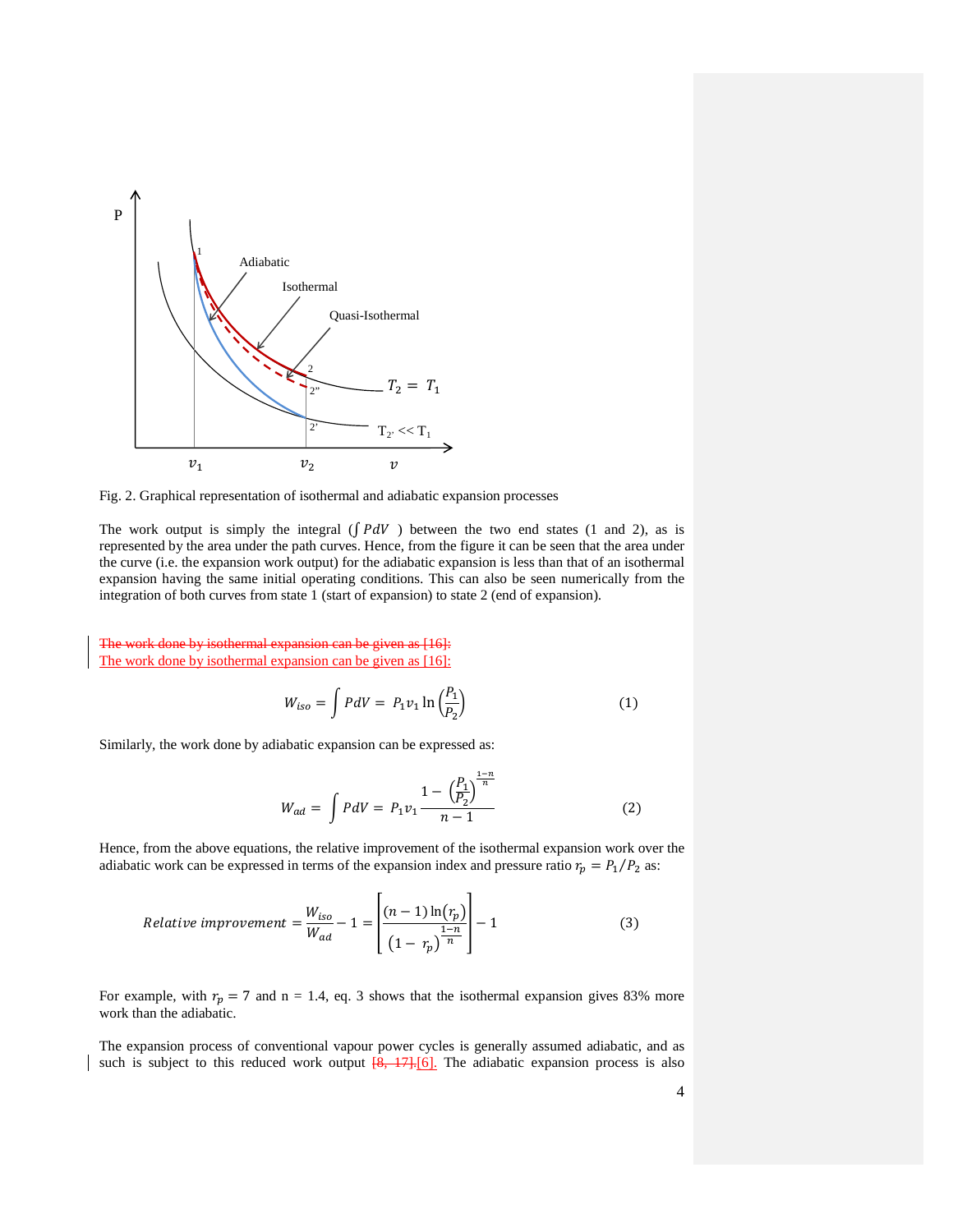characterised by drop in temperature from  $T_1$  to  $T_2$ '. Hence, modifying an adiabatic expansion to an isothermal one would ideally require the addition of heat to the expanding fluid to maintain its temperature constant.

In reality, when the heat absorbed by the vapour is not sufficient to maintain isothermal expansion, the result is termed quasi-isothermal expansion. In this case, the heat absorbed shifts the expansion process from adiabatic behaviour towards the ideal isothermal behaviour. Consequently, the work output will be more than the adiabatic work, but less than the isothermal work available, in proportion to the extent to which the expansion approaches the isothermal case. This extent has been termed isothermality,  $\gamma$ , defined as the ratio of actual work output to the ideal isothermal work  $[18]$ .[17].

$$
\gamma = \frac{W_{ac}}{W_{iso}}\tag{4}
$$

Thus it determines the work output as a fraction of the isothermal work available. On the other hand, for rotary expanders some authors have described the extent of isothermal behaviour as the ratio of discharge temperature to supply temperature  $[19, 20]$ . [18].

#### 2.1. Methods of effecting quasi-isothermal expansion

Over the years, a number of methods have been developed, by which a vapour power cycle's working fluid can continuously gain heat during the expansion process to effect quasi-isothermal expansion; often times this result in variants of the traditional power cycles. The identified methods can be generally grouped on the basis of the means of heat transfer as: secondary fluid heating and expander surface heating. The methods and the power cycles (including the variants) to which it is applied are shown in **tableTable** 1.

Table 1. Heating methods and the applicable power cycles for quasi-isothermal operation, with relevant examples from the literature

| Methods<br>Applications                                    | Secondary fluid heating                                                                                                                                                                   | Expander surface<br>heating                                                                                                                                  |  |                           |
|------------------------------------------------------------|-------------------------------------------------------------------------------------------------------------------------------------------------------------------------------------------|--------------------------------------------------------------------------------------------------------------------------------------------------------------|--|---------------------------|
| Rankine cycle engine<br>$\left( \text{section } 3 \right)$ | Theoretical study of<br>liquid flooded scroll<br>turbine, using various<br>fluids $\frac{21}{19}$<br>Experimental study of the<br>effect of flooding liquid<br>quantity in scroll turbine | Theoretical study of<br>surface heated scroll<br>turbine [12]<br>Experimental study of<br>surface heated<br>reciprocating cylinder<br>[23] Theoretical study |  |                           |
|                                                            | [2220]                                                                                                                                                                                    | of surface heated scroll                                                                                                                                     |  | <b>Field Code Changed</b> |
|                                                            |                                                                                                                                                                                           | turbine $[21]$                                                                                                                                               |  | <b>Field Code Changed</b> |
|                                                            |                                                                                                                                                                                           | Experimental study of<br>surface heated<br>reciprocating cylinder<br>[22]                                                                                    |  |                           |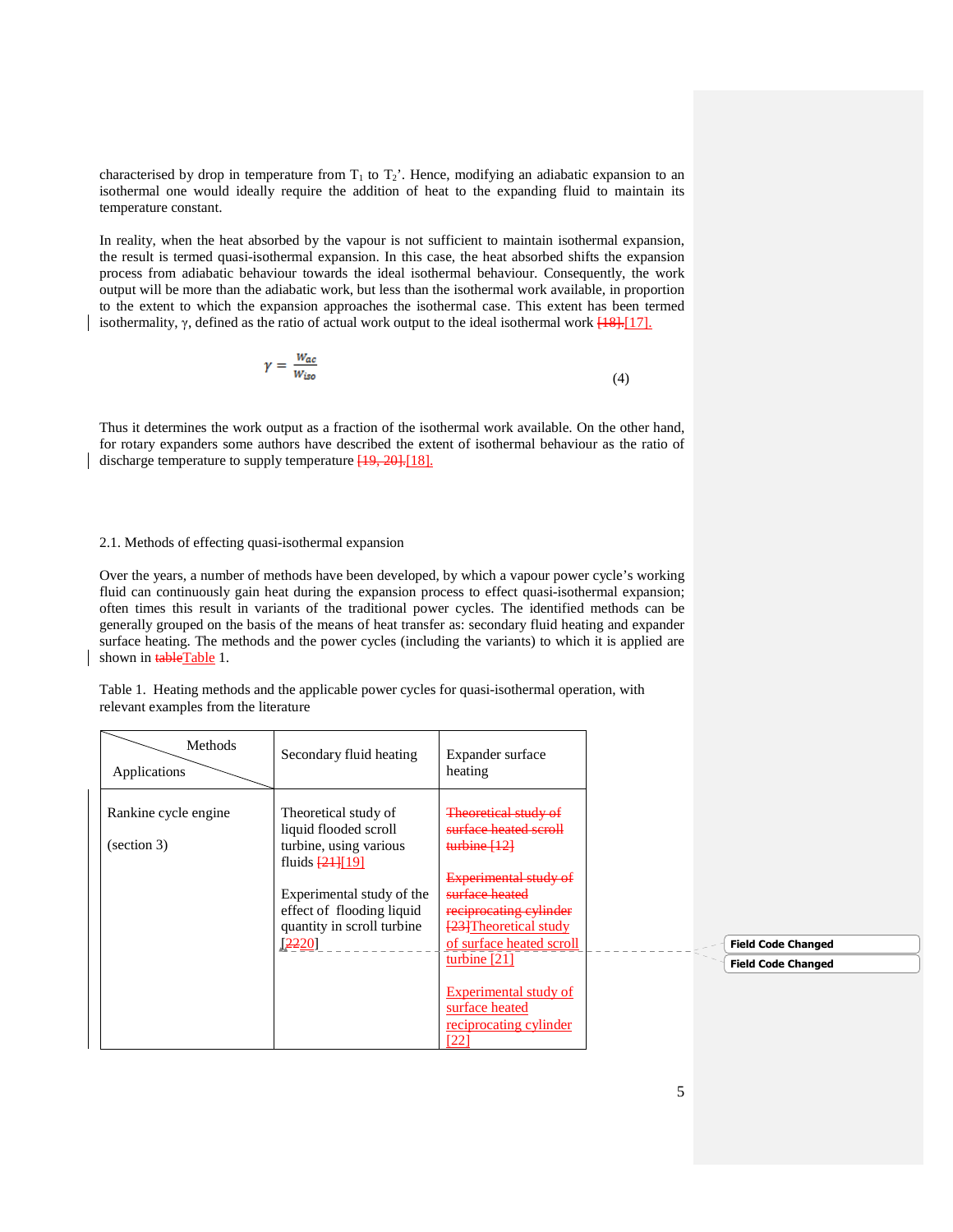| Cryogenic engine<br>$\left( \text{section } 4 \right)$ | Experimental study of<br>evaporating cryogenic<br>liquid in water [24, 25]<br>Experimental studies of<br>evaporating cryogenic<br>liquid in water [23, 24] | <b>Theoretical study of</b><br>surface heated<br>reciprocating cylinder<br>[24, 26] Theoretical<br>studies of surface<br>heated reciprocating<br>cylinder $[23, 25]$ |
|--------------------------------------------------------|------------------------------------------------------------------------------------------------------------------------------------------------------------|----------------------------------------------------------------------------------------------------------------------------------------------------------------------|
| Stirling cycle engine<br>$\left($ section 5)           |                                                                                                                                                            | <b>Theoretical study of</b><br>controlled evaporation<br>in Stirling engine [27,<br>281                                                                              |
|                                                        |                                                                                                                                                            | <b>Experimental study</b><br>vapour Stirling engine<br><b>[28]</b> Theoretical studies<br>of controlled<br>evaporation in Stirling<br>engine [26, 27]                |
|                                                        |                                                                                                                                                            | Experimental study of<br>vapour Stirling engine<br>27                                                                                                                |

### 2.1.1. Expander surface heating

A simple approach to achieve heat transfer to the working fluid during the expansion process is to provide a means of heating the expander sufficiently above the fluid temperature; such that during the expansion process, heat could be effectively transferred from the surface of the expansion chamber to the fluid, as illustrated in *figFig.* 3a. This is quite popular for reciprocating expanders as found in conventional Stirling engines, and steam-jacketed steam engines. The extent of isothermal operation achievable here will depend on the rate of heat transfer, which is a function of the overall heat transfer coefficient and temperature differential between the engine wall and the fluid, and the surface area of the wall exposed to the fluid  $[16]$ . [28]. As such, geometries giving high surface to volume ratios such as tubes and fins are generally utilised to increase the total heat transfer area as found in conventional Stirling engines [29].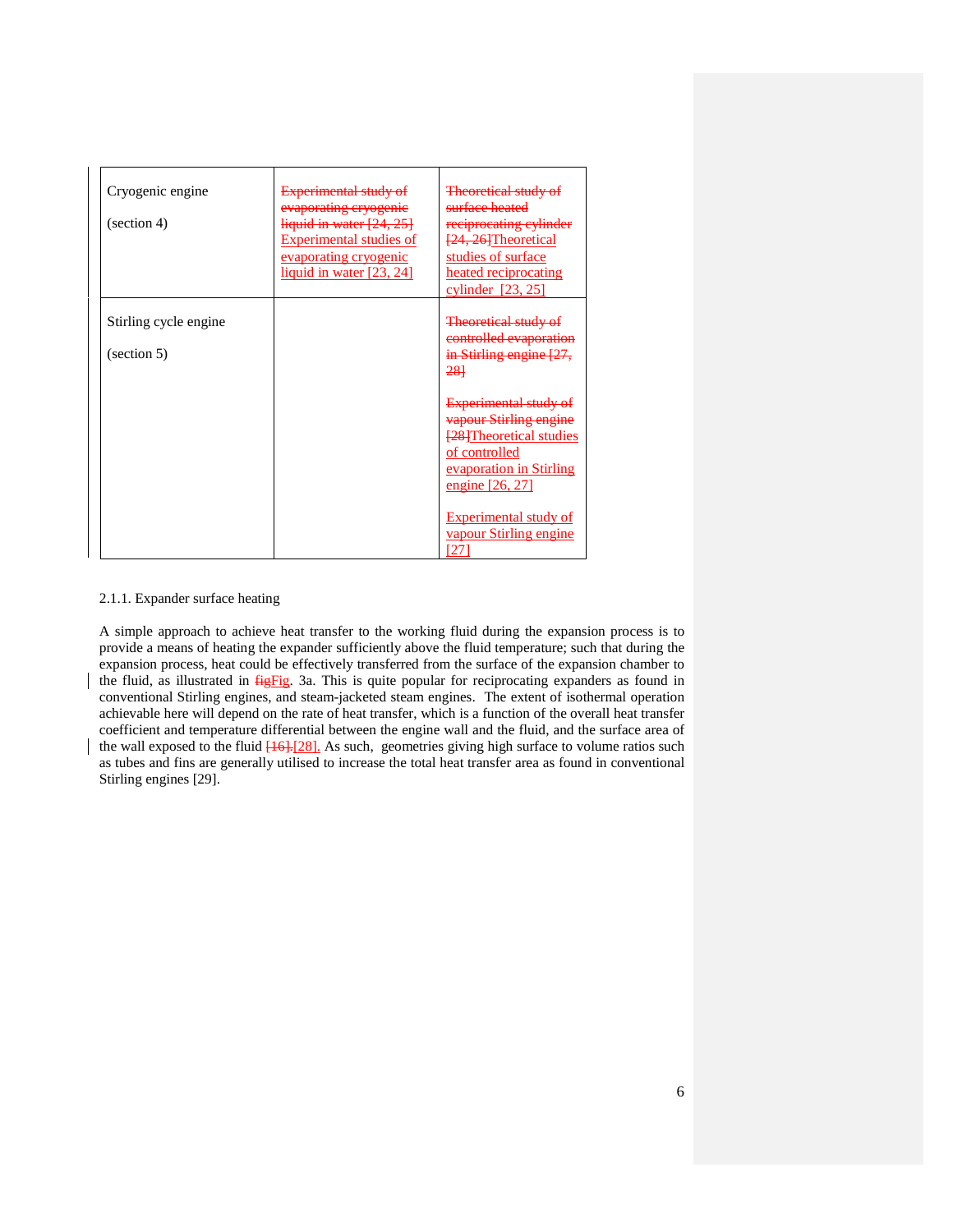



#### 2.1.2. Secondary fluid heating

The heat transfer required to effect quasi-isothermal expansion could be provided by means of a secondary fluid which co-exists with the working fluid in the expander during the expansion process ( $f{HgFig. 3b}$ ). In this case, the secondary fluid – which will ideally be of a high thermal content – is dispersed into the working fluid such that during the expansion process, the temperature dropped by the expanding working fluid is quickly recovered from the secondary fluid. The heating fluid could ideally be a vapour – as with direct steam injection; or more practically, a liquid – as with liquid flooded expansion.

#### 2.1.2.1. Direct steam injection

The concept of achieving isothermal expansion by direct steam injection entails injecting small amount of relatively very high temperature steam (secondary fluid) into the expanding steam [30]. The secondary steam transfers heat to the working steam by virtue of its higher temperature thermal content, as such requires the secondary steam to be continuously injected with appropriate amount and temperature in such a way as to keep the expansion temperature constant.

2.1.2.2. Liquid flooding

The liquid flooding process involves literally flooding a screw or scroll machine with a large quantity of liquid simultaneously as the working fluid passes through the device, such that the liquid provides a medium of heat exchange with the working fluid whilst in transit through the device. Unlike with steam injection, the secondary fluid is normally different from the working fluid, and is immiscible with it. This concept can ideally be applied to compression and expansion processes (its application to expansion processes will be covered in section 3.2.1). Over the last two decades, there have been a significant number of studies on the application of liquid flooding to compressors. Researchers have studied oil-flooding in screw compressors [31] and scroll compressors [32] primarily to improve sealing and lubrication, but without much emphasis on heat transfer [33]. In recent years,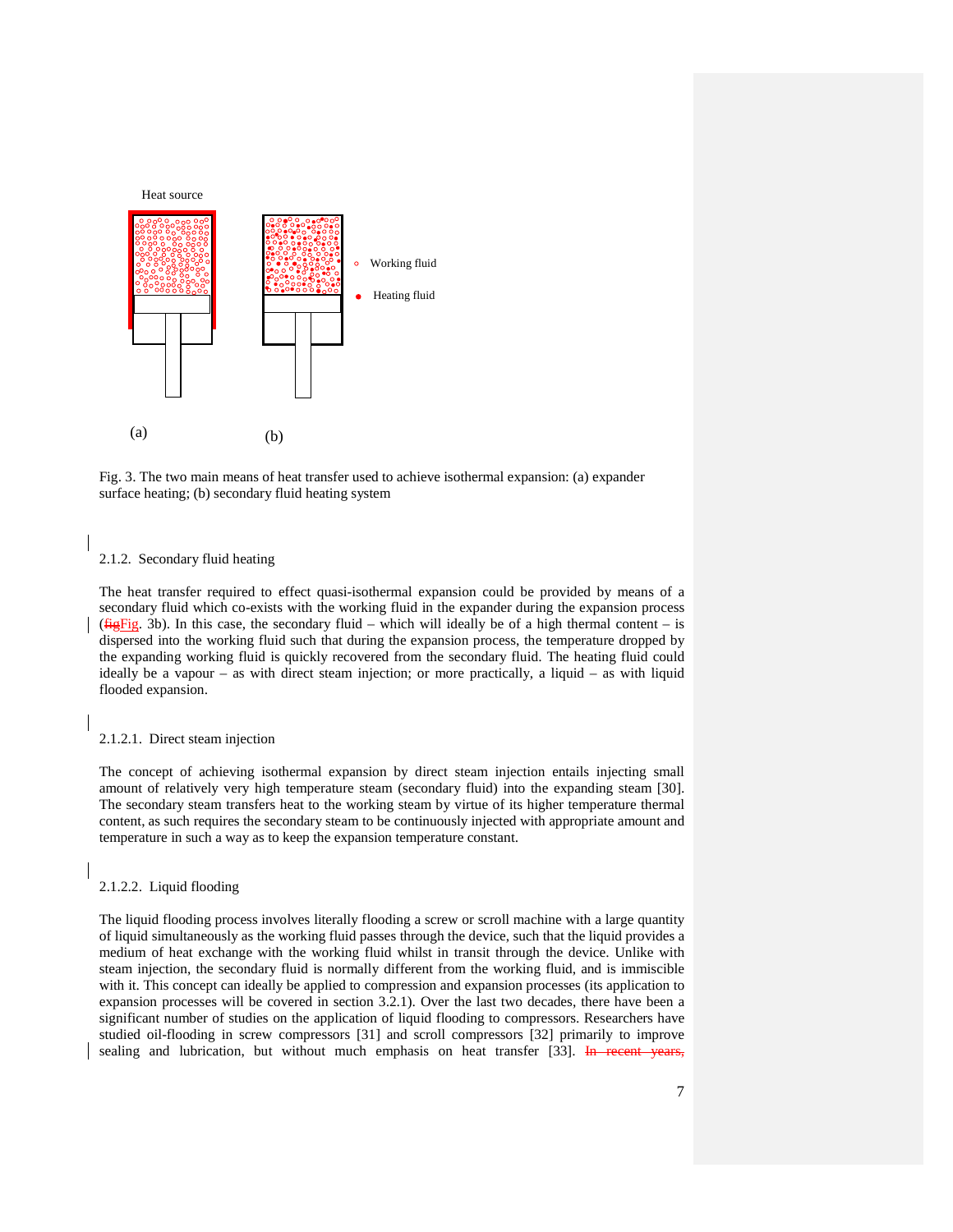compressors have been effectively used in reverse minor modifications)In recent years, conventional screw [34] and scroll [34, 35],[35] compressors have been effectively used in reverse as expanders (with minor modifications), thus widening the scope for liquid-flooded expansion. The combinations of the different working fluids and flooding liquid considered in the literature are shown in **tableTable** 2.

| Working fluid                                    | Flooding<br>liquid | Expansion<br>device       | Ref.                              | Study<br>type |
|--------------------------------------------------|--------------------|---------------------------|-----------------------------------|---------------|
| Ammonia (R717)<br>Carbon dioxide (R744)<br>R410A | Water              | Scroll                    | [24]<br><u> 191</u>               | T             |
| R600a<br>n-pentane<br>R <sub>245fa</sub>         | Zerol 60           |                           |                                   |               |
| R245fa                                           | Compressor<br>oil  | Scroll                    | [22]<br><u> 201</u>               | Ex            |
| Liquid air                                       | Water              | Reciprocating<br>cylinder | [24,<br>25112<br><u>3,</u><br>241 | Ex            |

Table 2. Combinations of different working fluids and flooding liquid

T. Theoretical

Ex. Experimental

The concept of flooded expansion (and compression) was studied by Hugenroth [36] in a liquid flooded Ericson cycle cooler, which used liquid flooding of both the compressor and the expander (to achieve nearly isothermal compression and expansion) to overcome the practical difficulties of achieving isothermal conditions in the basic reverse Ericson cycle. In a later experimental work [37], off-the-shelf automotive scrolls were used as the compressor and expander, nitrogen as the working fluid and alkyl-benzene as the flooding liquid. The performance of the off-the-shelf scroll machine was not sufficient to achieve high cycle efficiency. For increasing operating pressure ratios, the expander adiabatic efficiency was seen first to increase and then to decrease. This effect was partly attributed to the limitation of the expander not being designed for liquid flooded operation

To optimize the design of the compressor and the expander, Bell et al. **[38] developed comprehensive** models of both machines. Validation of the models and analysis of the machines were carried out. The model developed was an extension of earlier models that were developed by Halm [39] and Chen [40, 41] for scroll compressors without liquid flooding. The important contribution of the work was said to be the treatment of a mixture of gas and large fraction of oil. Also, Lemort et al. [19] further studied the performance of liquid flooded expansion using scroll expander and developed a detailed model of the flooded scroll expander, to facilitate predictions of the performance over a wide range of operating conditions and design changes.[38] developed comprehensive models of both machines. Validation of the models and optimization of the design were also carried out [39]. The model developed was an extension of earlier models that were developed by Halm [40], and Chen et al [41] for scroll compressors without liquid flooding. The important contribution of the work was said to be the treatment of a mixture of gas and large fraction of oil. Also, Lemort et al. [42] further studied the performance of liquid flooded expansion using scroll expander and developed a detailed model of the flooded scroll expander, to facilitate predictions of the performance over a wide range of operating conditions and design changes. The model was able to predict the shaft power to about 6.7% maximum deviation from measured experimental value.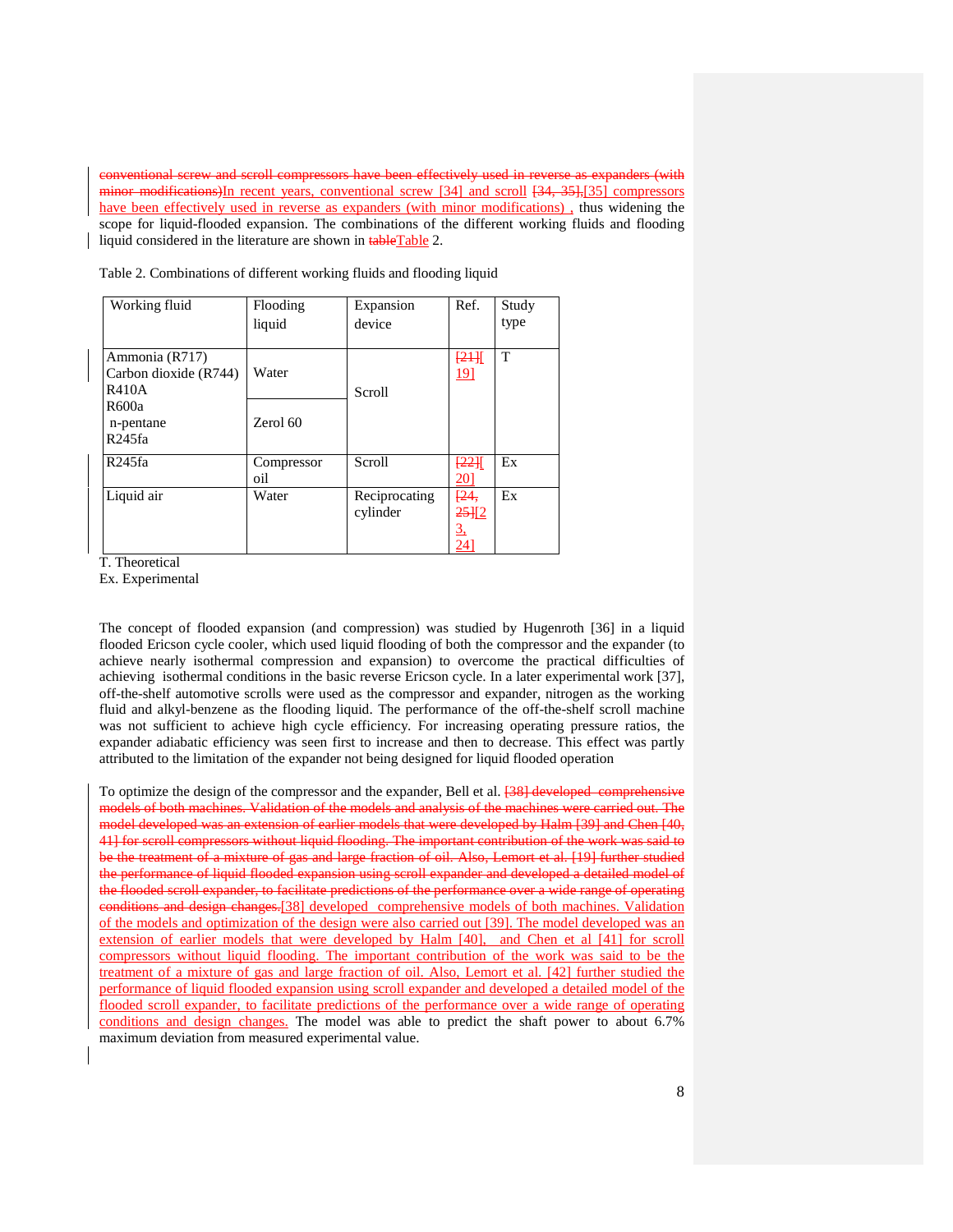### 2.2. Summary

In summary, quasi-isothermal expansion has been identified as a realistic alternative to adiabatic expansion to improve the work output of vapour power cycle engines. This can be achieved by further heat addition to the working fluid during the expansion process. The heat can be transferred by means of heating the expander external surface, or by means of a secondary heating (flooding) fluid. The expander surface heating is found to be more popular with reciprocating engines, whereas the secondary fluid heating is more popular with rotary engines.

#### **3. Quasi-isothermal Rankine cycle engines**

#### 3.1. Theory and principle of operation

The quasi-isothermal Rankine cycle is simply a Rankine cycle whose working fluid gains significant amount of heat during the expansion process of the cycle, such that it is somewhere between adiabatic and isothermal, but its reference limit is ideally isothermal, as depicted on the temperature entropy (Ts) diagrams in  $\frac{f_{12}f_{12}}{f_{12}}$ . 4. Fig 4a shows a case where the expansion starts from a super-heated state  $[42]$ ; while in fig[43]; while in Fig 4b, the expansion starts from a saturated state  $[43]$ .[44]. As a result of the heat addition during the expansion process, the spent vapour becomes significantly superheated at the end of expansion, thus necessitating regeneration (utilising the heat available at the end of expansion to preheat the feed working fluid) to improve the thermal efficiency. Studies have shown that the efficiency of the ideal cycle (with isothermal expansion and regeneration) can be up to 93% of the efficiency of a Carnot cycle operating with the same temperatures limits  $[23, 30]$ . Where isothermal expansion is not fully achieved, the resulting quasi-isothermal cycle's performance will depend on the quantity of heat successfully absorbed during expansion, which of course is dependent on the heat transfer technique employed.



Fig. 4. T-s diagrams of Rankine cycle with isothermal expansion [42, 43], (a) starting from aturated state.4. T-s diagrams of Rankine cycle with isothermal expansion , (a) starting from superheated state [30]; (b) starting from saturated state [44].

#### 3.2. Studies and performance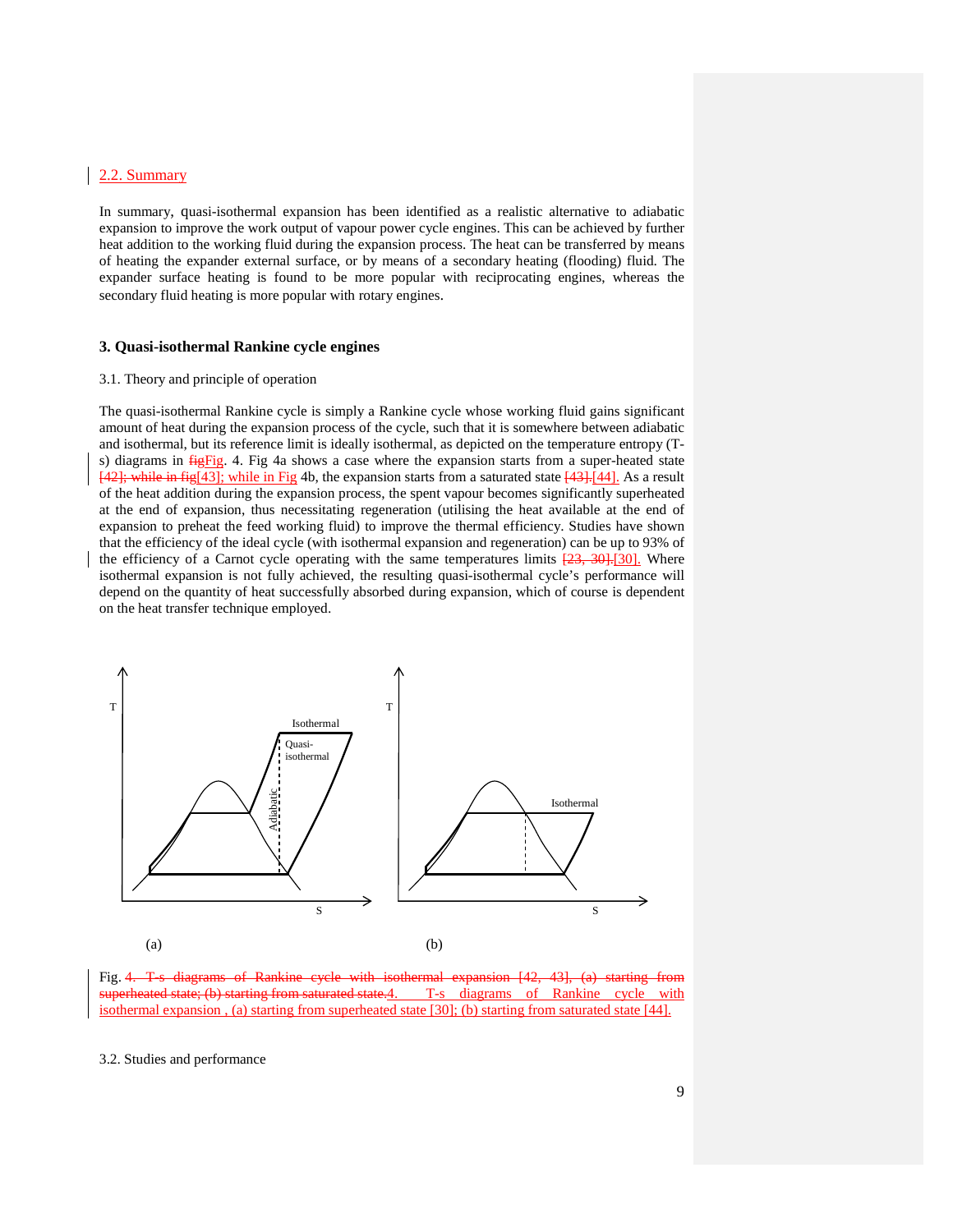Using the thermodynamic cycles of Fig 4, researchers have proposed and studied different versions of the quasi-isothermal Rankine cycle using different modes of heat transfer. Thus, both liquid flooded and external heated surface machines have been reported. These implementations will now be reviewed.

#### 3.2.1. Liquid-flooded Rankine cycle

The idea of liquid flooded expansion can be applied to Rankine cycle, as patented by Woodland  $[44]$ . A schematic of the system is depicted in fig.[45]. A schematic of the system is depicted in Fig. 5. The working fluid and the flooding liquid are both pressurised and heated to the required high side pressure and temperature (via separate pumps and heat exchangers). The fluids are then mixed and fed to the expander where they flow together to do work. During the expansion process, temperature drop of the working fluid (vapour) is inhibited by heat gain from the liquid (because the liquid has a relatively higher heat capacity), thus resulting in a near isothermal expansion. At the end of expansion, the superheated working fluid is then separated from the liquid and passed through a regenerator (before being condensed) to preheat the condensed fluid pumped for the next cycle, as the flooding liquid is simultaneously re-pressurized and heated back to the high side conditions.

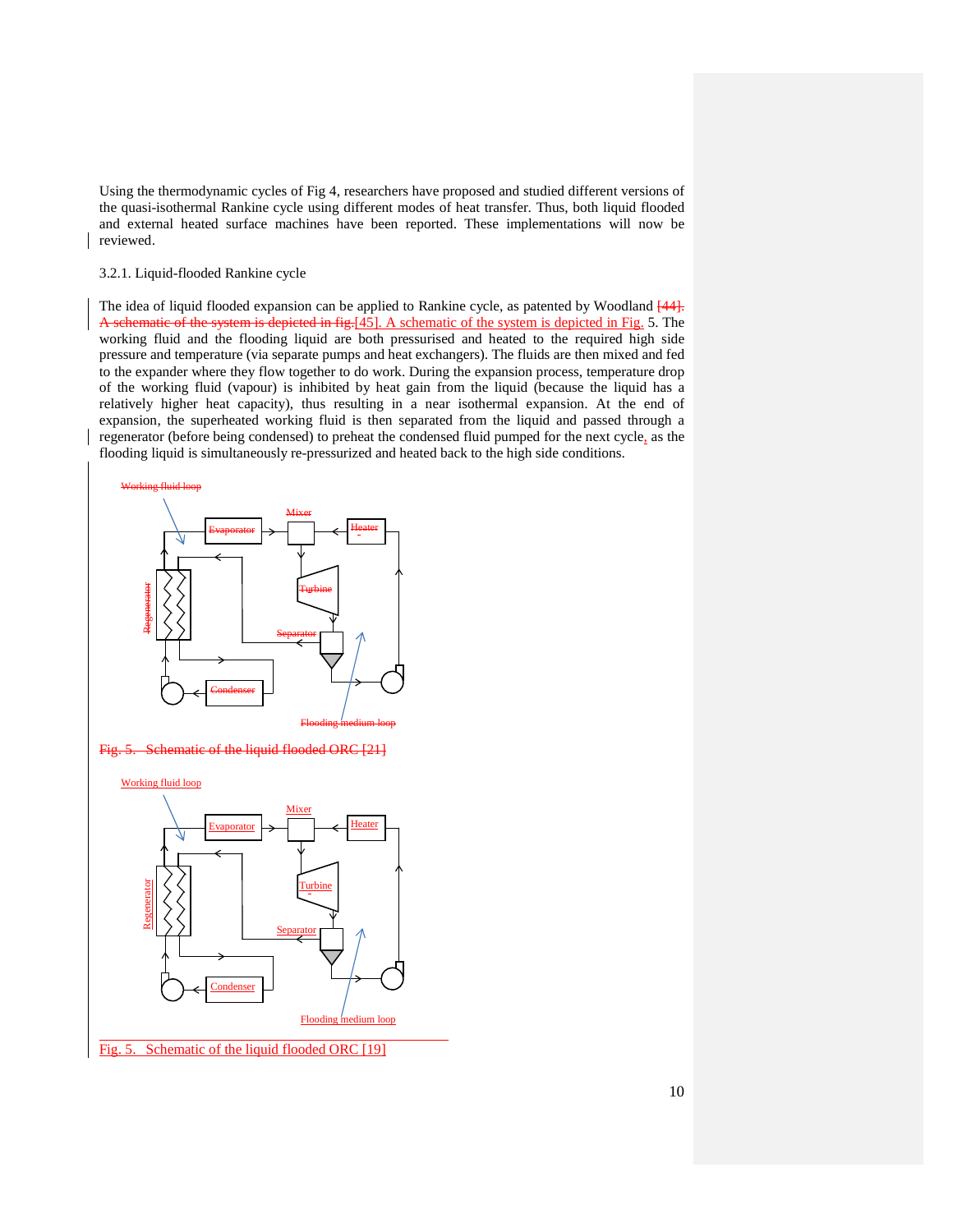Woodland  $\frac{21}{19}$  also carried out theoretical study of the application of liquid flooding to organic Rankine cycle (ORC) with regeneration, for different working fluids (ammonia, carbon dioxide, R410a and dry fluids such as iso-butane, n-pentane and R245fa ). The analysis showed that, working fluids ammonia and R410a exhibited higher performance improvement due to the flooded expansion. For ammonia, the addition of the liquid flooding offered about 20% more improvement in thermal efficiency. A later study  $[45]$  later study  $[46]$  that featured water as a working fluid in the liquid flooded ORC, showed a relative improvement of 10% due to the flooded expansion; the improvement increased with the source temperature. In contrast, the improvement for the dry fluids was significantly less (only about 5%), and approaches zero at higher  $(>250^{\circ}C)$  operating temperatures. Higher work output was expected from the more isothermal flooded expansion than from ordinary expansion process. However, for these dry fluids, the improvement in work output is not high enough to significantly outweigh the additional energy inputs (pump work and heat input) required for the flooding process.

Lemort et al.  $\frac{22}{20}$  developed a prototype of a flooded Rankine cycle engine with a hermetic scroll expander and R245fa working fluid. The study was focused on investigating the impact of oil quantity on the expander performance. For operating pressure ratio of 4.2 bar, supply temperature of  $92^{\circ}$ C and oil mass fraction of  $0.023 - 0.1$ , the results showed that the expander overall isentropic effectiveness (ratio of the measured power output to the ideal expander power) decreased with increasing oil quantity. Further investigation was recommended to ascertain with certainty the underlying reason; nevertheless, increase of supply pressure drops (at the expander inlet) and viscous losses were mentioned as likely reasons for the decrease in performance. This is in agreement with the results of a previous study [19] on the performance of liquid flooded expansion using scroll expander.This is in agreement with the results of a previous study on the performance of liquid flooded expansion using scroll expander [42]. For a given pressure level, in the experiment, the measured power output reportedly decreased with the oil flow rate as a result of increasing pressure drops due of the oil suction process at the expander inlet. The study also analysed the variation of exhaust temperature with oil fraction for different operating speeds. As would be expected, the result further showed that the expansion tends to approach isothermal behaviour for higher oil fractions. The range of isothermal expansion (in this case defined as the ratio of discharge temperature to supply temperature) achieved was about 0.93 to 0.99 for oil fractions of 0.2 to 0.8 respectively. This shows that, although the liquid flooding facilitated sufficient heat transfer, such that isothermal behaviour is approached, there are practical challenges in translating it to net performance improvement. Another practical issue worth noting is that the separation of the refrigerant from the oil in the oil separator is not generally perfect, as such some amount of refrigerant usually remain entrained in the oil [37]. This entrainment may pose a durability issue in the long run, as higher oil flow rate will result to larger amount of refrigerant entrained, thus it can result in the need for frequent servicing, as has been observed with oil flooded compressor [4647].

For the purpose of increasing the efficiency of a trans-critical  $CO<sub>2</sub>$  Rankine cycle thermo-electric energy storage (TEES) system, Kim et al. [48] proposed the application of a variant of the liquid flooded concept to achieve isothermal expansion (and compression) for the discharging (and charging) process of the TEES system. The discharging process is basically the retrieval of mechanical-electrical energy from the stored thermal energy by means of a heat engine (Rankine cycle, in this case). Fig. 6 depicts the discharging process of the proposed isothermal TEES system.

The system is somewhat like a double cylinder engine. On operation, pressurised CO<sub>2</sub> is heated in the evaporator and fed via valve 'A' into the first cylinder which is initially filled with hot liquid. The vapour then exerts pressure and expands against the hot liquid (serving as a liquid piston) which flows through the 4-way valve and the hydraulic motor (wherein the flow and pressure of the liquid is converted into rotary work). During the expansion, the circulation pump continually sprays a portion

#### Field Code Changed

#### Field Code Changed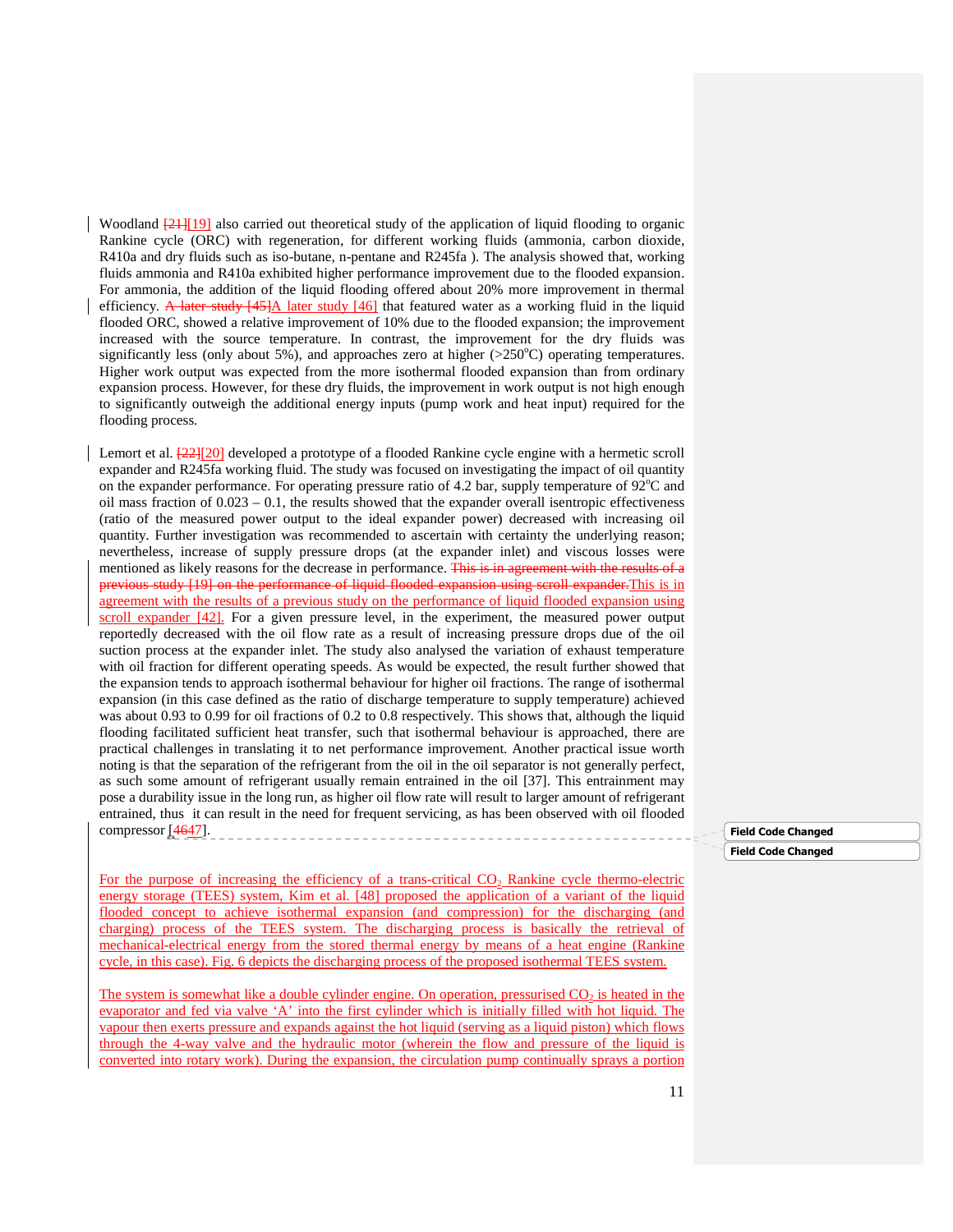of the hot liquid unto the expanding vapour, thus providing a means of heating the vapour to effect isothermal expansion. The expended liquid continuous in flow, through the heat exchanger in the hot storage tank and back through the 4-way valve into the second cylinder, thus exhausting the hot expanded vapour in the second cylinder via valve 'D' and the regenerator to the condenser. As the stroke ends, the 4-way valve switches to reverse the flow (between the two cylinders), without changing the hydraulic pump's direction of rotation. An analysis of the system performance for the operating conditions of 160 bar and 122 $^{\circ}$ C showed that the isothermal expansion can result in a 46% increase in work output.



#### Fig. 6. Isothermal TEES system [48]

3.2.2. Expander surface heated engines

3.2.2.1. Steam jacketed reciprocating steam engine

The steam engine with steam jacket is a classic approach to quasi-isothermal expansion. Nevertheless, certain features and observations are interesting in the modern context where steam or other (organic) working fluids may be used.

In steam engines, there tends to be heat transfer between the steam and the cylinder wall, in such a way that heat is rejected by the steam to the cylinder during the admission and early expansion process, while heat is transferred from the cylinder to the steam in the later part of the expansion and exhaust. This phenomenon is most pronounced for dry steam (relative to superheated steam) as the heat rejection and gain respectively leads to steam condensation on the cylinder wall and reevaporation of some of the condensate during the rest of the expansion process thus leaving behind some amount of condensate-water in the cylinder. The condensation of steam in the cylinder results in a very rapid drop in maximum pressure and thus decrease in work output, which implies an increase in steam consumption (quantity of steam) required to achieve a given power output. This consequently results to reduced efficiency, since not all the admitted steam is available to produce work for a given amount of heat energy input to generate the steam  $[16, 4749]$ .

Field Code Changed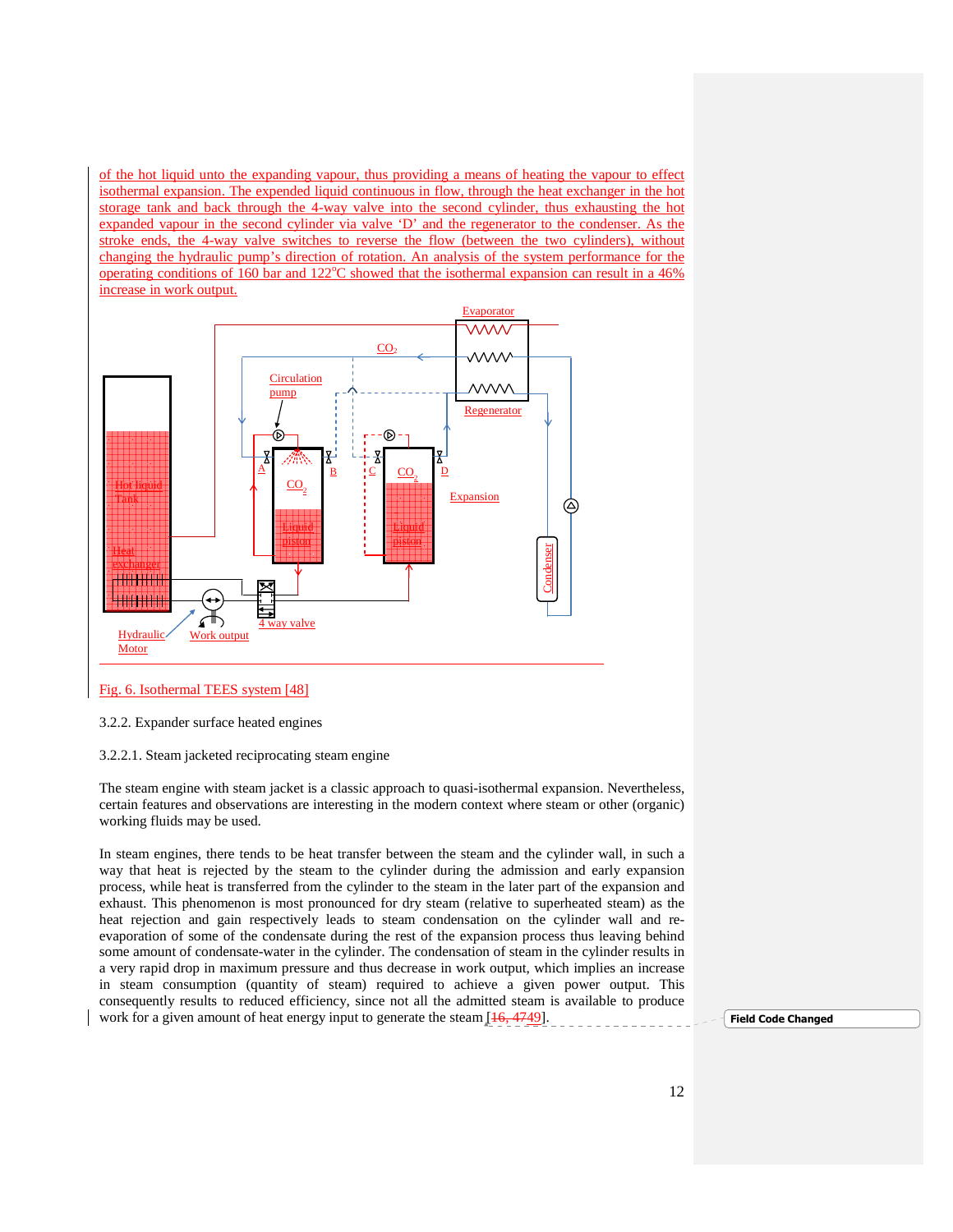Besides the use of sufficiently superheated steam, or protecting the cylinder with lagging (insulation), steam jacketing the cylinder can be effectively utilised to mitigate the heat loss from the steam. Various Experiments carried out by a number of researchers, as recorded by Clark [47][50] in the 1800*s*, have showed that the alternate condensation and re-evaporation in steam jacketed cylinders are much less than that in unprotected cylinder. The steam jacketed cylinders results to economy in the steam consumption and displayed a greater degree of efficiency than the cylinder with superheated steam, whilst both of them are clearly superior to an unprotected cylinder with saturated steam. The steam jackets have reportedly resulted to economy of 14 - 25% in steam consumption rate per power output, net specific work output increase of 42% (from 224 to 318 kJ/kg) and efficiency (in terms of the total heat passed into the cylinder and the work output) increase of 28% (from 8.65 to 11.05%). Further results showed that better performance was recorded for higher working pressure – this could be explained by the fact that heat transfer is facilitated by higher pressure. It was also demonstrated that by the utilisation of the steam jacket with high temperature, heat can be supplied (from the cylinder to the working steam) in quantity sufficient to prevent (or mitigate) the initial condensation in the cylinder and to re-evaporate the whole of such that may have been condensed.

#### 3.2.2.2. Surface heated boiler-less Rankine engine

The speed of heat transfer is a limiting factor in the steam jacket design, but for certain applications speed is not considered critical. Igobo and Davies [23]Igobo and Davies [22] proposed to use a slowmoving machine to drive a high pressure reverse osmosis process for desalination that works on a cycle time of the order of minutes. In this case, it was proposed to eliminate the traditional boiler (evaporator) of the steam engine and rely on the jacket (which may be thermal oil fed) alone for heat transfer to vaporise the working fluid and to maintain quasi-isothermal expansion. Fig.  $67$  shows a schematic layout for the cycle, its corresponding temperature-entropy (*T-s*) is similar to that depicted in **fightaria** 4b; on operation, water injected into the heated cylinder vaporises on contact with the hot walls, and exerts pressure on the piston to perform work while expanding. Given the relatively higher temperature of the cylinder wall, further heat is transferred to the steam during the expansion process. At the end of expansion, the superheated exhaust steam could be passed through a heat exchanger – prior to been condenser, to preheat the condensed fluid pumped for the next cycle.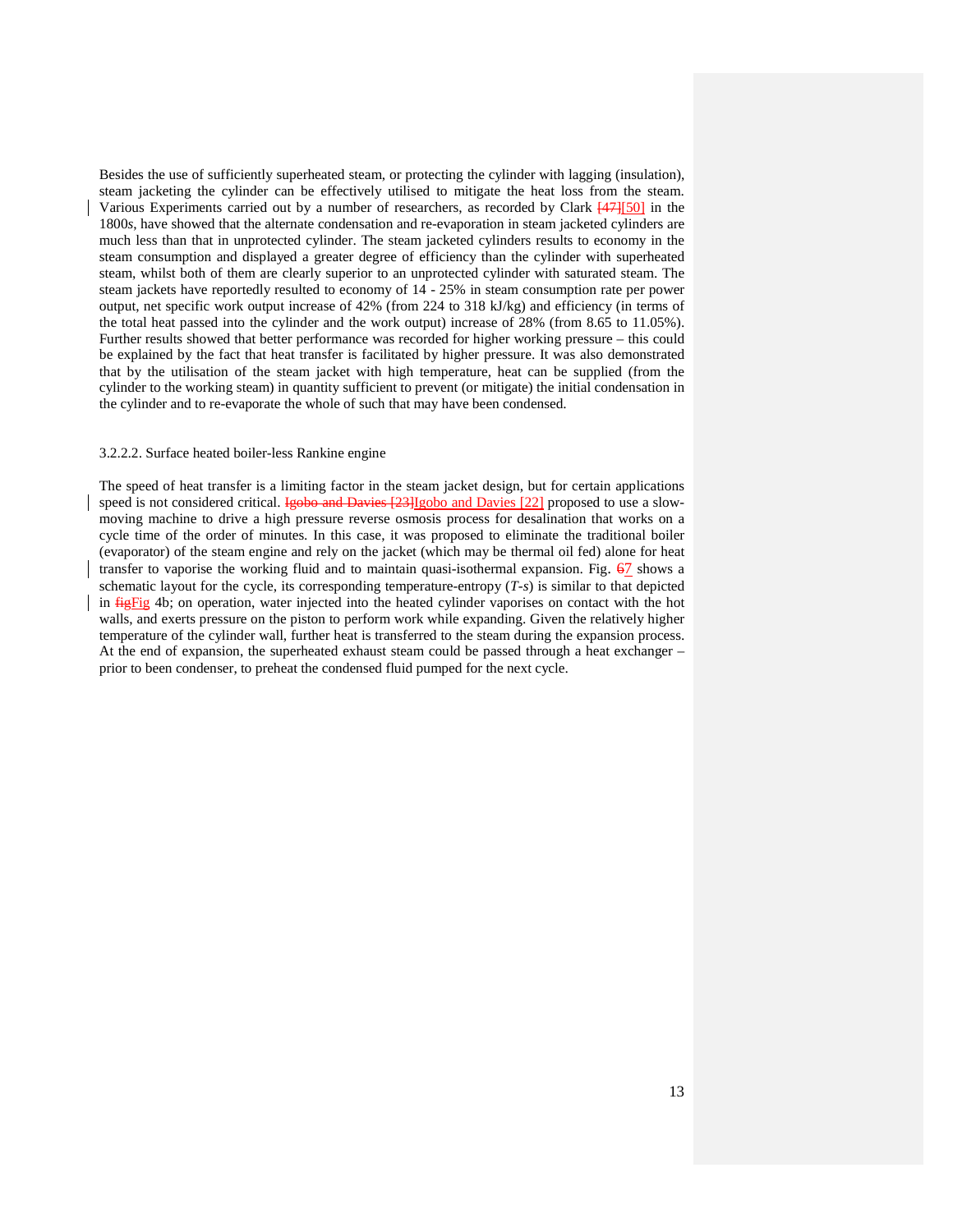

The scroll expander is a compact device with few moving parts compared to the reciprocating engine. Scroll expanders and compressors are widely used in refrigeration cycles and have become popular for use in small scale ORC heat engines  $\frac{49}{152}$ . Among these, engines using isothermal expansion are an interesting option.

Kim et.al.  $\frac{12}{22}$ [21] proposed a scroll expander with external heating structure which included external fins attached on the scroll casing and a heating jacket (as depicted in  $f{Hg}_{\rm r}$ ,  $F{Fig}_{\rm s}$ , 8); such that heat could be effectively transferred from an external source, through the scroll casing into the scroll interior. In the expansion process of the system, the transfer of heat from the scroll interior to the working fluid will reduce the temperature drop that would have otherwise resulted, thus effecting a quasi-isothermal

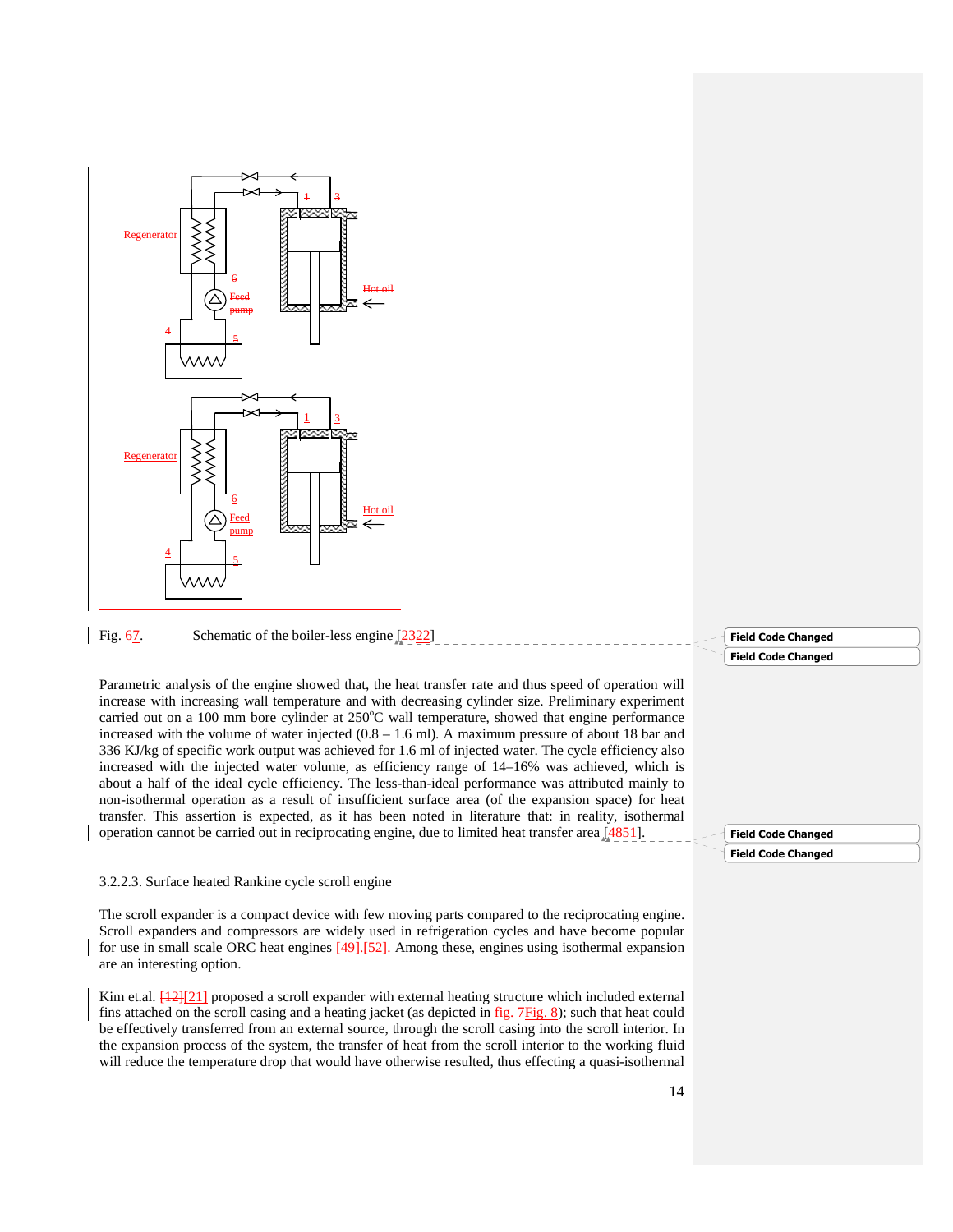expansion, and consequently contributing to improvement in specific work and thermal efficiency. For air as the working fluid, the isothermal process can result in a potential 34% increase in the expansion work. The system was suggested to be applicable to Ericsson cycle, refrigeration cycle and Rankine cycle.



Fig. 8. Schematic of the Rankine cycle with a heated scroll expander [21]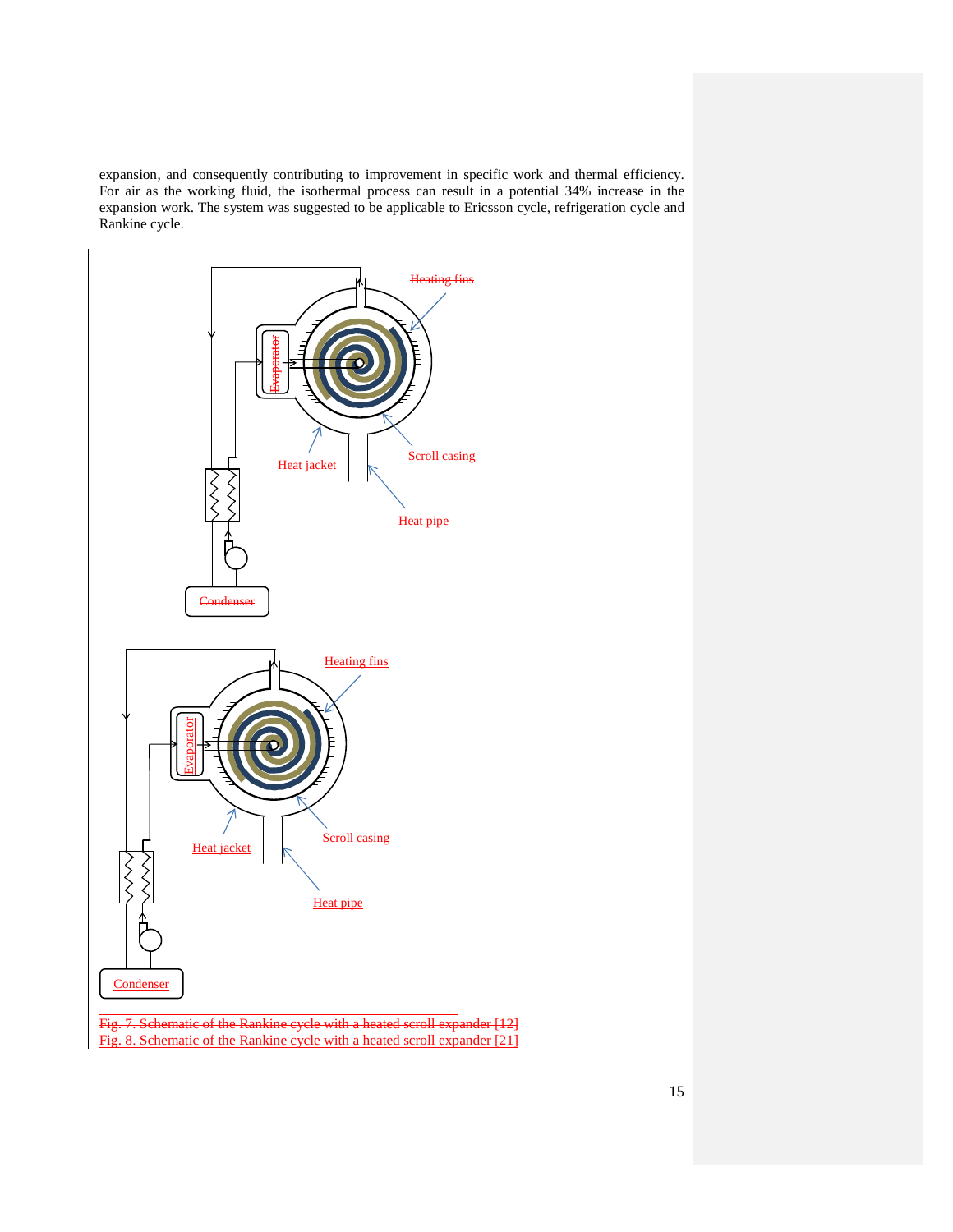For use in Rankine cycle, they also highlighted the possibility of the system acting as an expander and partially as a boiler, such that a very wet vapour could be employed as the working fluid at the point of entry into the expander, since the scroll machines are noted for tolerating substantial quantities of liquid fraction. In that case, given that sufficient heat is available from the scroll, the liquid fraction will vaporise during the expansion process, thus tending to reduce the rate of fall in pressure that would have otherwise resulted, and permitting higher volumetric expansion ratio and thereby enhancing the extraction of more work.

### 3.3. Summary

To summarise with regard to the Rankine cycle engine and its implementation with quasi-isothermal expansion, the expander surface heating can achieve significant improvement in performance even though the expansion chamber surface area available for heat transfer may not be sufficient to approach the level of isothermal behaviour reported with the liquid flooding system. On the other hand, the liquid flooding may experience deteriorating performance in reality, mainly because, unlike the expander surface heating, the liquid flooding incurs additional pumping energy input (for the liquid loop) and increased suction pressure drop, which (together with other associated losses) can eventually outweigh the expected performance improvements. From the perspective of technology availability, liquid flooding can be easily implemented, since its main components (scroll compressor, pump and heat exchanger) are readily commercially available. Nevertheless, it is a relatively new technology (that is yet to be fully developed), in comparison to steam jacketing, which can be regarded as a mature technology that has been proven effective and operational. However, for practical consideration for both technologies, proper insulation is recommended, to ensure that the heat loss (from the engine and piping) to the ambient is greatly minimised, so as not to result to a detrimental effect on the overall performance. In addition, further research work should be carried out on modelling of complex, unsteady multi-phase heat transfer with liquid flooding devices; and development of efficient separation mechanism for the flooding liquid separator.

#### **4. Cryogenic heat engine**

#### 4.1. Theory and principle of operation

Cryogenic engines are another example where quasi-isothermal expansion is used. It is interesting to review the works in this area for possible application of similar features to heat powered engines working at higher temperatures.

Cryogenic heat engines utilize the thermodynamic potential between the ambient atmosphere and a cryogenic fluid, which is generally regarded as energy storage medium. The basic ideaconcept of the cryogenic heat engine is to utilize ambient heat from the atmosphere as a-heat source to vaporize and superheat aheat a pressurised cryogenic liquid into pressurized gasfluid which can be used to drive a prime mover. This is in contrast with typical heat engines which utilize an energy source at temperature significantly above ambient and use the atmosphere as a heat sink  $[26, 50]$ . [25]. As with conventional heat engines, the performance of the cryogenic engine is strongly dependent on the cryogenic working fluid employed. A study pointed out the benefits of using low-mass gases (like  $H_2$ , He, Ne, N<sub>2</sub>, and air) in two-phase system, as having large maximum specific work values  $[51]$ , with H<sup>2</sup> having the largest value. Another cryogen reported elsewhere with high specific work value is CH<sup>4</sup>  $[52],[53]$ , with  $H_2$  having the largest value. Other common cryogens are hydrocarbons, including liquefied natural gas (LNG), of which methane (CH4) is noted for having high specific work output potential [54]. Nevertheless, liquid nitrogen and liquid air are considered most attractive because they are essentially inexhaustible resource (that can be effectively produced from air) with considerable safety and environmental benefits.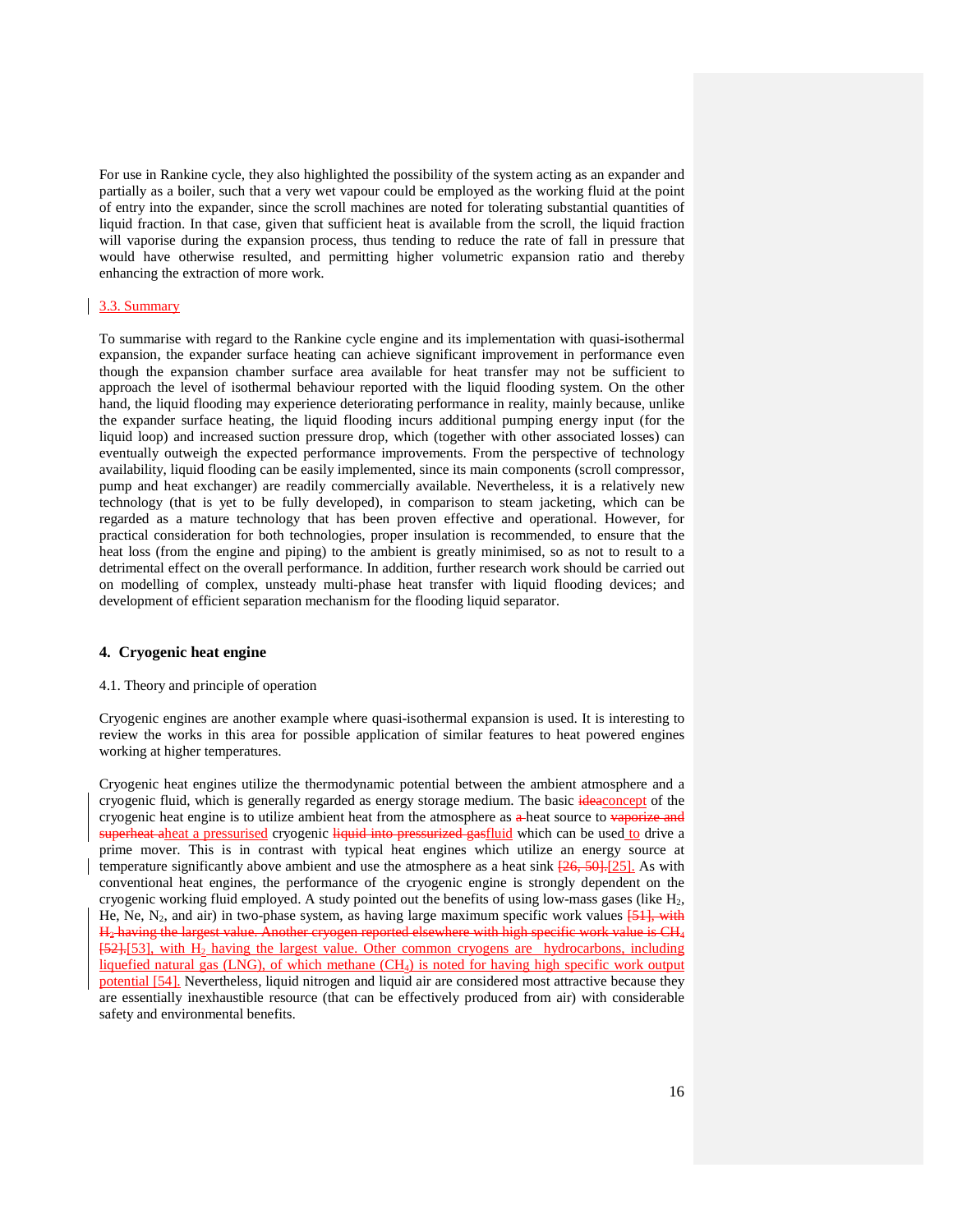Standard thermodynamic power cycles can be employed to produce useful work from the cryogenic fluid, but the most extensively investigated one is the open system Rankine cycle [18]. For instance, cryogenic gas Stirling cycle could utilise seawater (ambient temperature) as the heat source to heat nitrogen gas in the expander, while liquefied natural gas (LNG) serves as the heat sink to cool the gas during compression [55]. Similarly, ambient evaporation of a cryogenic fluid and condensation by means of LNG as heat sink, can be employed for cryogenic Rankine cycle (Fig. 9a); and multiple cryogenic cycles can be cascaded to yield better cold energy recovery (Fig. 9b and c) [56]. For these closed cycles, propane  $(C_3H_8)$  and ethane  $(C_2H_6)$  are commonly considered as the working fluids; nevertheless, other low boiling point substances can be employed. The cryogenic power cycle can also be used as the bottom cycle in combined (or hybrid) cycles with other relatively higher temperature power cycles [57]. However, the simplest and most applicable power cycle is the open system (direct expansion) Rankine cycle [58], where the spent exhaust gas is released into the atmosphere. In this case the principle of operation is similar to that of a typical open cycle steam engine.

A schematic of a typical cryogenic heat engine is depicted in  $\frac{fig.8Fig. 10}{fig.8}$ . The cryogenic liquid stored in a tank (which may be vacuum jacketed) is pumped to the required working pressure; the pressurised liquid is then vaporised and heated in an appropriate ambient heat exchanger system, and then fed to an expander, where it expands to do work. Since the rapid expansion process of the cryogen fluid results in the temperature of the fluid always being less than ambient, the expander will be at a relatively higher temperature than the expanding fluid, thus during the expansion process, further heat may be transferred from the expander to the fluid, resulting to a possible quasi-isothermal expansion process [26]. The T-s diagram of the ideal cycle at critical pressure operation is shown in fig. 8b[25]. The T-s diagram of the ideal cycle at critical pressure operation is shown in Fig. 10b. Process 1-2 indicates the pumping process, process 2-3 is the heating process in the heat exchanger, and process 3-0 is the isothermal expansion. Process  $0-4-1$  is the would-be-condensation stage i.e.(for closed loop system), or the liquefaction process which takes place remotely in an air processing plant ining the liquefaction proces been investigated [54].[59] (for open system).



Fig. 9. Schematic configurations of cryogenic Rankine cycles [54]: (a) Rankine cycle, (b) cascaded Rankine cycle, (c) combined closed-open cycle

#### Formatted: Font color: Red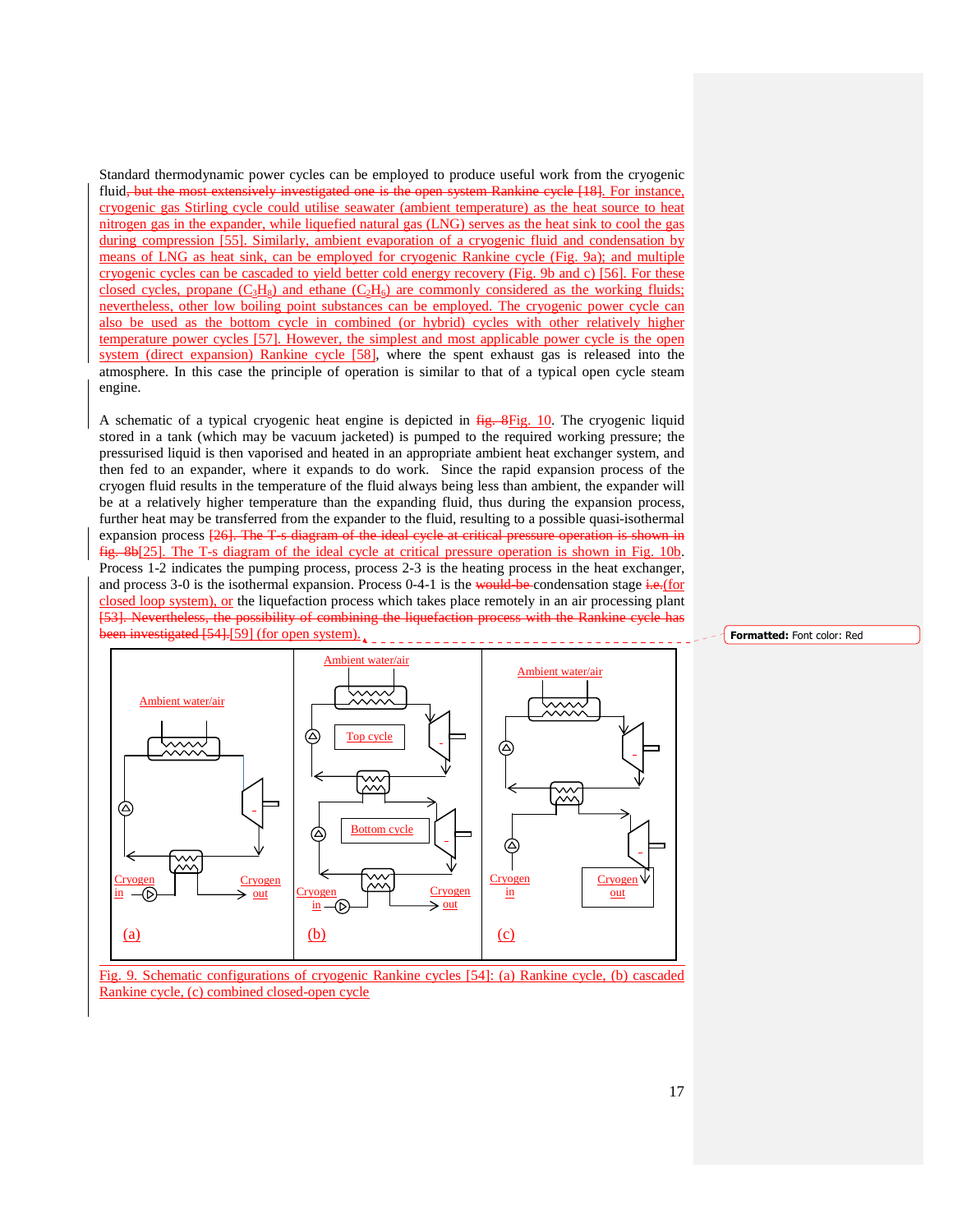

### Field Code Changed Field Code Changed

#### 4.2. Studies and performance

Over the years, there has been investigations on the application of cryogenic heat engine as an automotive propulsion for non-polluting zero emission vehicles, concept and technical feasibility have been evaluated [18, 55], and demonstration model cars have been built to test its practicality [56, 57]. Key for practical realisation of the engine is the heat exchanger. Considering the low temperature of the cryogenic fluid, it will be essential for the liquid to be vaporized without the accumulation of frost, so as to avoid deteriorating performance. William et al., [58] developed a frost free heat exchanger for using atmospheric air to vaporize and superheat relatively large quantities of liquid nitrogen without wilding up of fr

Over the years, there have been investigations on the application of cryogenic heat engine for power generation, and also as an automotive propulsion for non-polluting zero emission vehicles; concept and technical feasibility have been evaluated [60], flow simulations in the engine have been carried out [61], and demonstration models have been built to test its practicality [62]. Key for practical realisation of the engine is the heat exchanger. Considering the low temperature of the cryogenic fluid, it will be essential for the liquid to be vaporized without the accumulation of frost, so as to avoid deteriorating performance. William et al., [63] developed a frost free heat exchanger for using atmospheric air to vaporize and superheat relatively large quantities of liquid nitrogen without the adverse building up of frost. Amrit et al. [64] also developed a cryogenic heat exchanger and presented analytical model for turbulent flows.

Research work carried out at the University of Washington highlighted substantial benefits in the overall energy efficiency for isothermal expander over an adiabatic one in ervogenie engines [17].liquid nitrogen cryogenic engines [65]. The study investigated the specific work output as a function of peak cycle pressure for adiabatic and isothermal expansions and showed that the isothermal work increases monotonically with increasing pressure, while that for the adiabatic process is found to be only weakly dependent on peak cycle pressure above 4 MPa. For pressure range of 10 to 300 bar at 300 K, the net specific work is 190 to 420 kJ/kg and 140 to 190 kJ/kg for isothermal and adiabatic conditions respectively. **Knowlen** [52]

Knowlen [66] studied the performance of two other cryogens (namely CH<sub>4</sub> and C<sub>2</sub>H<sub>6</sub>) alongside N<sub>2</sub> for both isothermal and adiabatic expansion, and also showed that for all the working fluids, at a given injection pressure, the specific work obtainable from isothermal expansion exceeded that of the adiabatic expansion, with the difference greater as pressure is increased. And beyond 3 MPa, the adiabatic cycle exhibited relatively very little gain in specific work. The study also examined the use of  $N_2$  as a heat sink for different closed loop CH<sub>4</sub> and C<sub>2</sub>H<sub>6</sub> topping cycles, and found that for binary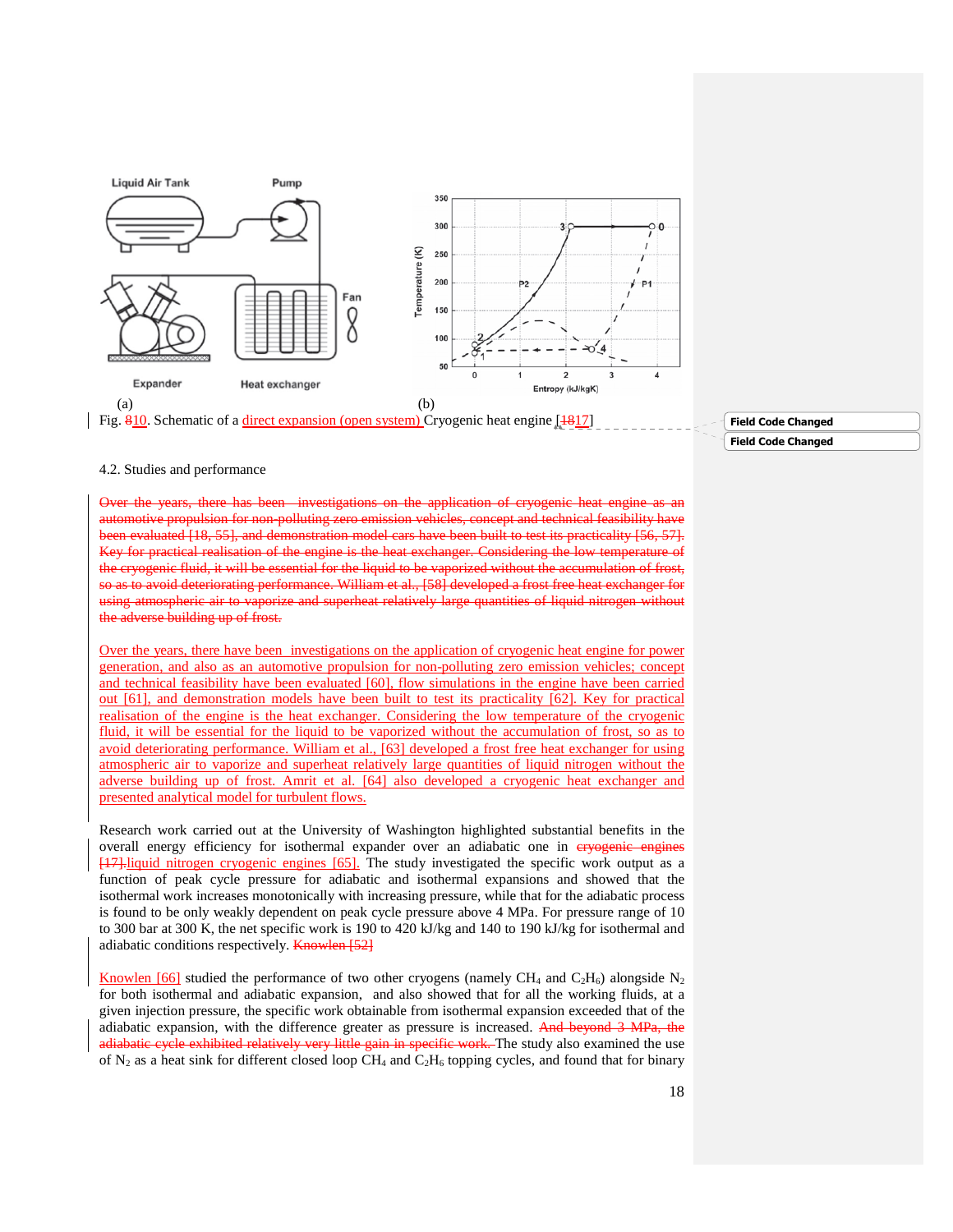$(N_2-CH_4)$  and ternary  $(N_2-CH_4-C_2H_6)$  systems cascaded cycles, specific energies in the range of 200-380 kJ/kg and 300-450 kJ/kg can be realized respectively, depending on the extent of isothermal operation achievable. Yuanwei et al. [67] proposed a Temperature-Energy level-Energy (T-Ω-H) diagram method for analysing the performance of two different configurations of three-loop cascaded cycles with seawater and LNG respectively as the heat source and heat sink. They claimed that the proposed method facilitates quick optimisation process on a base case design. A number of authors have also explored different closed cycles that use seawater and LNG respectively as the heat source and heat sink. Choi et al. [68] compared the performance of different configurations of two and three loop cascaded cycles and combined (closed-open) cycles in comparison with the conventional single closed or open cycles. The study showed that the cascaded cycles exhibited better performance than the conventional single closed or open cycles; it also showed that,  $C_3H_8-C_2H_6$  cascaded cycle exhibited 51%, 49% and 89% more work output than  $C_2H_6-C_3H_8$  cascade,  $C_3H_8$  and  $C_2H_6$  cycles respectively; while the C<sub>3</sub>H<sub>8</sub> cycle gave 27% more work than  $C_2H_6$ . Liu and Guo [69] studied a variant of the cascaded cycle combined with vapour absorption process, the cycle employed a binary mixture of Tetrafluoromethane  $(CF_4)$  and  $C_3H_8$  as the working fluid. The study showed that, the proposed cycle can achieve 206 kJ/kg specific work output, which is 63% higher than that of a  $C_3H_8$ cycle (124 kJ/kg). In a study by Li et al. [58], an open cycle with two-stage expansion was shown to exhibit 326 kJ/kg work output. This compares reasonably with the performance reported for other two-loop cascaded cycles. Hence, although cascading closed cycles can significantly improve performance, it is also possible to achieve reasonable performance improvement with the relative simpler open system, with the aid of multiple expansion stages.

To achieve more work output by isothermal expansion, Knowlen [26]In a bid to avoid drop in expander wall temperature, which could result to deteriorating performance, Knowlen [25] suggested the use of "warmant" anti-freeze liquid (as a heat transfer fluid) to be pumped through the wall-of the expander, so as to maintain the cylinder wallit at near ambient temperature, thus enhancing heat transfer during expansion, hence effecting quasi-isothermal operation... Also, a parametric analysis on engine (reciprocating expander) geometry showed that long strokes, small bore and low RPM enhances heat transfer during the expansion process. Nevertheless, the transferable heat will be limited by the expander's surface area exposed to the fluid, which will limit the degree of isothermal operation achieved. For standard reciprocating engine (without modifications to cylinder piston geometry), isothermality of about 0.75 has been reported [18, 26]; and thisFor standard engine (without modifications to cylinder piston geometry), isothermality is typically about 0.75 and can be improved further by enhancing heat transfer during expansion. Further analysis showed that finned piston and cylinder head geometries ( $fig. 9Fig. 11$ ) having high surface-to-volume ratios can be used to facilitate further heat transfer during the expansion, resulting in potential net work output of 0.85 of the ideal isothermal work $\frac{26}{126}$ .



Fig. 9. Conical finned piston and heater core cylinder head [26]

Formatted: Not Highlight

Formatted: Font color: Auto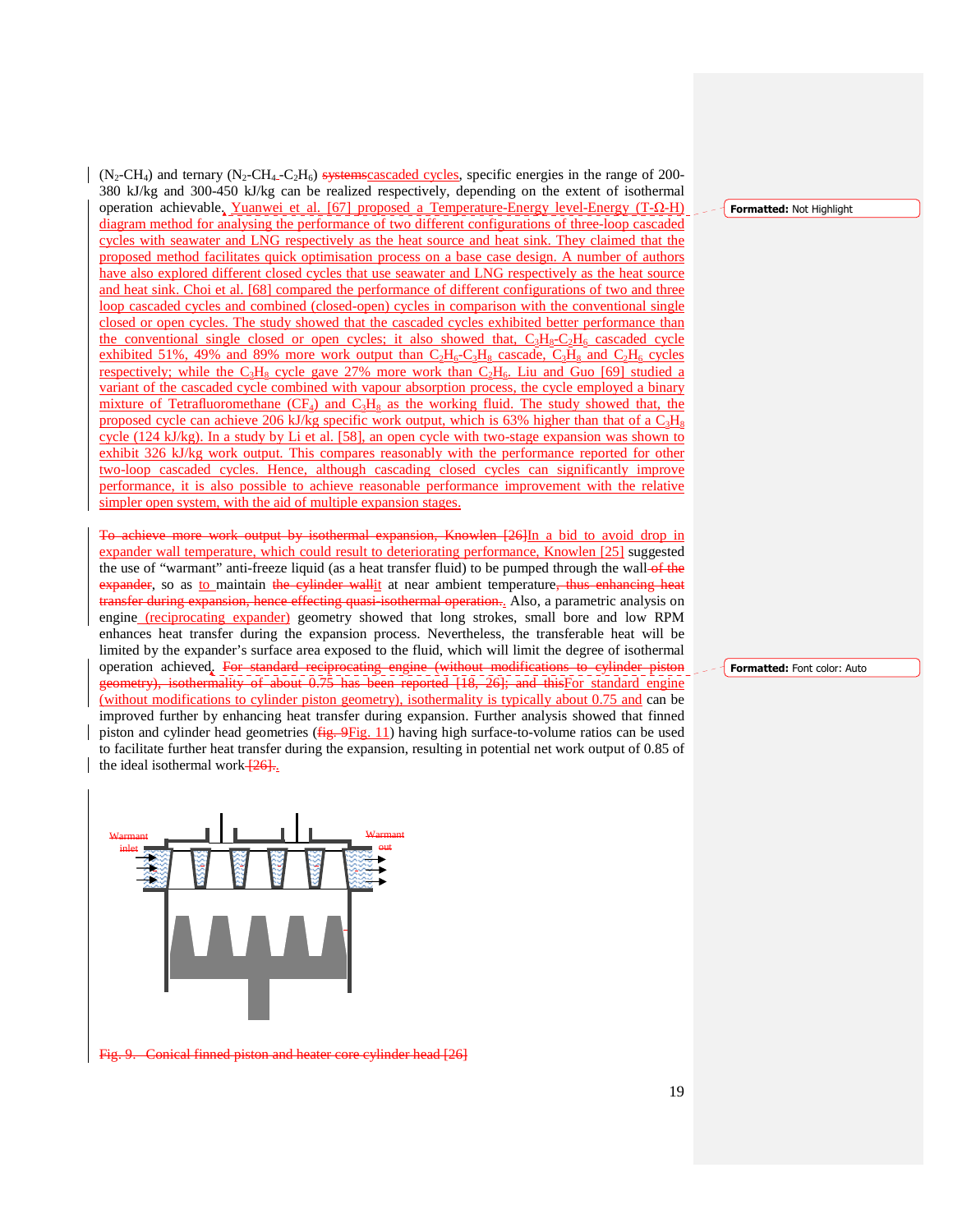

Fig. 11. Conical finned piston and heater core cylinder head [25]

Liquid air is of has similar properties with to those of liquid nitrogen since air is composed of 78% nitrogen. Chen et al. [18] studied the performance of a liquid air engine for a range of working and temperatures and reported that over the working temperatures range studied (270–320 eoretical total and net work output for the engine increases linearly with increasing working temperature. For a working pressure range of 50 to 400 bar, the work output was also found to increase monotonically with increasing pressure and the increase tends to level off at high pressures. ForChen et al. [17] studied the performance of a liquid air engine for a range of working conditions and reported that, for a properly designed and manufactured engine with operating conditions of 100 bar and 300 K, the practical (taking into account the losses associated with conventional engines) net work outputs of the liquid air engine for isothermalities of  $\gamma = 0.90$  and 0.75 arewere respectively 200 kJ/kg and 150 kJ/kg, which arei.e. respectively about 122 and 66% higher than that for an adiabatic engine (about 90 kJ/kg). Given that the energy consumption for liquid air production is about 1080 kJ/kg  $\frac{53}{159}$ , the efficiency of the cryogenic engine (in terms of energy in and energy out) for the above stated isothermalites will be about 18.5% and 13.9%, while that for the adiabatic condition will be 8.3%. However, Ameel et al. [70] indicated that the efficiency of the isothermal cycle can be improved by about 17%, if the liquefaction process is combined with the heat engine.

Dearman [24, 59]Dearman [23] developed a variant of the cryogenic engine, whereby the cryogenic liquid is directly injected into a heat exchange liquid (water) in a reciprocating expander, thus the heat exchange takes place inside the engine, consequently eliminating the need for the relatively complicated, heavier and expensive heat exchanger as required previously. The principle of operation is such that, when the piston is at the top of the cylinder, water is admitted into the cylinder dead space, and then a little amount of the cryogen is injected into the water. Since the water temperature (ambient) is substantially higher than that of the cryogen, the cryogen rapidly vaporises, builds up pressure, becomes superheated and pushes the piston as it expands to do work. At the return stroke, the spent gaseous cryogen and the water are exhaust out. The water can be recovered, reheated and pumped back to the cylinder for another cycle. [71].

Wen et al [25] studied the heat transfer behaviour between liquid cryogen and water (as the heat in Dearman's engine, and smooth surfaces and flow boiling through pipes, but comparable to pipes with porous inserts. The pressure was seen to develop very rapidly (up KPa/s) and increased approximately linearly with the injection pressure; thus indicating that high e could be effectively developed to run the engine.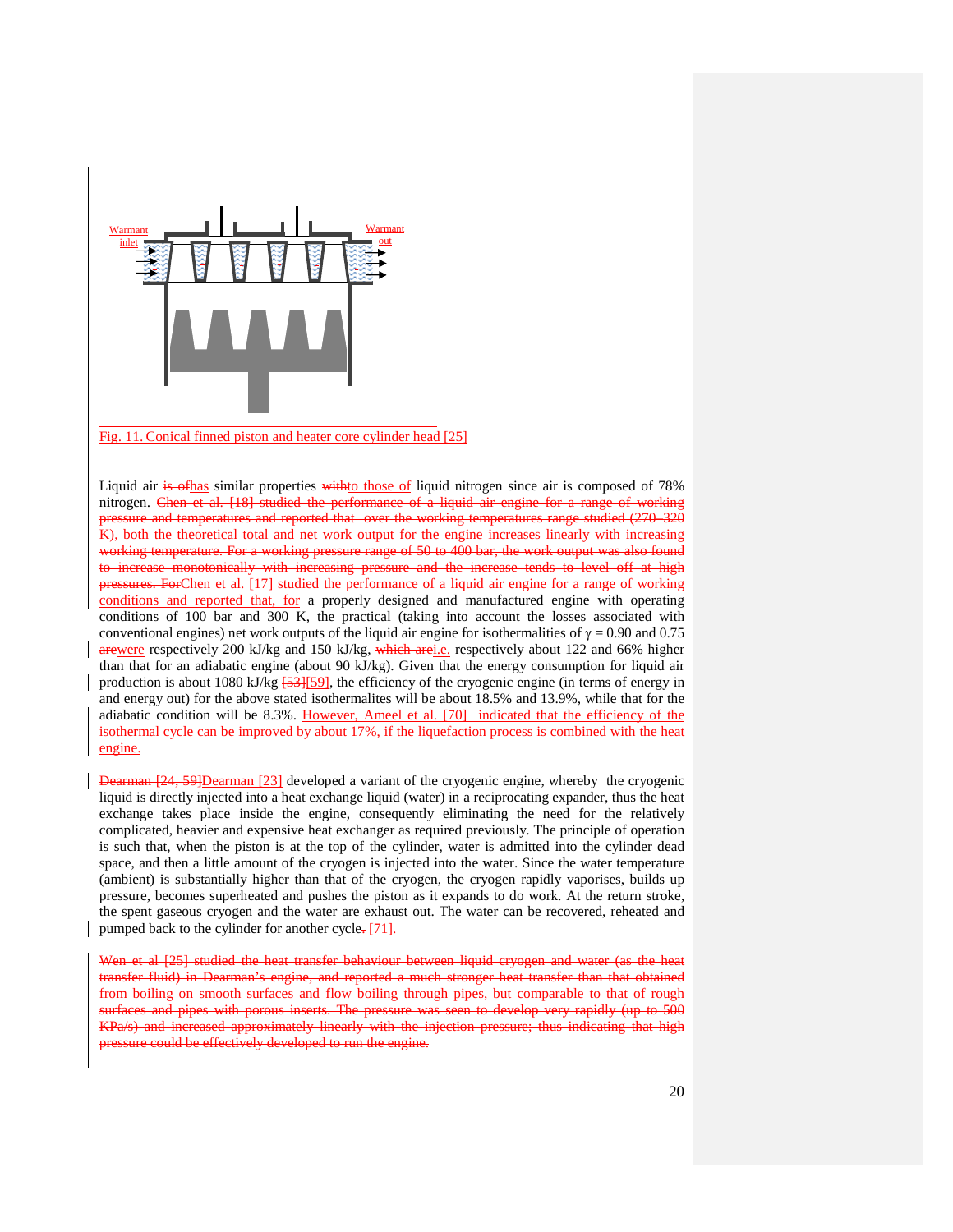Wen et al [24] studied the heat transfer behaviour between liquid nitrogen and water (as the heat transfer fluid) in Dearman's engine, and reported a much stronger heat transfer than that obtained from boiling on smooth surfaces and flow boiling through pipes, but comparable to that of rough surfaces and pipes with porous inserts. The pressure was seen to develop very rapidly (up to 500) kPa/s) and increased approximately linearly with the injection pressure; thus indicating that high pressure could be effectively developed to run the engine. Morse and Kytomaa [72] also carried out experimental study of the vaporisation of liquid nitrogen and LNG in water, and found that, the evaporation rate is significantly dependent on both the turbulence intensity of the water surface, and the thickness of the cryogenic liquid layer. However, vaporising LNG in water may require safety precautions against possible ignition of the vapour, as has been reported with incidents of LNG spills on sea [73].

#### 4.3. Summary

In summary, the cryogenic engine provides an inherent means of effecting quasi-isothermal expansion with ambient temperature. The potential isothermal performance increases with increasing pressure and could be as much as twice that of the adiabatic case. Cascading multiple cycles would give better energy recovery than single closed or open cycles; however, the open cycle is the most applicable. For an operating pressure of 10 bar, the potential performance of the liquid nitrogen open cycle cryogenic engine can have an ideal efficiency of 19% and specific work of 200 kJ/kg; but this performance is quite low in comparison to that of the 27% ideal efficiency predicted for a surface heated engine operating on steam with similar pressure, which can ideally have 27% efficiency [23]. Also, the ideal specific work of the cryogen is rather low compared to [22], and the reported 318 kJ/kg specific work achieved for a real surface heated (steam jacketed) engine operated at 5 bar  $\frac{447}{150}$ . Furthermore, unlike the surface heated engine, although the cryogenic engine has the advantage of not losing heat to the ambient (since it can be at the same or even lower temperature potential with the ambient), it could suffer evaporative losses and safety (explosion) risks at the storage tank; as it slowly absorbs heat from the ambient, which could result to excessive pressure rise  $[60]$ . [74].

#### **5. Vapour Stirling cycle engine**

5.1 Theory and principle of operation

The ideal Stirling cycle is a classical implementation of isothermal expansion. Though ideally efficient, it suffers from low specific power output at moderate temperatures and pressures [61, 62]. As a means of increasing the specific power output, the use of condensable working fluid has been investigated in prior arts – the vaporisation of liquid at the hot side of the Stirling engine followed by condensation at the cold side has been identified as a viable solution [27, 63], the use of refrigerants as working fluid has also been considered [64]. Prior arts (including a number of patents) have investigated various means of employing vapour as the working fluid in the Stirling eyele engine (including liquid-piston variants).Though ideally efficient, it suffers from low specific power output at moderate temperatures and pressures [75]. As a means of increasing the specific power output, the use of condensable working fluid has been investigated in prior arts – the vaporisation of liquid at the hot side of the Stirling engine followed by condensation at the cold side has been identified as a viable solution [26], the use of refrigerants as working fluid has also been considered [76]. Prior arts (including a number of patents) have investigated various means of employing vapour as the working fluid in the Stirling cycle engine (including liquid-piston variants).

Formatted: Font: Bold Formatted: Left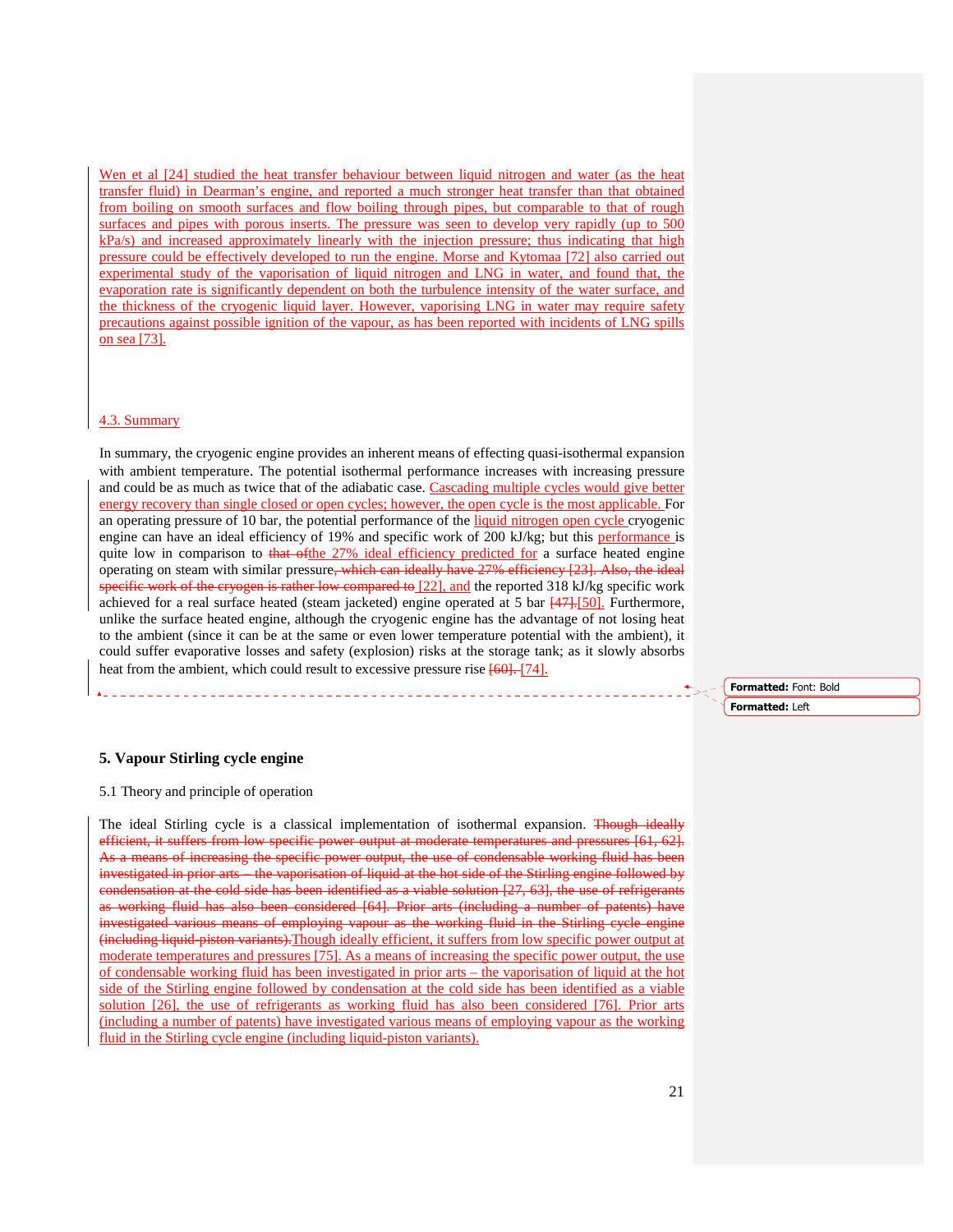The concept of liquid-piston Stirling (fluidyne) engine is to replace the conventional solid-pistons of Stirling engine with columns of liquid (typically water) in U-tubed cylinder. Unless the liquid in the expansion cylinder has a low vapour pressure at the operating temperature or is separated from the hot gas by some kind of insulating float (generally referred to as dry fluidyne), ample evaporation will take place from the liquid surface and wetted cylinder walls to effect a mixture of gas and vapour working fluid [65]. As such the fluidyne engine can provide both gas and vapour power cycle.[77]. As such the fluidyne engine can provide both gas and vapour power cycle. One critical design parameter in the fluidyne engine is the frictional losses in the oscillating liquid columns [78]. Studies have shown large dry fluidynes to be quite successful, but on the other hand, small dry fluidynes (which generally suffer from the large transient heat-transfer and flow losses associated with small-diameter tubes) have been reported to be impractical in the absence of evaporation  $[65]$ .[77]. The evaporation tends to raise the pressure during the expansion phase and thus increases the indicated power in the fluidyne engine. Owing to the fact that the power output is available in the form of either pulsating pressure/movement of liquid in a tube, the most obvious application is was as a pumping engine  $[66]$ . However, a rotating shaft power output option have also been identified lately[79]. However, a rotating shaft power output option have also been identified, via the use of hydraulic motor [80] or solid pistons [67]. Here, as shown if fig. 10, a[81]; with the former, as shown if Fig. 12, the solid piston converts the pressure in the liquid piston into a force which can then be applied to a shaft, like conventional engines.

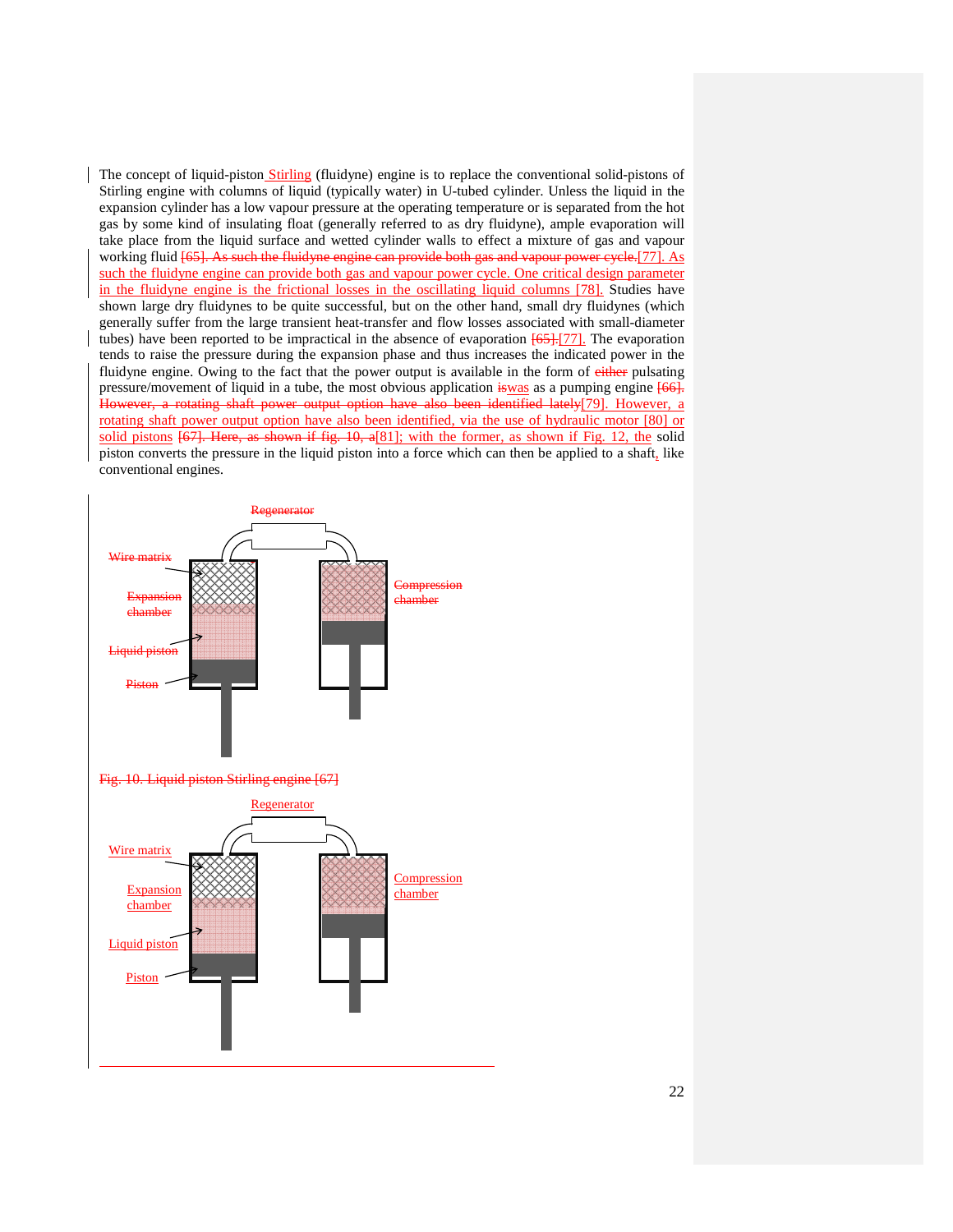### Fig. 12. Liquid piston Stirling engine [81]

Since liquids can conform to irregular shapes, unlike solid-piston, liquid pistons have the advantage of possibly allowing the adoption of working chambers with very large surface area to volume ratios such as wire matrix, tube bundle, metal foam, etc. ( $fig. 10Fig. 12$ ), to substantially improve heat transfer to the working fluid and consequently bring the working fluid behaviour into the nearly isothermal regime (which will result to improved power output and efficiency). However, the high area to volume ratio will result to smaller size of flow passages, increased flow restrictions and thus, increased viscous losses. As such the heat transfer area and the viscous frictional losses must be adjusted to maximize the efficiency of the liquid piston engine [65, 68].[82]. Besides the increased viscous losses, the liquid piston also suffers operating stroke and frequency limitations imposed by gravity-controlled oscillation and by surface instability at high frequency; and the need to keep a more or less constant orientation of the engine [65, 67].[81].

Various concepts involving the conventional solid-piston Stirling engines variants with modifications on operational configurations have also been recorded. RedersonRedderson [69][83] patented a vapour Stirling machine based on the alpha Stirling configuration. It featured heating and cooling chambers on the hot and cold cylinder tops respectively, and with a regenerator interconnecting the two chambers  $(f_ig, 11)$ . But in contrast, the working fluid in the cooling chamber is substantially in the liquid phase as such resulting to a significantly larger swept volume ratio than a conventional Stirling engine. On operation, the upward motion of the cold cylinder piston pumps the fluid through the regenerator into the hot chamber where it gets completely vaporised and superheated and then expands to perform work against the hot piston while gaining further heat from the hot chamber, thus tending to approach isothermal expansion. At the end of expansion, the upward motion of the hot piston pushes the spent vapour through the regenerator and into the condenser where it condenses back to water. As a means of providing output control, a control cylinder is included at the cold section to vary the effective mass of the working fluid within the engine.

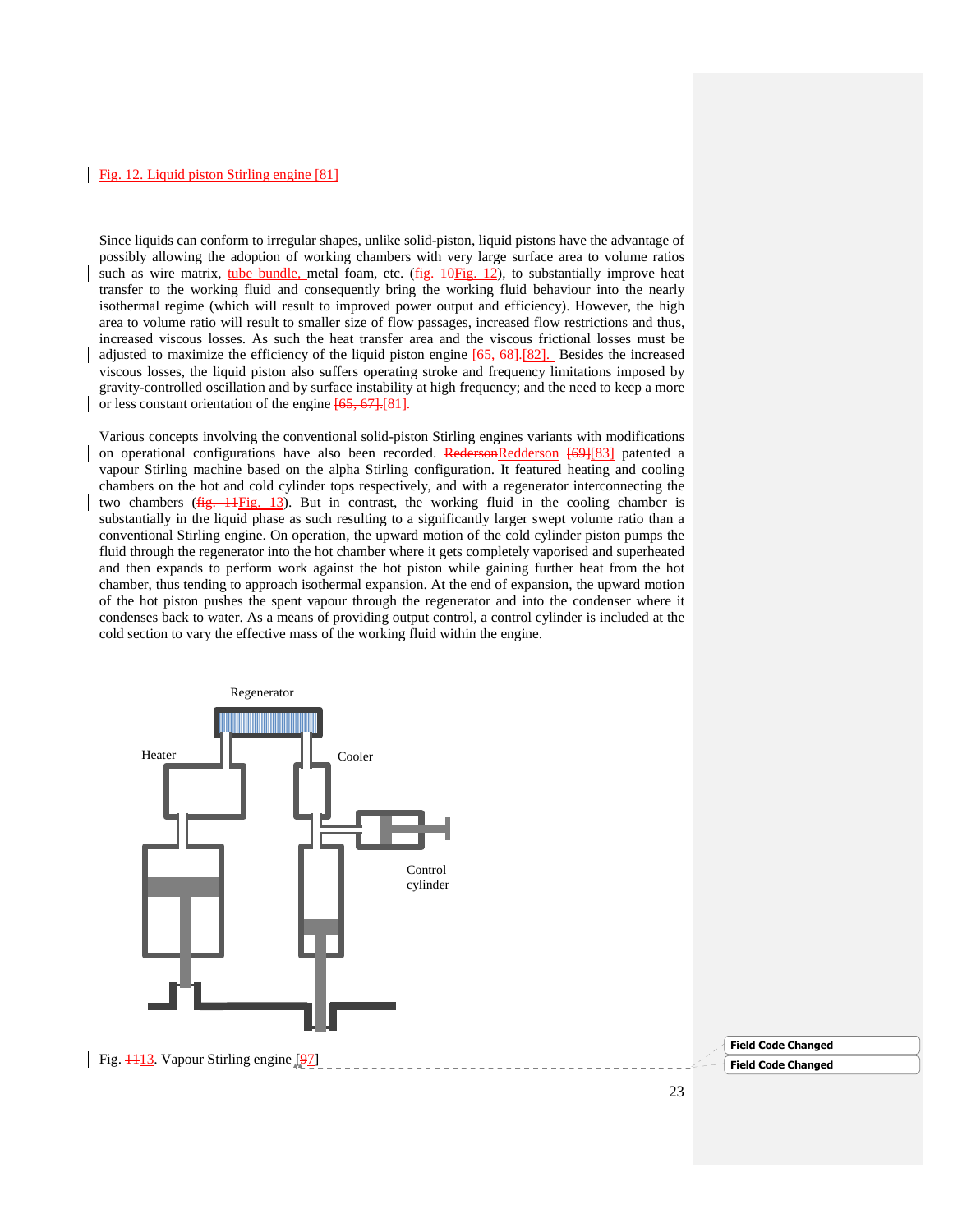Davoud and Burke  $\frac{70}{184}$  patented a condensing vapour Stirling engine, in which at the end of expansion, a portion of the spent vapour is expelled (via a receiver cylinder) and condensed, while the remaining portion is compressed in the power cylinder, during which the weight equivalent of the condensed portion is pump and injected back into the cylinder as a fine spray of water. This was said to lower the entropy and enthalpy of the steam in the cylinder, and thus lower the compression work that would have been required. The compressed steam gets superheated in the heater tubes arrangement at the top dead centre of the cylinder, and then expands against the piston to do work. They later went further to patent a simpler version (with only one cylinder), in which bulk of the spent steam is expelled directly to the condenser. The condensed water is then pumped and injected into the cylinder top dead volume containing the heater tubes where it gets vaporised and superheated [71]*.*[85]*.*

#### 5.2. Studies and performance

West  $\frac{27}{26}$  developed a two-phase, two component working fluid system for an alpha Stirling engine configuration ( $f$ ig. 12Fig. 14), in which, the working fluid consists of both a condensable vapour (steam) and permanent gas (air), such that the air is contained in the cold section, and prevented from passing into the hot section by means of controlled evaporation (i.e. steam pressure) in the hot section. Water injected into the evaporator vaporises into the hot cylinder where it expands to do work. The expended vapour then passes into the cold end where it condenses and is subsequently removed.



## Fig.  $\frac{1214}{2726}$ . Basic layout of the two-phase, two-component Stirling engine [2726]

The analysis showed that under moderate operating conditions the engine can achieve a cyclic power output at least five times greater than a conventional Stirling-cycle machine of similar dimensions, but at the expense of significantly lower ideal cycle efficiency. Nevertheless, by controlling the rate at which the liquid is evaporated into the expansion cylinder an indicated efficiency in the range of 3 to 9% at low temperatures (110°C to 130°C) may be achievable even without regeneration.

Isshiki et.al. [28][27], developed a steam Stirling engine which operates as a hybrid of Stirling and Rankine systems, such that the engine featured a power cylinder (with heating tube at the cylinder

### Field Code Changed Field Code Changed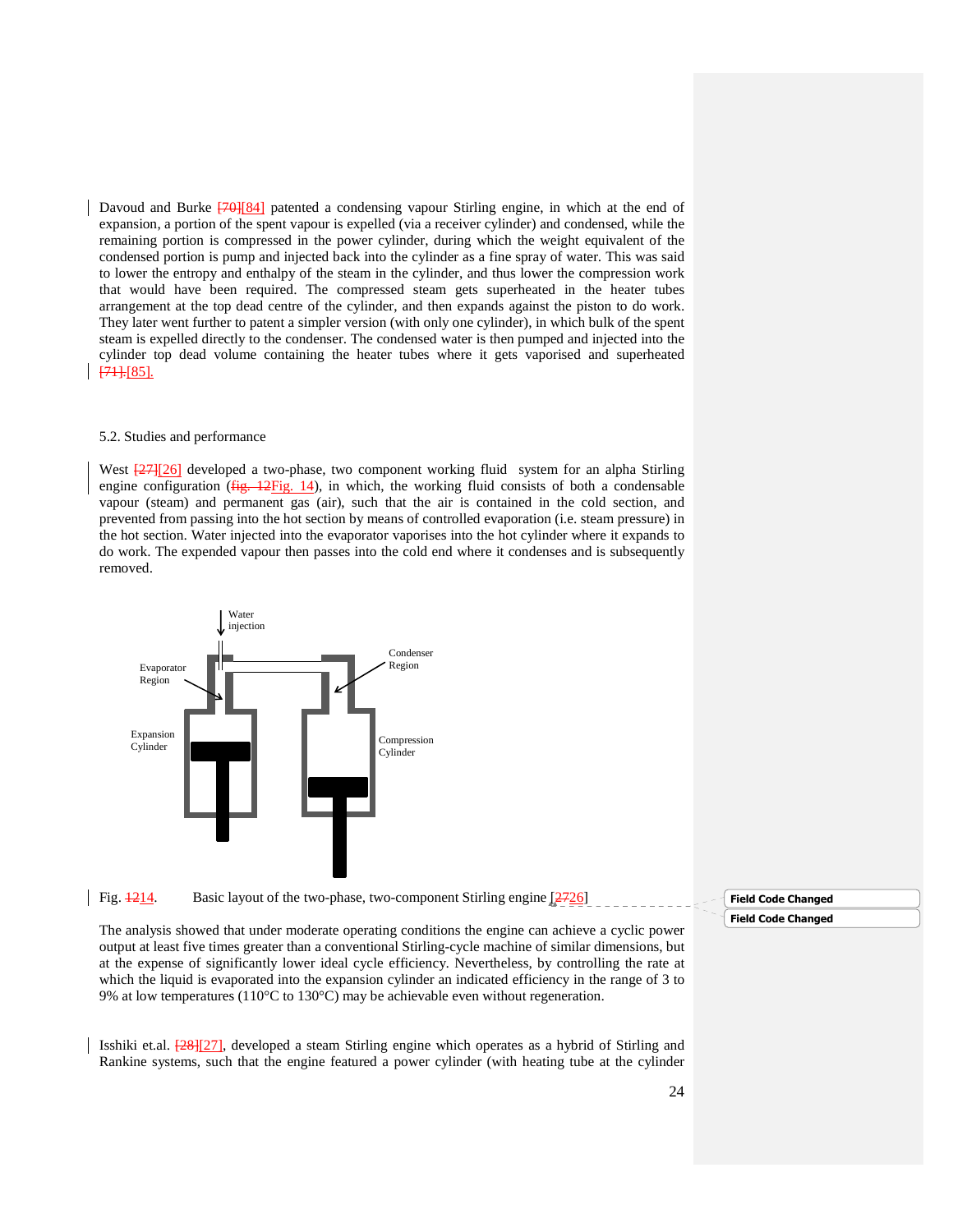top), displacer cylinder and a regenerator in between, as with Stirling; but also has injection/exhaust port, thus spent steam could be ejected, condensed, pump and re-vaporised externally just like Rankine. On operation, when the power piston comes near its top dead centre, saturated steam from the external boiler injected into the displacer cylinder, passes through the regenerator and heater, and then expands into power cylinder at near constant high temperature. On the return stroke, the spent steam passes through the regenerator and is exhausted to a condenser where it gets condensed and then pumped back to the boiler. Experiment carried out on a mini scale prototype operated at 0.2 Mpa (gauge) and 250°C showed that output power of about 12 watt was achieved at 400 rpm. This is significantly higher (approximately five times) than the reported 2.6 watt achieved for a conventional gas Stirling engine operated at  $320^{\circ}$ C  $\left[7286\right]$ .

#### 5.3. Summary

In summary, the use of vapour as the working fluid in Stirling engines can result in power outputs about five times larger compared to conventional non-condensable gas working fluid. To facilitate more heat transfer to the fluid to approach a more isothermal behaviour, liquid pistons could be employed to allow the expansion space to be enhanced with high surface area geometries like wire matrix. However, it introduces practical issues that will need to be further investigated. As such it is recommended that further research be carried out on: modelling the behaviour of the oscillating liquid in liquid piston devices with particular attention to viscous forces and inertia effect of the liquid oscillation. Since the various technologies presented are still in the concept or early development stage, further experimental studies should be carried to give a better insight on their practical realisations; and optimization of the various full engine dynamics to maximize efficiency and power density for specific applications.

#### **6. Conclusion**

To convert low-grade thermal energy into useful work, external combustion engines using vapour cycles (though relatively less efficient) have been preferred over those using gas powered cycles due to the former's higher specific work output and smaller engine size. Relative to the traditional ideal adiabatic expansion process in the vapour power cycle engines, quasi-isothermal expansion has been found to improve the specific work output and cycle efficiency of the engines.

Two main methods of effecting the quasi-isothermal expansion have been identified – liquid flooding and expander surface heating. The expander surface heating has been studied for both reciprocating and rotary expanders; however there are more references in the literature for its use with reciprocating expanders. Liquid flooding is referenced more for use with rotary expanders.

In practical performance of the quasi-isothermal expansion, studies have showed that liquid flooded expansion approaches isothermal behaviour with increasing oil fraction; but at the expense of deteriorating overall performance, that was partly attributed to the resulting increased suction pressure drop and viscous losses. On the other hand, the expander surface heating has been shown to achieve significant improvement in performance (over  $\frac{40\% \text{ and } 20\% \text{ increase in efficiency and } 40\% \text{ increase}}{1000 \text{ m}}$ in specific work output and efficiency respectively). Here, a relatively slower operating speed is required to enable significant heat transfer during the expansion process as the cylinder wall surface area available for heat transfer limits the isothermal operation. However expander geometries with high surface-to-volume ratios (such as fins) could be employed to facilitate heat transfer and further improve performance, as has been demonstrated with cryogenic engine. Furthermore, much higher surface area to volume ratios (such as wire matrix) could be easily realized with the adoption of liquid pistons.

With regards technology availability, it can be seen that the expander surface heating has been ready for many decades in the form of steam jacketing, whereas liquid flooding is a relatively new Field Code Changed

Field Code Changed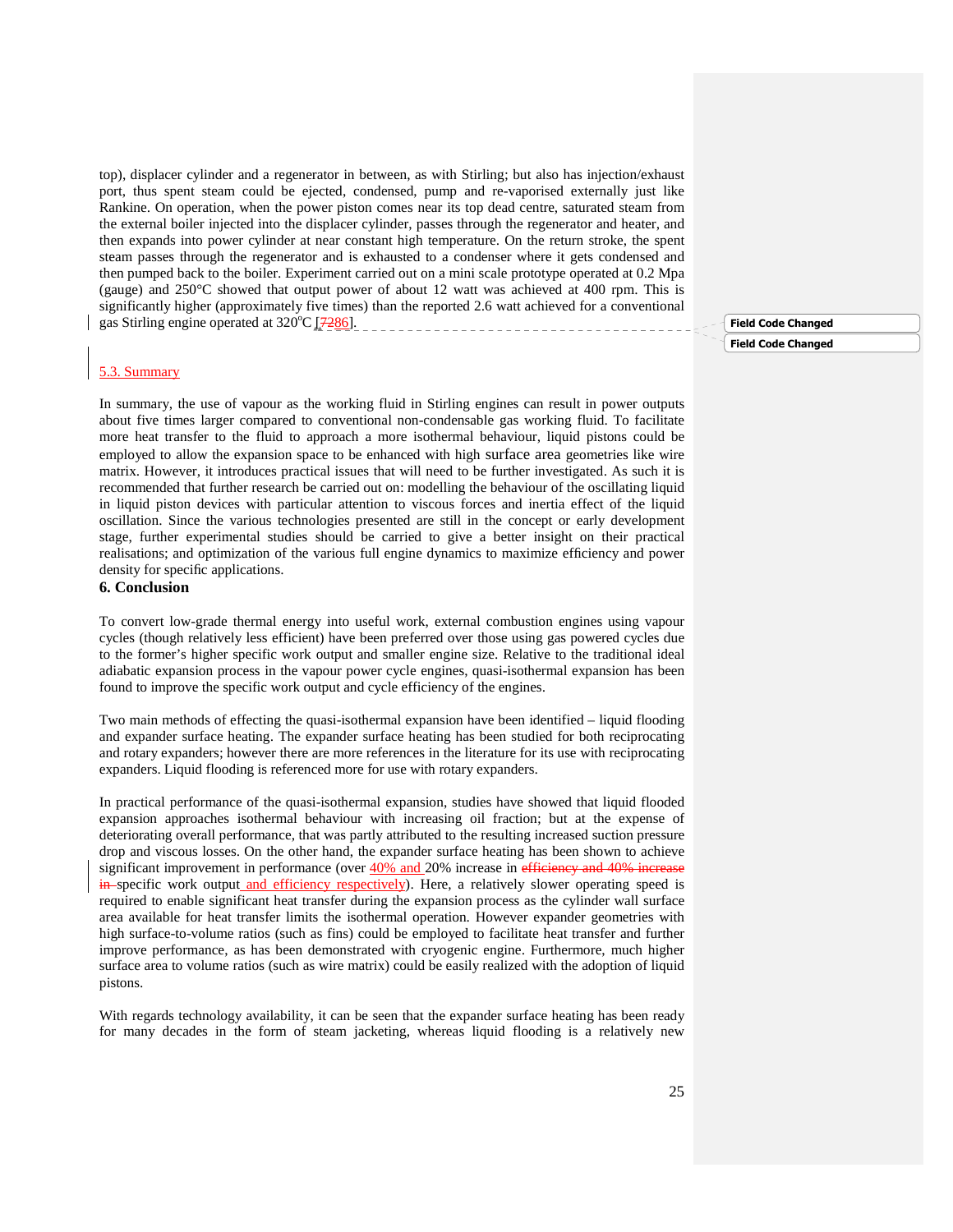technology that is yet to be fully developed. Nevertheless, it can be easily implemented with commercially available parts.

This paper concludes that, while quasi-isothermal vapour power cycle engines have the potential to significantly improve the performance in a number of applications (e.g. desalination, transport and heat recovery), there are research areas to be further examined. As such, it is recommended that further research be carried out on: modelling of complex, unsteady multi-phase heat transfer with liquid flooding devices to predict performance and tailor to applications; modelling the behaviour of the oscillating liquid in liquid piston devices with particular attention to inertia and viscous losses; and the investigation (selection) of other appropriate liquids and working fluids for a range of low temperature operations. Further experimental studies are also receommendedrecommended to give better insights on the practical realisations and optimisations of the technologies presented as concepts or early developmental stages.

Formatted: Font: 11 pt

#### **Acknowledgement**

We acknowledge support from the School of Engineering and Applied Science, Aston University, in the form of a PhD scholarship for O. N. Igobo.

#### References

[1] International Energy Agency (IEA). Key world energy statistics. 20112012 ed. Paris, France: OECD/IEA; 20112012.

[2] Internal Energy Agency (IEA). World energy outlook. Executive summary. 2012 ed. Paris, France: OECD/IEA; 2012.

[3] Resch G, Held A, Faber T, Panzer C, Toro F, Haas R. Potentials and prospects for renewable energies at global scale. Energy Policy. 2008;36(11):4048-56.

[4[3] Jacobson MZ, Delucchi MA. Providing all global energy with wind, water, and solar power, Part I: Technologies, energy resources, quantities and areas of infrastructure, and materials. Energy Policy. 2011;39(3):1154-69.

[5] Department of Energy and Climate Change (DECC). Renewable Heat Incentive (RHI). https://www.gov.uk/government/policies/increasing-the-use-of-low-carbon-technologies/supportingpages/renewable-heat-incentive-rhi; accessed June 2013.

[6[4] KPMG<sub>7</sub> International. Taxes and incentives for renewable energy. Toronto, Canada<sub>7</sub>: KPMG; June 2012.

 $[75]$  Campos MC, Vargas JVC, Ordonez JC. Thermodynamic optimization of a Stirling engine. Energy. 2012;44(1):902-10.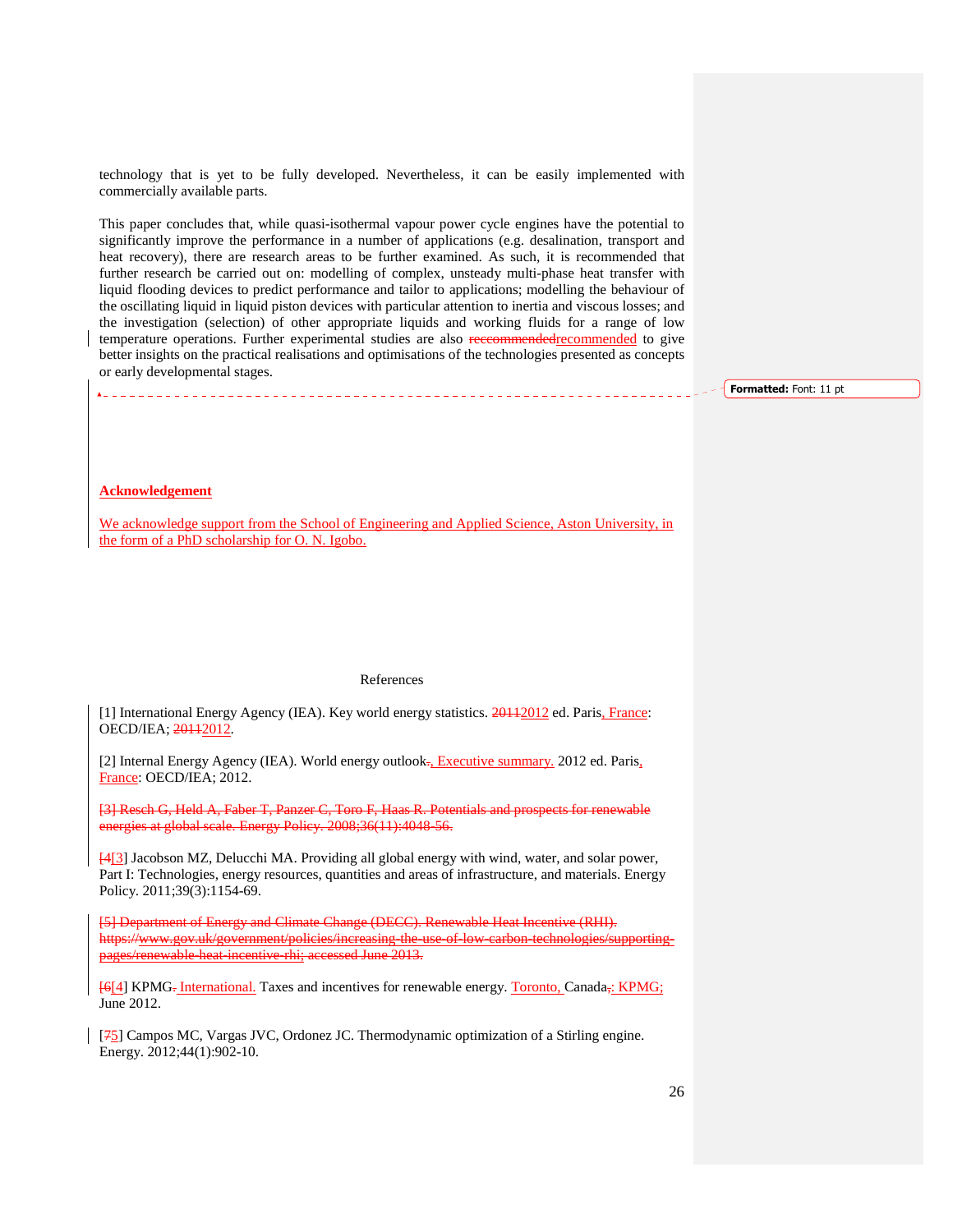[86] Park Jk, Ro PI, Lim SD, Mazzoleni AP, Quinlan B. Analysis and optimization of a quasiisothermal compression and expansion cycle for ocean compressed air energy storage (OCAES). Oceans, 2012: IEEE; 2012. p. 1-8.

[97] Redderson RH. Vapor stirling heat machine. US Patents; 1989.

[10[8] Alanne K, Saari K, Kuosa M, Jokisalo J, Martin AR. Thermo-economic analysis of a microcogeneration system based on a rotary steam engine (RSE). Applied Thermal Engineering. 2012;44(0):11-20.

[9] Markides CN. The role of pumped and waste heat technologies in a high-efficiency sustainable energy future for the UK. Applied Thermal Engineering. 2012;53:197-209.

[11] Cicconardi S, Jannelli E, Perna A, Spazzafumo G. A steam cycle with direct combustion of hydrogen and oxygen and an isothermal expansion. Hydrogen Power: Theoretical and engineering solutions: Springer; 1998. p. 505-10.

[12] Kim YM, Shin D, Lee J. A scroll expander with heating structure and their systems. International compressor engineering conference , Purdue: paper 1635; 2004.

[10] Bianchi M, De Pascale A. Bottoming cycles for electric energy generation: Parametric investigation of available and innovative solutions for the exploitation of low and medium temperature heat sources. Applied Energy. 2011;88(5):1500-9.

[11] Cengel YA, Boles MA. Thermodynamics, an engineering approach. 7th ed. NewYork, USA: McGraw-Hill, 2011.

[12] Cengel YA, Cimbala JM, Turner RH, Kanoglu M. Fundamentals of thermal-fluid sciences. 4th ed. NewYork, USA: McGraw-Hill, 2012.

[13] Cravalho EG, Smith JL.Rajput RK. Engineering Thermodynamics.thermodynamics. 3rd ed. Massachusetts, USA: Pitman, 1981 Jones and Bartlett, 2010.

[14] O'Kelly P. Computer Simulation of Thermal Plant Operations. New York, USA: Springer; 2012.

[15] NIST Standard Reference Database. Thermophysical Properties of Fluid Systems. http://webbook.nist.gov; accessed November webbook.nist.gov; accessed 1/11/2013.

[16[16] Moran MJ, Shapiro HN, Boettner DD, Bailey M. Fundamentals of engineering thermodynamics. 7th ed. New Jersey, USA: John Wiley & Sons, 2010.

[17] Rogers GFC, Mayhew YR. Engineering thermodynamics work and heat transfer. London, UK: Longmans, 1965.

[17] Knowlen C, Hertzberg A, Mattick A. Cryogenic automotive propulsion. AIAA 94-4224; 1994.

[18] Chen H, Ding Y, Li Y, Zhang X, Tan C. Air fuelled zero emission road transportation: A comparative study. Applied Energy. 2011;88(1):337-42.

[19[18] Lemort V, Bell I, Groll EA, Braun J. Analysis of liquid-flooded expansion using a scroll expander. International compressor engineering conference at Purdue: Paper 1323; 2008.

[20] Bell IH, Lemort V, Groll EA, Braun JE, King GB, Horton WT. Liquid flooded compression and expansion in scroll machines–Part II: Experimental testing and model validation. International Journal of Refrigeration. 2012;35(7):1890-900.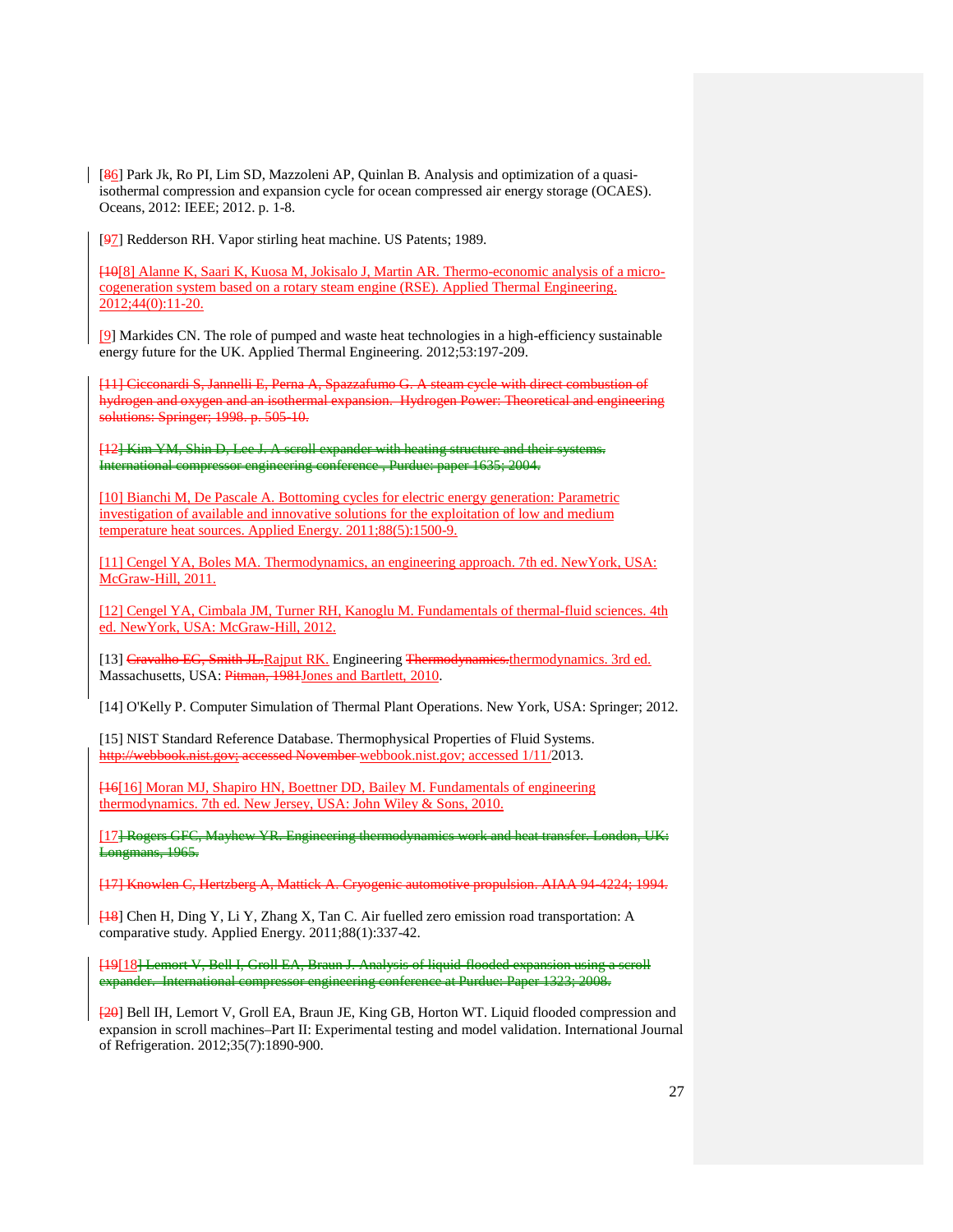[2119] Woodland BJ, Groll EA, Braun JE, Horton WT. Performance benefits for organic Rankine cycles with flooded expansion and internal regeneration. International refrigeration and air conditioning conference. Purdue University: Paper 1134; 2010.

[2220] Lemort V, Declaye S, Quoilin S. Experimental characterization of a hermetic scroll expander for use in a micro-scale Rankine cycle. Proceedings of the Institution of Mechanical Engineers, Part A: Journal of Power and Energy. 2012;226(1):126-36.

[23] 21] Kim YM, Shin D, Lee J. A scroll expander with heating structure and their systems. International compressor engineering conference , Purdue: paper 1635; 2004.

[22] Igobo ON, Davies PA. A high-efficiency solar Rankine engine with isothermal expansion. International Journal of Low-Carbon Technologies. 2013;8(suppl 1):i27-i33.

[2423] The Dearman Engine Company. http://www.dearmanengine.com/cms/liquid-air/; accessed June 22/6/2013.

[2524] Wen D, Chen H, Ding Y, Dearman P. Liquid nitrogen injection into water: pressure build-up and heat transfer. Cryogenics. 2006;46(10):740-8.

[2625] Knowlen C, Williams J, Mattick A, Deparis H, Hertzberg A. Quasi-isothermal expansion engines for liquid nitrogen automotive propulsion. SAE paper 972649. 1997.

[2726] West CD. Two-phase, two-component Stirling engine with controlled evaporation. Oak Ridge National Lab., TN (Tennesse, USA);; 1982.

[2827] Isshiki N, KOJiMA H, Ushiyama I, Isshiki S. Report on the developments of steam super Stirling engine. Energy Conversion Engineering Conference and Exhibit, 2000(IECEC) 35th Intersociety: IEEE; 2000. p. 111-9.

[28] Couper JR, Penney WR, Fair JR, Walas SM. 8 - Heat Transfer and Heat Exchangers. In: Couper JR, Penney WR, Fair JR, Walas SM, editors. Chemical Process Equipment (Third Edition). Boston, USA: Butterworth-Heinemann; 2012. p. 161-221.

[29] Cheng C-H, Yang H-S, Keong L. Theoretical and experimental study of a 300-W beta-type Stirling engine. Energy. 2013;59:590-9.

[30] Cicconardi S, Jannelli E, Perna A, Spazzafumo G. A steam cycle with an isothermal expansion: the effect of flowvariation. International journal of hydrogen energy. 1999;24(1):53-7.

[31] Stosic N, Milutinovic L, Hanjalic K, Kovacevic A. Experimental investigation of the influence of oil injection upon the screw compressor working process. International Compressor Engineering Conference. Purdue University: paper 687; 1990.

[32] Sakuda A, Sawai K, Iida N, Hiwata A, Morimoto T, Ishii N. Performance improvement of scroll compressor with new sealing-oil supply mechanism. International Conference on Compressors and their Systems: No. C591/019; 2001.

[33] Hugenroth J, Braun J, Groll E, King G. Liquid-flooded Ericsson cycle cooler: Part 1– Thermodynamic analysis. International Refrigeration and Air conditioning Conference. Purdue University: Paper 823; 2006.

[34[34] Wang W, Wu Y-t, Ma C-f, Xia G-d, Wang J-f. Experimental study on the performance of single screw expanders by gap adjustment. Energy. 2013;62(0):379-84.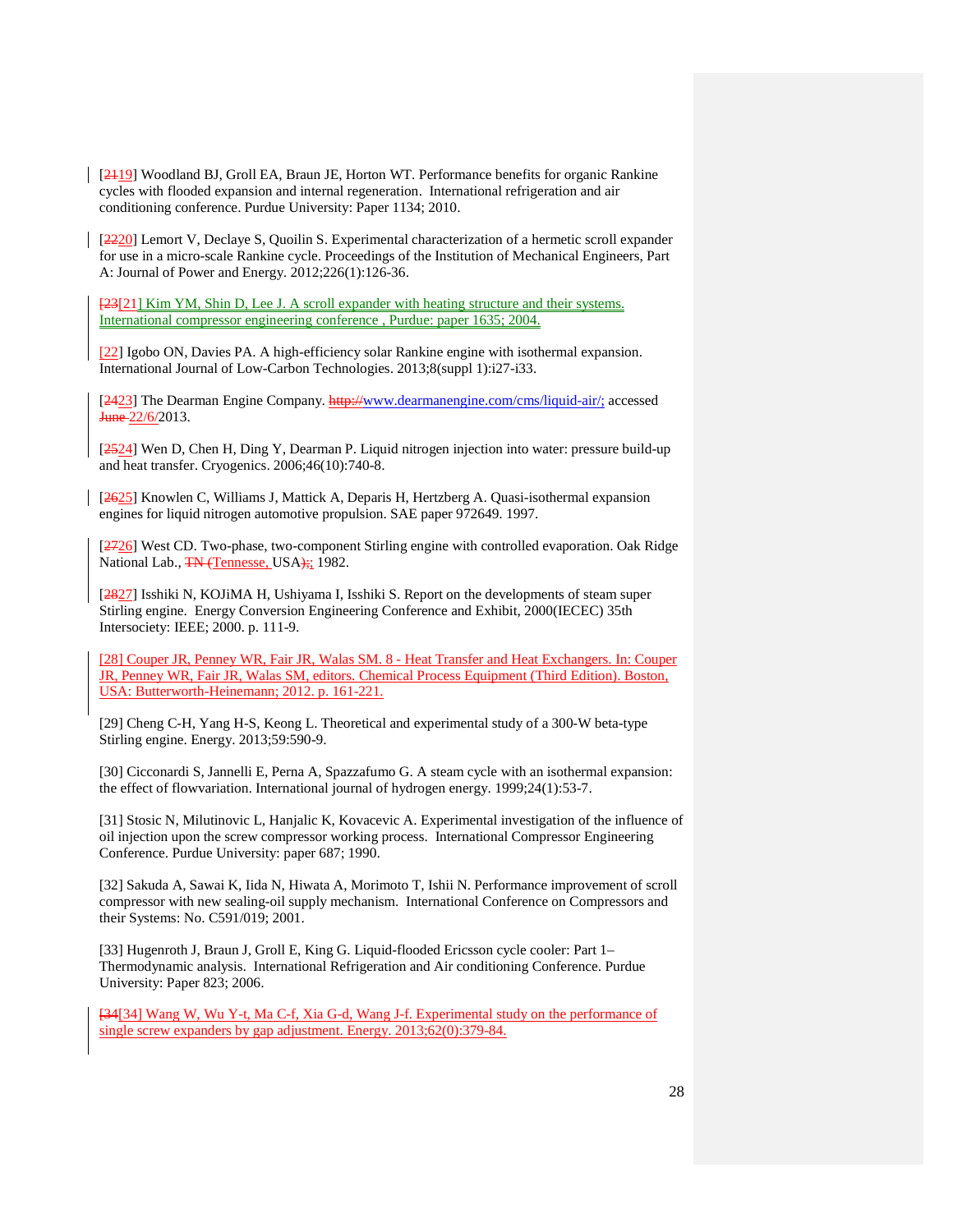[35] Declaye S, Quoilin S, Guillaume L, Lemort V. Experimental study on an open-drive scroll expander integrated into an ORC (Organic Rankine Cycle) system with R245fa as working fluid. Energy. 2013;55:173-83.

[35] Zhou N, Wang X, Chen Z, Wang Z. Experimental study on Organic Rankine Cycle for waste heat recovery from low-temperature flue gas. Energy. 2013;55:216-25.

[36] Hugenroth J, Braun J, Groll E, King G. Thermodynamic analysis of a liquid-flooded Ericsson cycle cooler. International Journal of Refrigeration. 2007;30(7):1176-86.

[37] Hugenroth J, Braun J, Groll E, King G. Experimental investigation of a liquid-flooded Ericsson cycle cooler. International Journal of Refrigeration. 2008;31(7):1241-52.

[38] Bell III, Lemort V, Groll EA, Braun J, Groll E. Development of liquidJE, King GB, Horton WT. Liquid-flooded compression and expansion in scroll machines – Part I: Model development. International Journal of Refrigeration. 2012;35(7):1878-89.

[39] Bell IH, Groll EA, Braun JE, King GB, Horton WT. Optimization of a scroll compressor and expander models. for liquid flooding. International Compressor Engineering Conference. Purdue University: Paper 1872; 2008Journal of Refrigeration. 2012;35(7):1901-13.

[3940] Halm NP. Mathematical modeling of scroll compressors [Master Thesis]: *I. Indiana, USA:* Purdue University, USA, 1997.

[40] Chen Y, Halm NP, Groll EA, Braun JE. Mathematical modeling of scroll compressors—part I: compression process modeling. International Journal of Refrigeration. 2002;25(6):731-50.

[41] Chen Y, Braun JE, Groll EA. Modeling of hermetic scroll compressors: model development. HVAC&R Research. 2004;10(2):129-52.

[42[42] Lemort V, Bell I, Groll EA, Braun J. Analysis of liquid-flooded expansion using a scroll expander. International compressor engineering conference at Purdue: Paper 1323; 2008.

[43] Williams JD. Design of a liquid nitrogen vaporization system for automotive propulsion [PhD Thesis<sup>1</sup>: Washington, USA: University of Washington, USA, 1997.

[4344] Cicconardi S, Jannelli E, Perna A, Spazzafumo G. Parametric analysis of a steam cycle with a quasi-isothermal expansion. International journal of hydrogen energy. 2001;26(3):275-9.

[4445] Woodland BJ, Braun JE, Groll EA, Horton WT. Organic Rankine cycle with flooded expansion and internal regeneration. US Patents; 2011.

[4546] Woodland BJ, Krishna A, Groll E, Braun JE. Thermodynamic comparison of organic Rankine cycles employing liquid-flooded expansion or a solution circuit. Applied Thermal Engineering. 2013;61(2):859–65.

[4647] Bell I, Groll E, Braun J, Horton WT. Experimental testing of an oil-flooded hermetic scroll compressor. International Journal of Refrigeration. 2013;36(7):1866–73.

[47[48] Kim Y-M, Shin D-G, Lee S-Y, Favrat D. Isothermal transcritical CO< sub> 2</sub> cycles with TES (thermal energy storage) for electricity storage. Energy. 2013;49:484-501.

[49] Rogers GFC, Mayhew YR. Engineering thermodynamics work and heat transfer. London, UK: Longmans, 1965.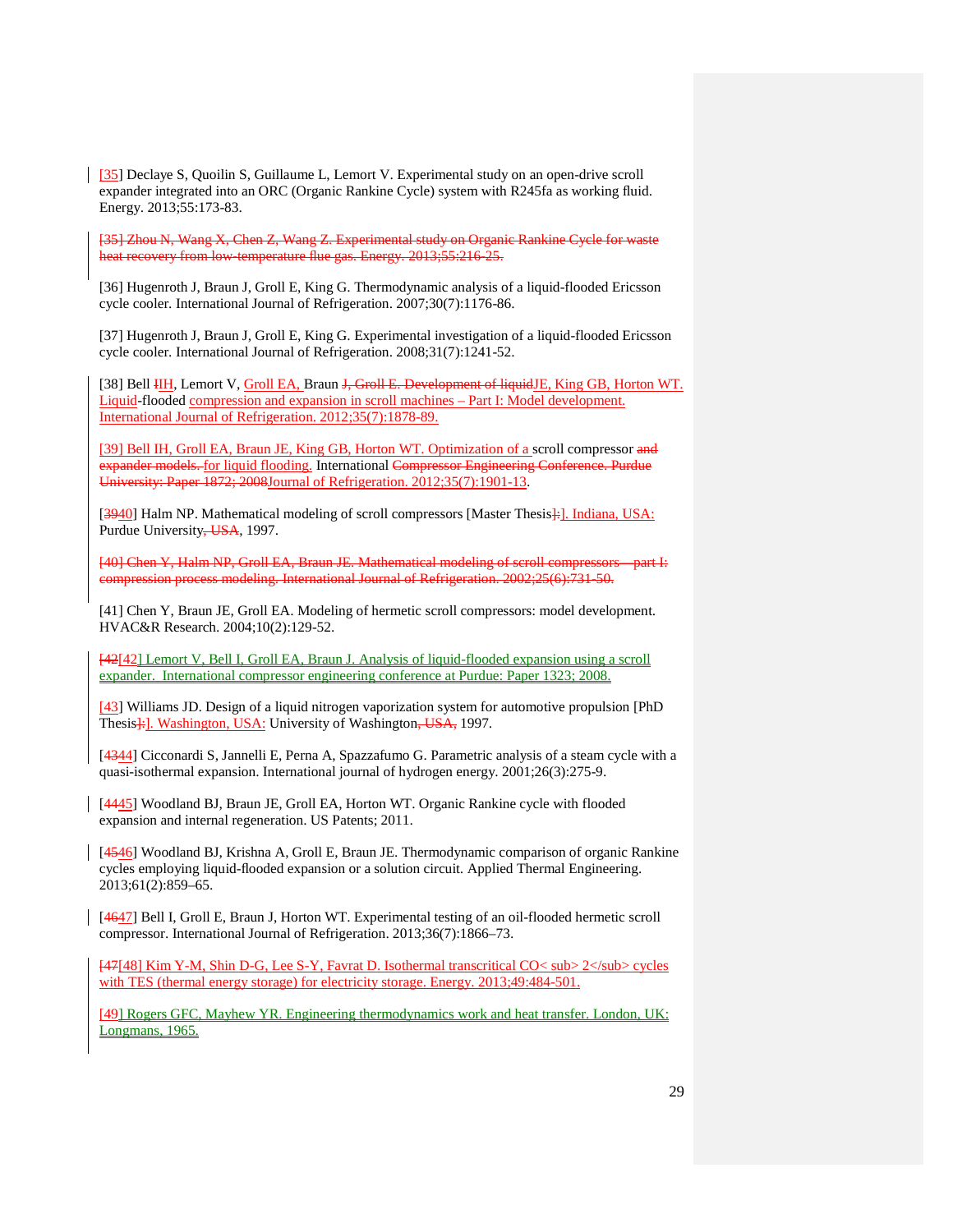[50] Clark DK. The Steam engine: A treaties on steam engines and boilers. London, UK: Blackie and Sons limited, 1890.

[4851] Kim H, Kim W, Kim H, Kim S. Applicability of scroll expander and compressor to an external power engine: Conceptual design and performance analysis. International Journal of Energy Research. 2012;36(3):385-96.

[4952] Cho S-Y, Cho C-H, Ahn K-Y, Lee YD. A study of the optimal operating conditions in the organic Rankine cycle using a turbo-expander for fluctuations of the available thermal energy. Energy 2013; http://dx.doi.org/10.1016/j.energy.2013.11.013.Energy 2013;64:900-11.

[50] Ordonez C. Cryogenic heat engine. American Journal of Physics. 1996;64(4):479-81.

[51[53] Ordonez C, Plummer M. Cold thermal storage and cryogenic heat engines for energy storage applications. Energy Sources. 1997;19(4):389-96.

[52[54] Li Y, Chen H, Ding Y. Fundamentals and applications of cryogen as a thermal energy carrier: A critical assessment. International Journal of Thermal Sciences. 2010;49(6):941-9.

[55] Dong H, Zhao L, Zhang S, Wang A, Cai J. Using cryogenic exergy of liquefied natural gas for electricity production with the Stirling cycle. Energy. 2013;63:10-8.

[56] Zhu HM, Liu HW, Sun H. Exergy Analysis of Cascade Ethylene-Propane Rankine Cycle with Cold Energy Recovery of LNG. Applied Mechanics and Materials. 2012;170:2489-93.

[57] Xia G, Sun Q, Cao X, Wang J, Yu Y, Wang L. Thermodynamic analysis and optimization of a solar-powered transcritical CO2 (carbon dioxide) power cycle for reverse osmosis desalination based on the recovery of cryogenic energy of LNG (liquefied natural gas). Energy. 2014;66:643-53.

[58] Li Y, Wang X, Jin Y, Ding Y. An integrated solar-cryogen hybrid power system. Renewable Energy. 2012;37(1):76-81.

[59] Knowlen C, Mattick A, Bruckner AP, Hertzberg A. High efficiency energy conversion systems for liquid nitrogen automobiles. SAE paper 981898. 1998.

[53] Castle W. Air separation and liquefaction: recent developments and prospects for the beginning of the new millennium. International Journal of Refrigeration. 2002;25(1):158-72.

[54[60] Ameel B, T'Joen C, De Kerpel K, De Jaeger P, Huisseune H, Van Belleghem M, et al. Thermodynamic analysis of energy storage with a liquid air Rankine cycle. Applied Thermal Engineering. 2012;52:130-40.

[55] Dooley J, Hammond R. Concept evaluation of automotive propulsion using liquid air/nitrogen. Final report. R and D Associates, Marina del Rey, CA (California, USA); 1982.

[56[61] Tian CZ, Yuan GJ, Chen GJ. Cylinder Flow Simulation of Liquid Nitrogen Engine Based on STAR-CD. Applied Mechanics and Materials. 2013;344:31-6.

[62] Plummer M, Koehler C, Flanders D, Reidy R, Ordonez C. Cryogenic heat engine experiment. Advances in cryogenic engineering. 1998;43:1245-52.

[57] Vitt PD. Operational characteristics of a liquid nitrogen powered automobile [Masters Thesis]: Washington University, USA, 1998.

[58[63] Williams J. Cryogenic automobile propulsion: heat exchanger design and performance issues. Proceedings of AIAA 19th IECEC. CA, US: AIAA 97-0017; 1997.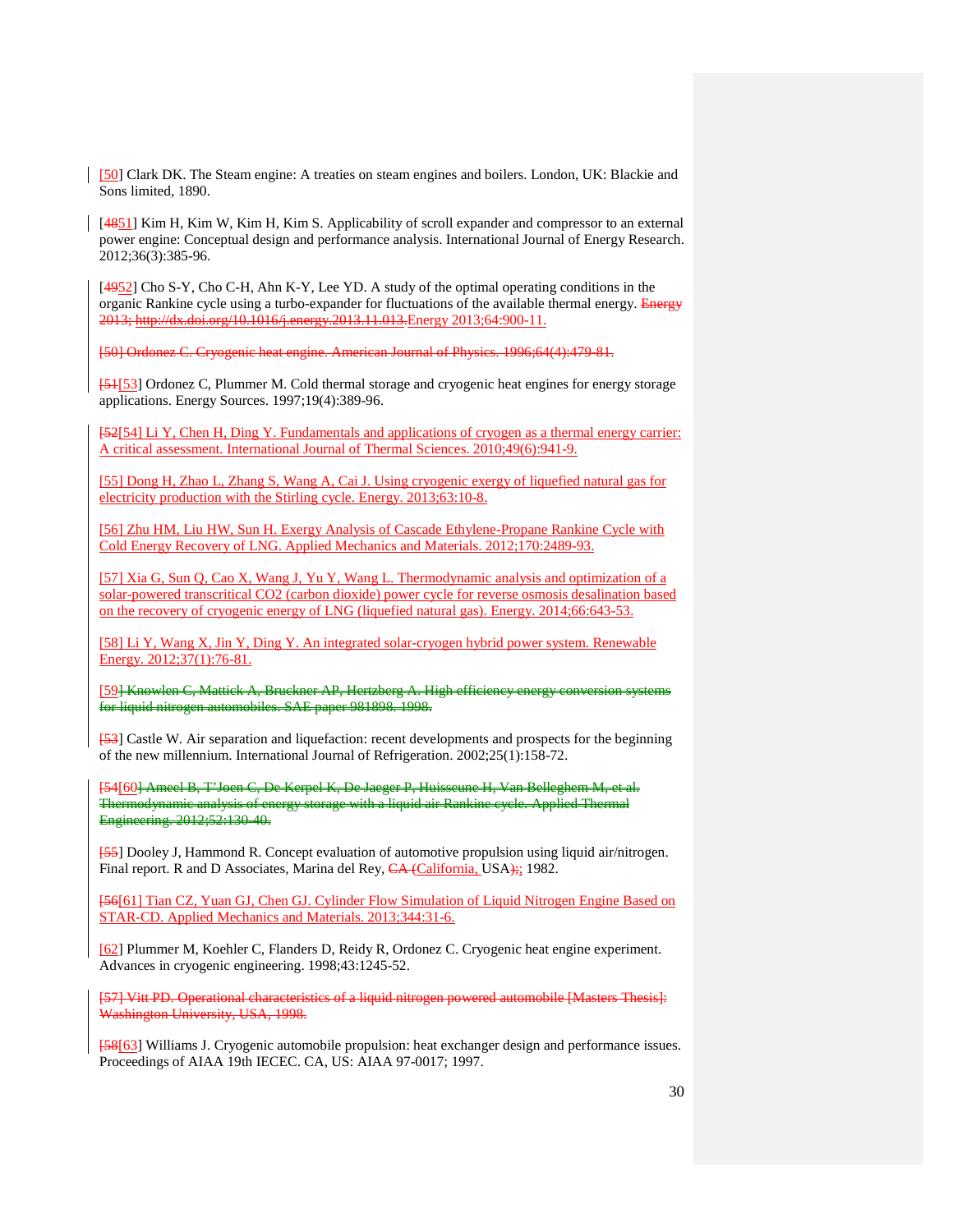[59[64] Amrit J, Douay C, Dubois F, Defresne G. Cryogenic heat exchanger with turbulent flows. European Journal of Physics. 2012;33(1):189.

[65] Knowlen C, Hertzberg A, Mattick A. Cryogenic automotive propulsion. AIAA 94-4224; 1994.

[66] Knowlen C, Mattick A, Bruckner AP, Hertzberg A. High efficiency energy conversion systems for liquid nitrogen automobiles. SAE paper 981898. 1998.

[67] Yuanwei L, Hongchang Y, Chongfang M. Analysis and optimization of the power cycle based on the cold energy of liquefied natural gas. Measuring Technology and Mechatronics Automation (ICMTMA), 2011 Third International Conference on: IEEE; 2011. p. 455-8.

[68] Choi I-H, Lee S, Seo Y, Chang D. Analysis and optimization of cascade Rankine cycle for liquefied natural gas cold energy recovery. Energy. 2013;61:179-95.

[69] Liu Y, Guo K. A novel cryogenic power cycle for LNG cold energy recovery. Energy. 2011;36(5):2828-33.

[70] Ameel B, T'Joen C, De Kerpel K, De Jaeger P, Huisseune H, Van Belleghem M, et al. Thermodynamic analysis of energy storage with a liquid air Rankine cycle. Applied Thermal Engineering. 2012;52:130-40.

[71] Dearman's liquid air engine could rival battery systems. Professional Engineering; Feb 2012. p. 9.

[60[72] Morse TL, Kytömaa HK. The effect of turbulence on the rate of evaporation of LNG on water. Journal of Loss Prevention in the Process Industries. 2011;24(6):791-7.

[73] Esteves AS, Reis Parise JA. Mathematical modeling of cryogenic spills onto quiescent sea waters followed by pool fires of liquefied natural gas (LNG). Applied Thermal Engineering. 2013;59(1):587- 98.

[74] Aceves SM, Petitpas G, Espinosa-Loza F, Matthews MJ, Ledesma-Orozco E. Safe, long range, inexpensive and rapidly refuelable hydrogen vehicles with cryogenic pressure vessels. International Journal of Hydrogen Energy. 2012;38(5):2480-9.

[61] Obernberger I, Carlsen H, Biedermann F. State of the art75] Sripakagorn A, Srikam C. Design and future developments regarding small scale biomass CHP systems with performance of a special focus on ORC andmoderate temperature difference Stirling engine technologies. International Nordic Bioenergy Conference 2003. p. 1 - 7.

[62] Thombare D, Verma S. Technological development in the Stirling cycle engines.. Renewable and Sustainable Energy Reviews. 2008;12(1):1-38. 2011;36(6):1728-33.

[63] Walker G, Agbi B. Thermodynamic aspects of stirling engines with two-phase, two-component working fluids. Transactions of the Canadian Society for Mechanical Engineering. 1973;2(1):1-8.

[64[76] Huang D, Wu F. Research of Refrigerant Phase-Change Stirling-Cycle Heat Engines. International conference on Measuring Technology and Mechatronics Automation (ICMTMA). Shangshai: IEEE; 2011. p. 1088-91.

[6577] West CD. Liquid-piston Stirling machines. 2nd International Conference on Stirling Engines. Shanghai, China1984. p. 1-10.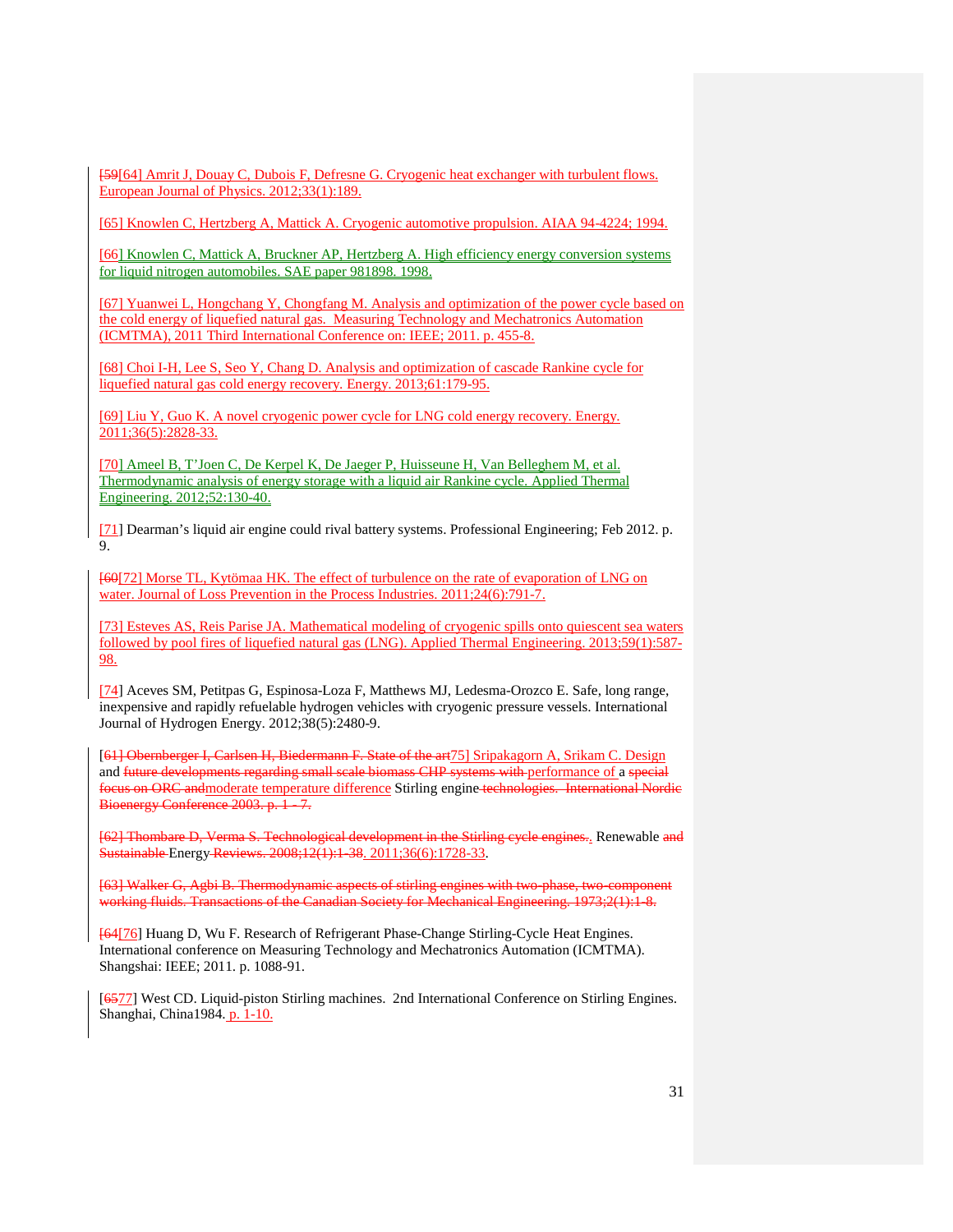[6678] Stevens JW. Low Capital Cost Renewable Energy Conversion With Liquid Piston Stirling Engines. ASME 2010 4th International Conference on Energy Sustainability: American Society of Mechanical Engineers; 2010. p. 479-84.

[79] West CD. Stirling engines and irrigation pumping. Tennessee, USA: Oak Ridge national laboratory, USA; 1987.

[67[80] Mauran S, Martins M, Stitou D, Semmari H. A novel process for engines or heat pumps based on thermal-hydraulic conversion. Applied Thermal Engineering. 2012;37(0):249-57.

[81] Van de Ven J, Gaffuri P, Mies B, Cole G. Developments towards a liquid piston Stirling engine. International Energy Conversion Engineering Conference, Cleveland, Ohio: Paper 5635; 2008.

[6882] Van de Ven JD. Mobile hydraulic power supply: Liquid piston Stirling engine pump. Renewable Energy. 2009;34(11):2317-22.

[6983] Redderson RH. Vapor stirling heat machine. US Patents; 1989.

[7084] Davoud JG, Burke Jr JA. Condensing vapor heat engine with two-phase compression and constant volume superheating. US Patents; 1977.

[7185] Burke Jr JA, Davoud JG. Condensing vapor heat engine with constant volume superheating and evaporating. US Patents; 1978.

[7286] Çinar C, Aksoy F, Erol D. The effect of displacer material on the performance of a low temperature differential Stirling engine. International Journal of Energy Research. 2012;36(8):911-7.

Formatted: Left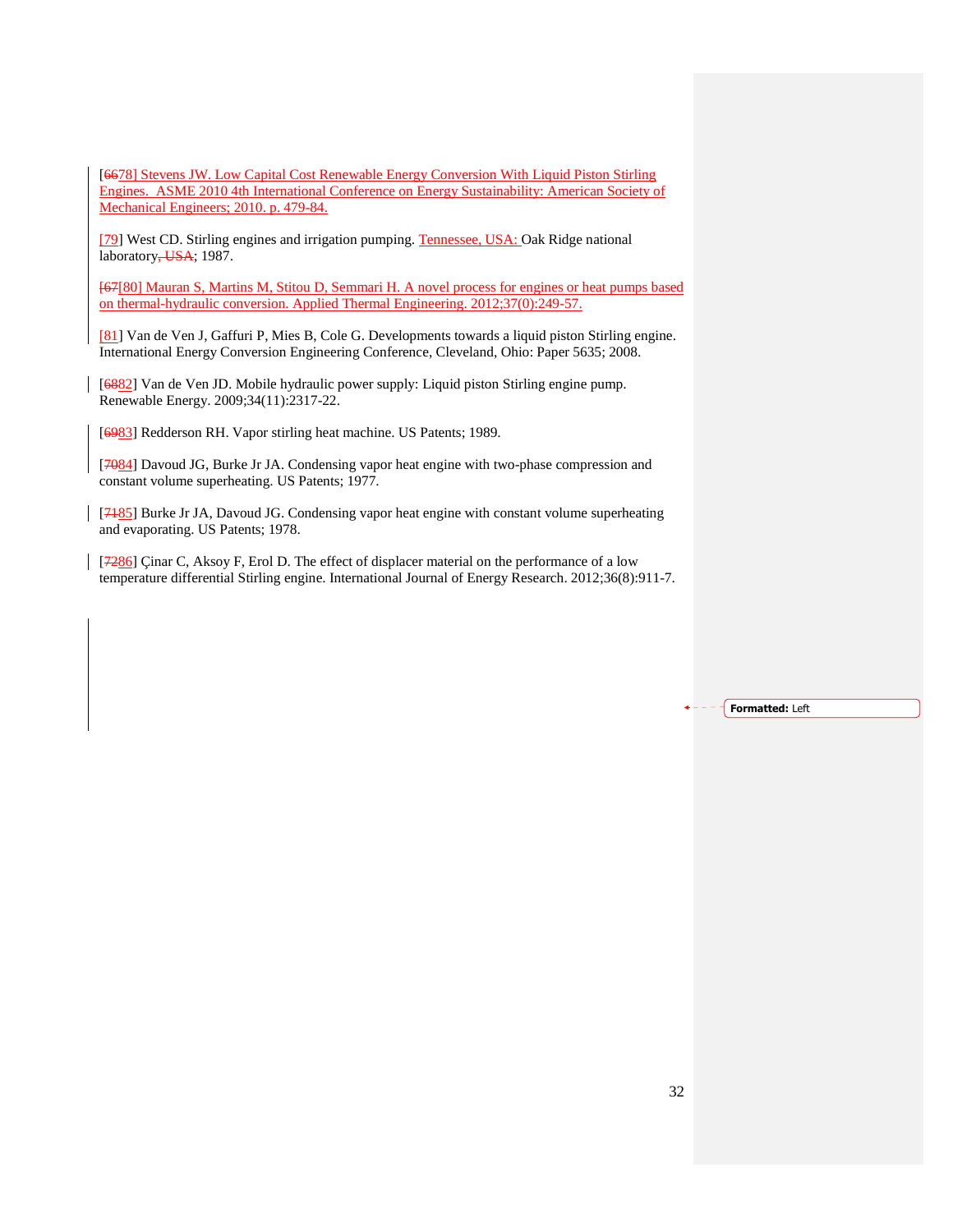# **Figures**



Fig. 1. Overview of the review approach



Fig. 2. Graphical representation of isothermal and adiabatic expansion processes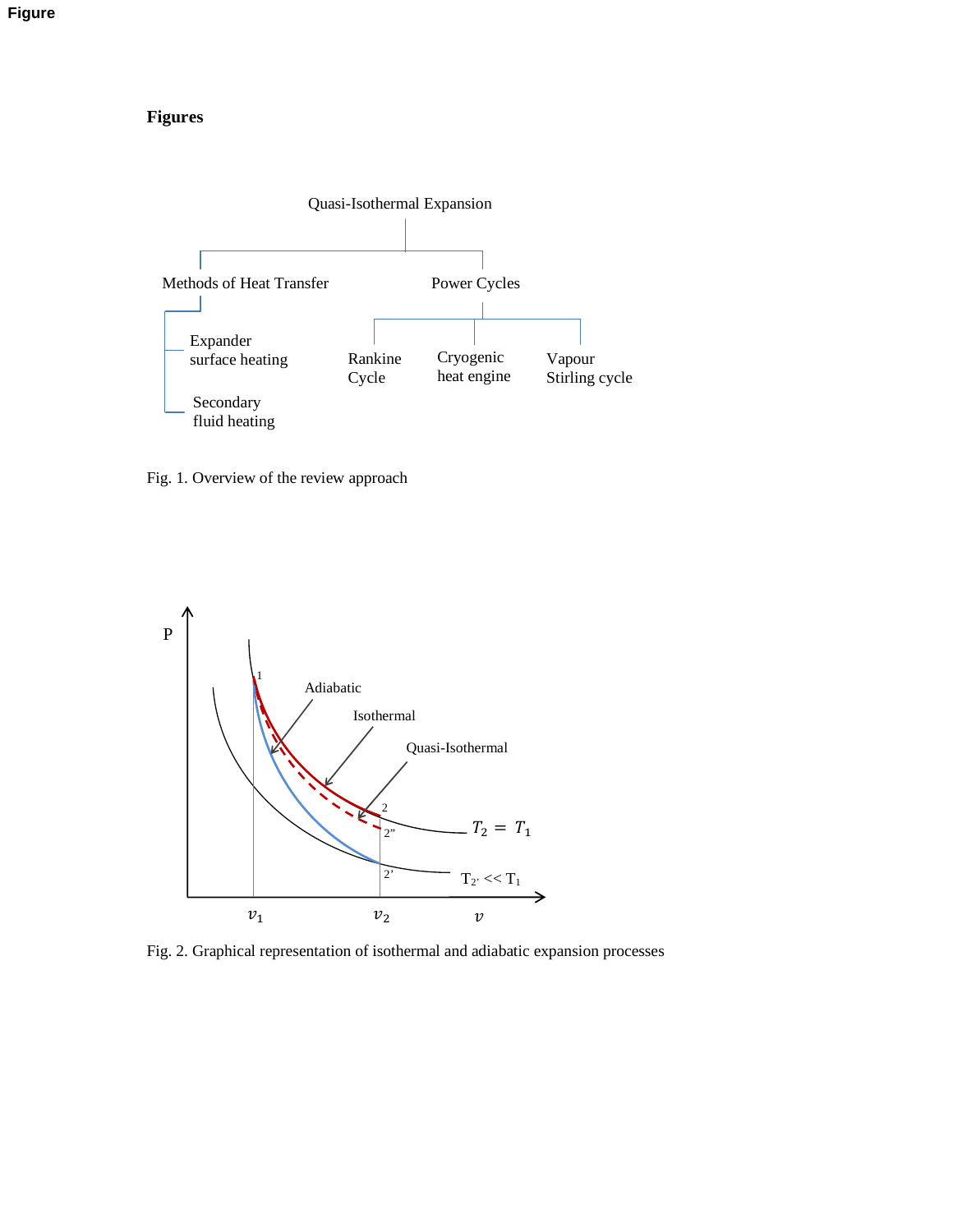

Fig. 3. The two main means of heat transfer used to achieve isothermal expansion: (a) expander surface heating; (b) secondary fluid heating system



Fig. 4. T-s diagrams of Rankine cycle with isothermal expansion , (a) starting from superheated state [30]; (b) starting from saturated state [44].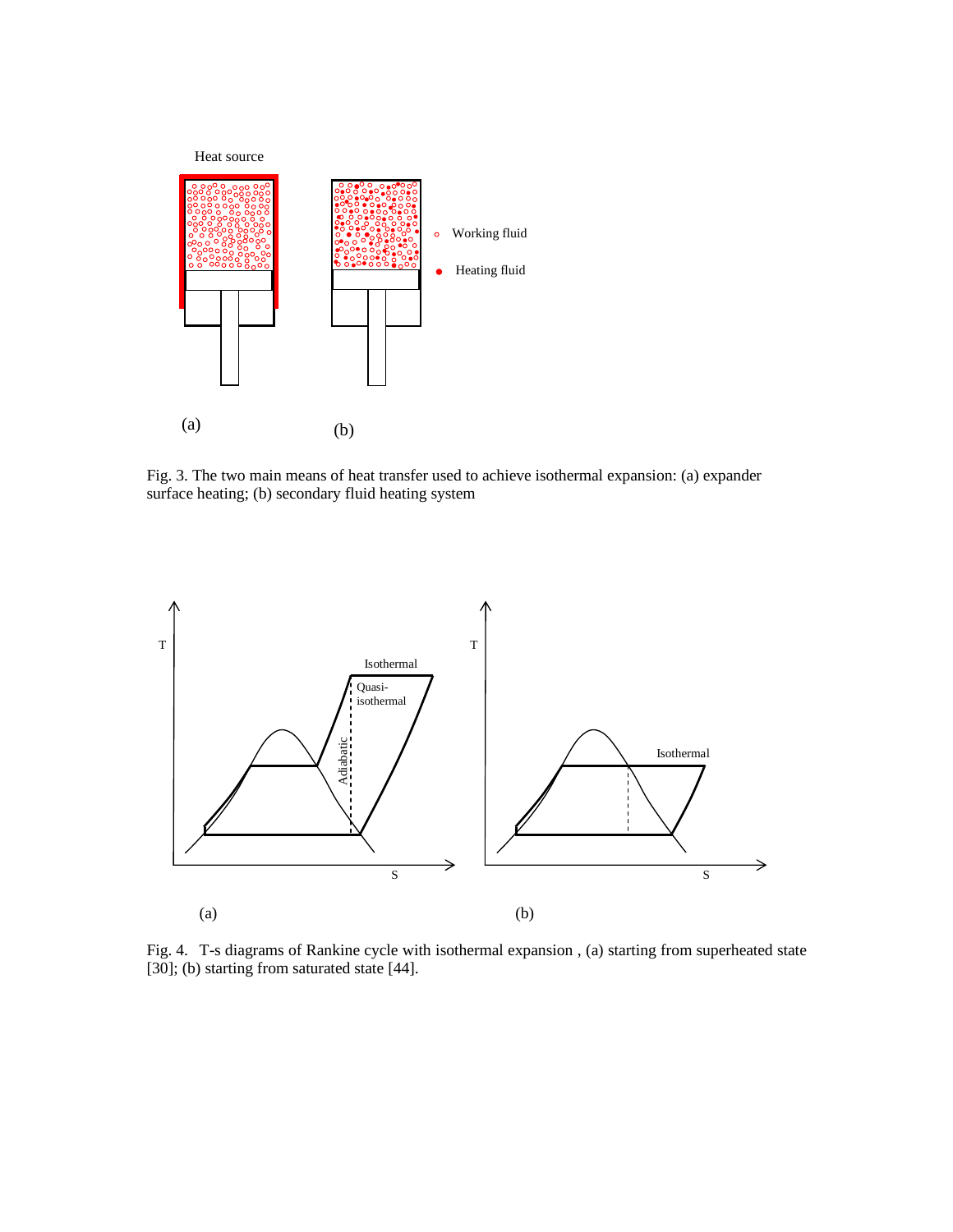Working fluid loop



Fig. 5. Schematic of the liquid flooded ORC [19]



Fig. 6. Isothermal TEES system [48]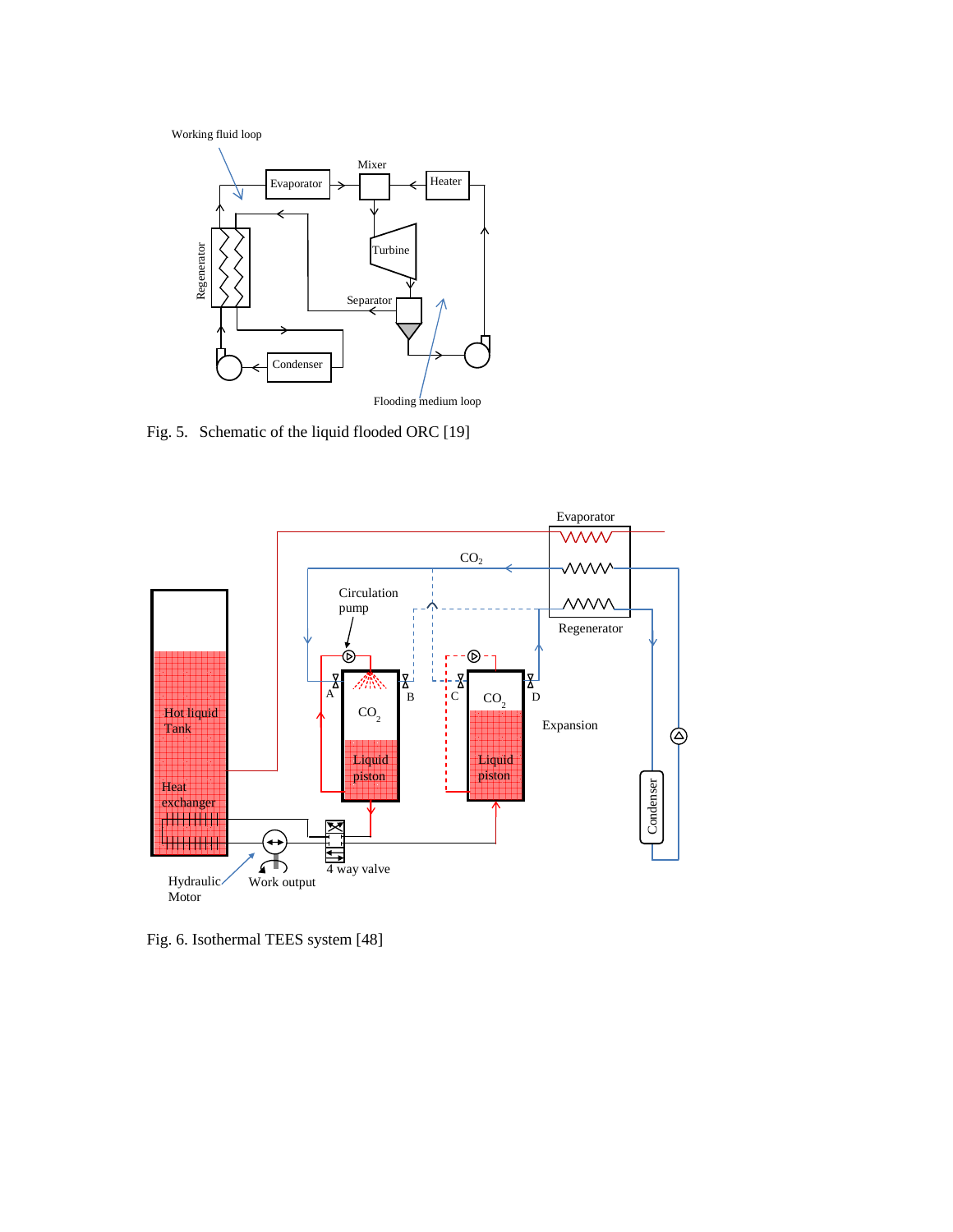

Fig. 7. Schematic of the boiler-less engine [22]



Fig. 8. Schematic of the Rankine cycle with a heated scroll expander [21]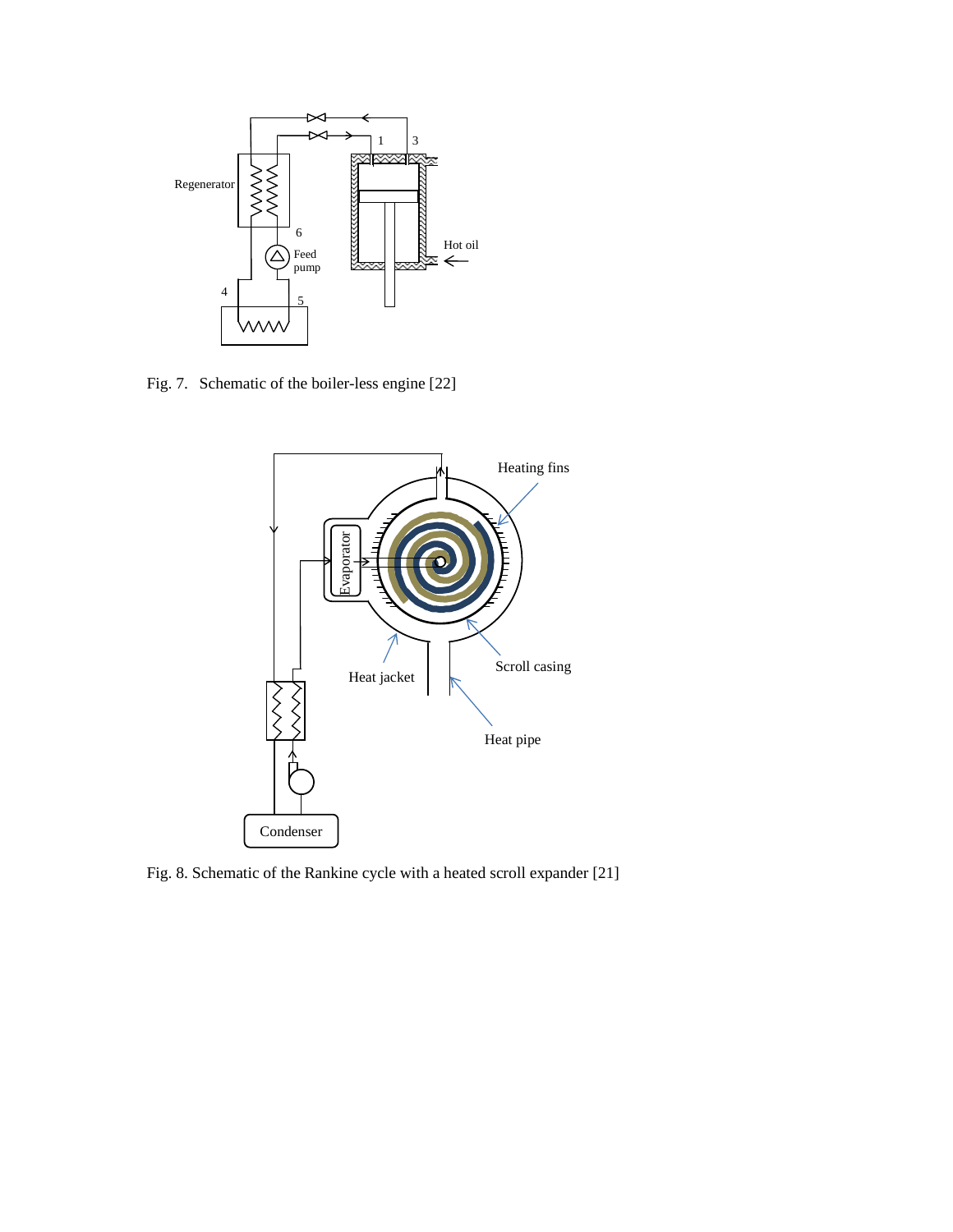

Fig. 9. Schematic configurations of cryogenic Rankine cycles [54]: (a) Rankine cycle, (b) cascaded Rankine cycle, (c) combined closed-open cycle



Fig. 10. Schematic of a direct expansion (open system) Cryogenic heat engine [17]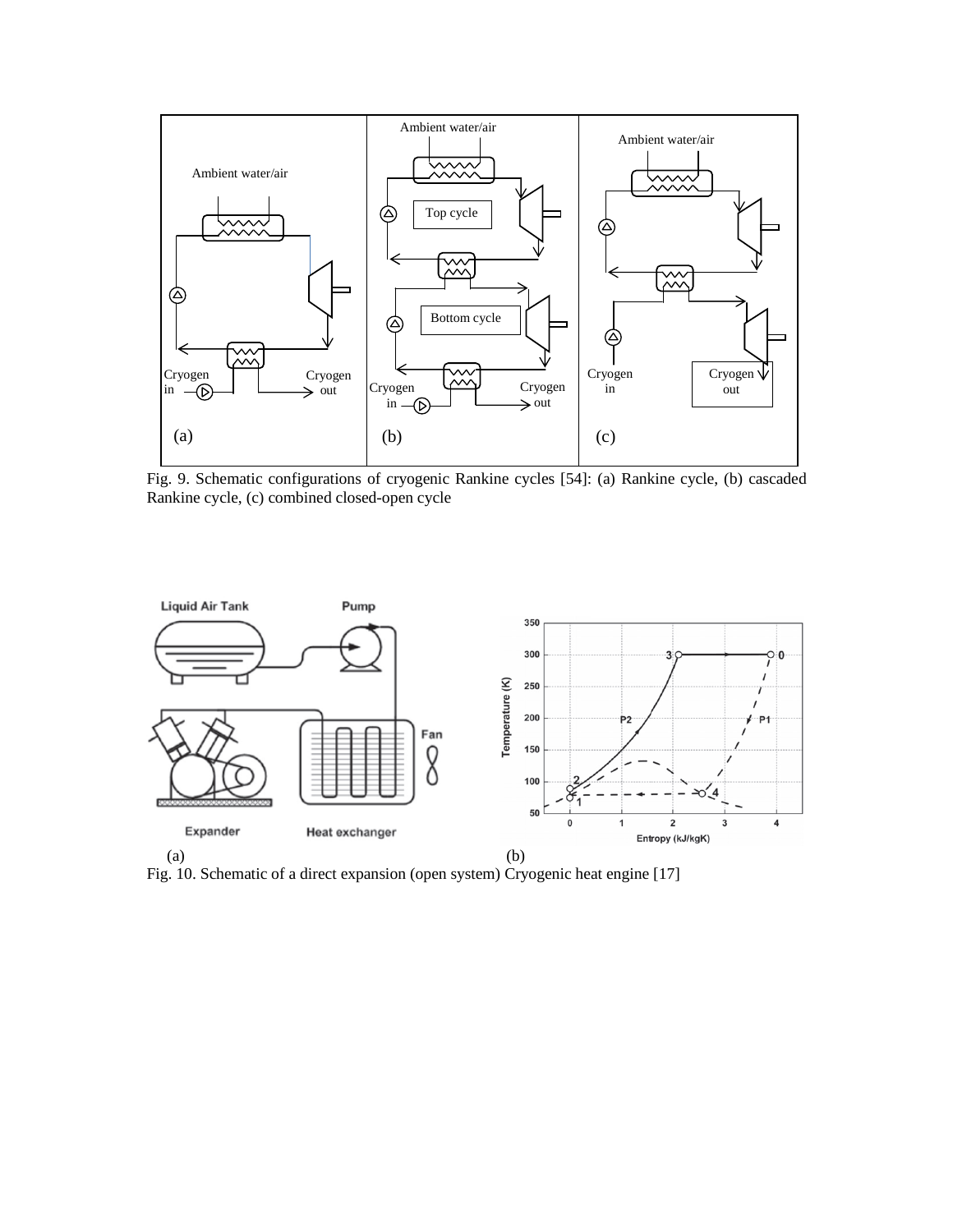

Fig. 11. Conical finned piston and heater core cylinder head [25]



Fig. 12. Liquid piston Stirling engine [81]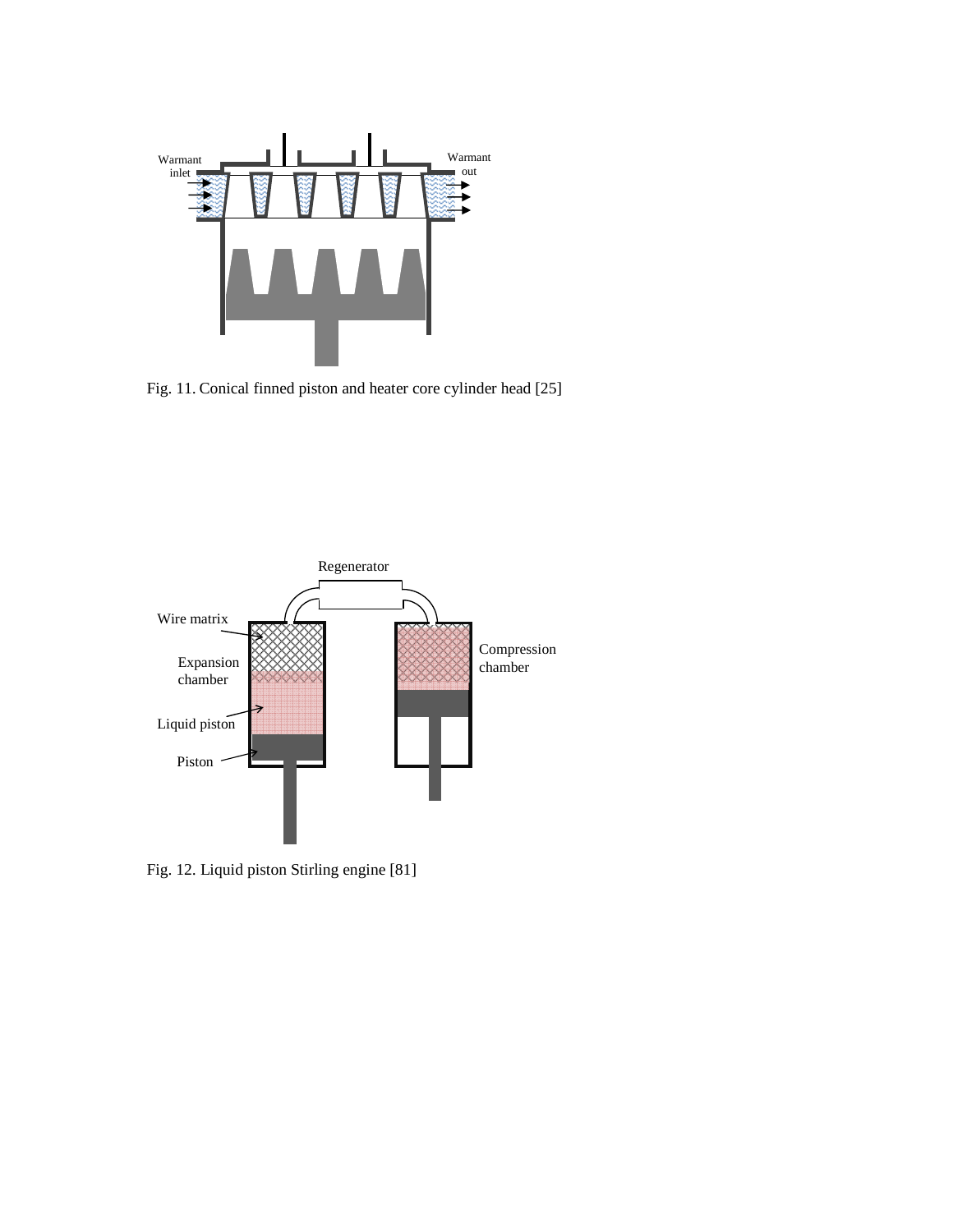

Fig. 13. Vapour Stirling engine [7]



Fig. 14. Basic layout of the two-phase, two-component Stirling engine [26]